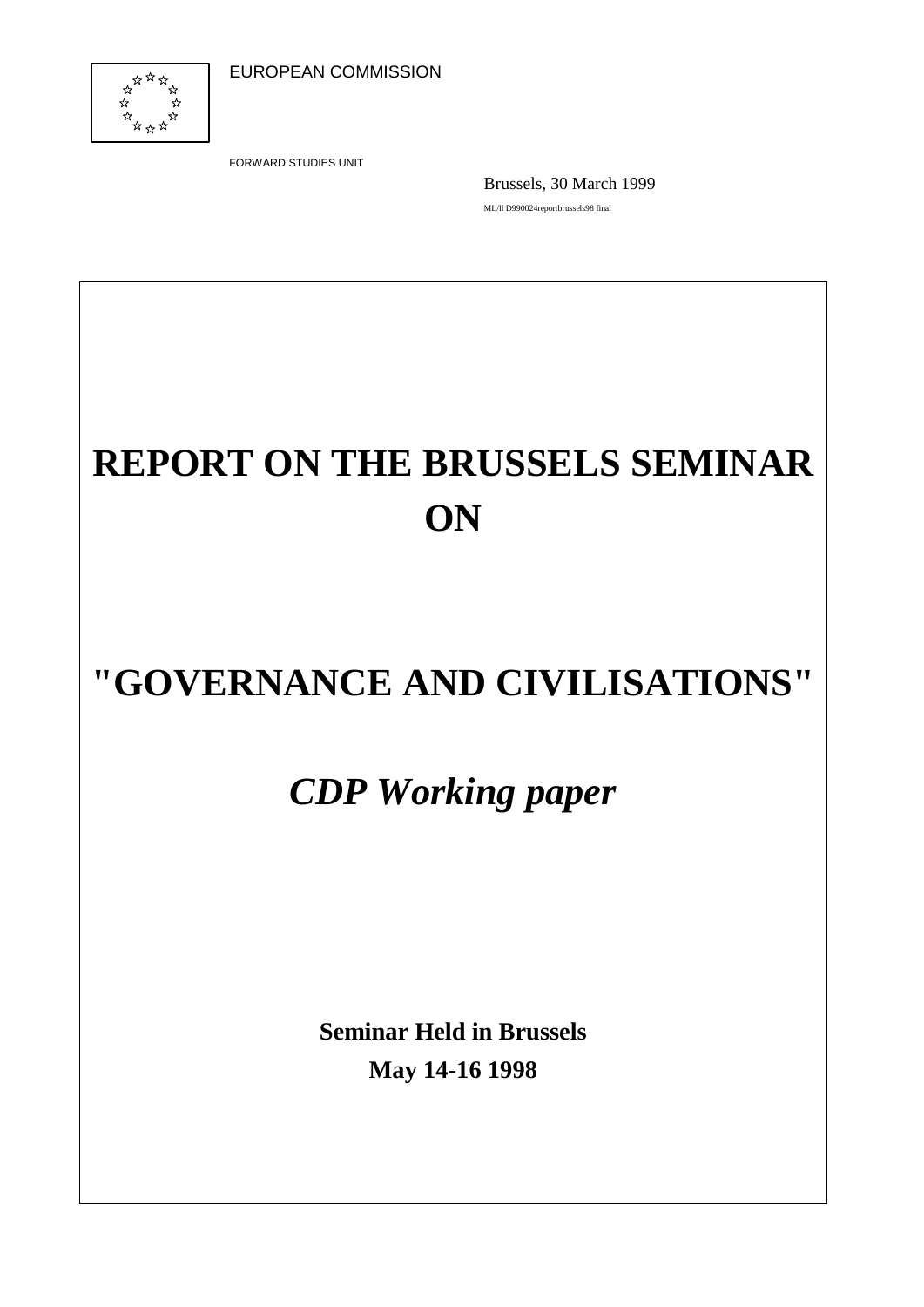### **TABLE OF CONTENTS**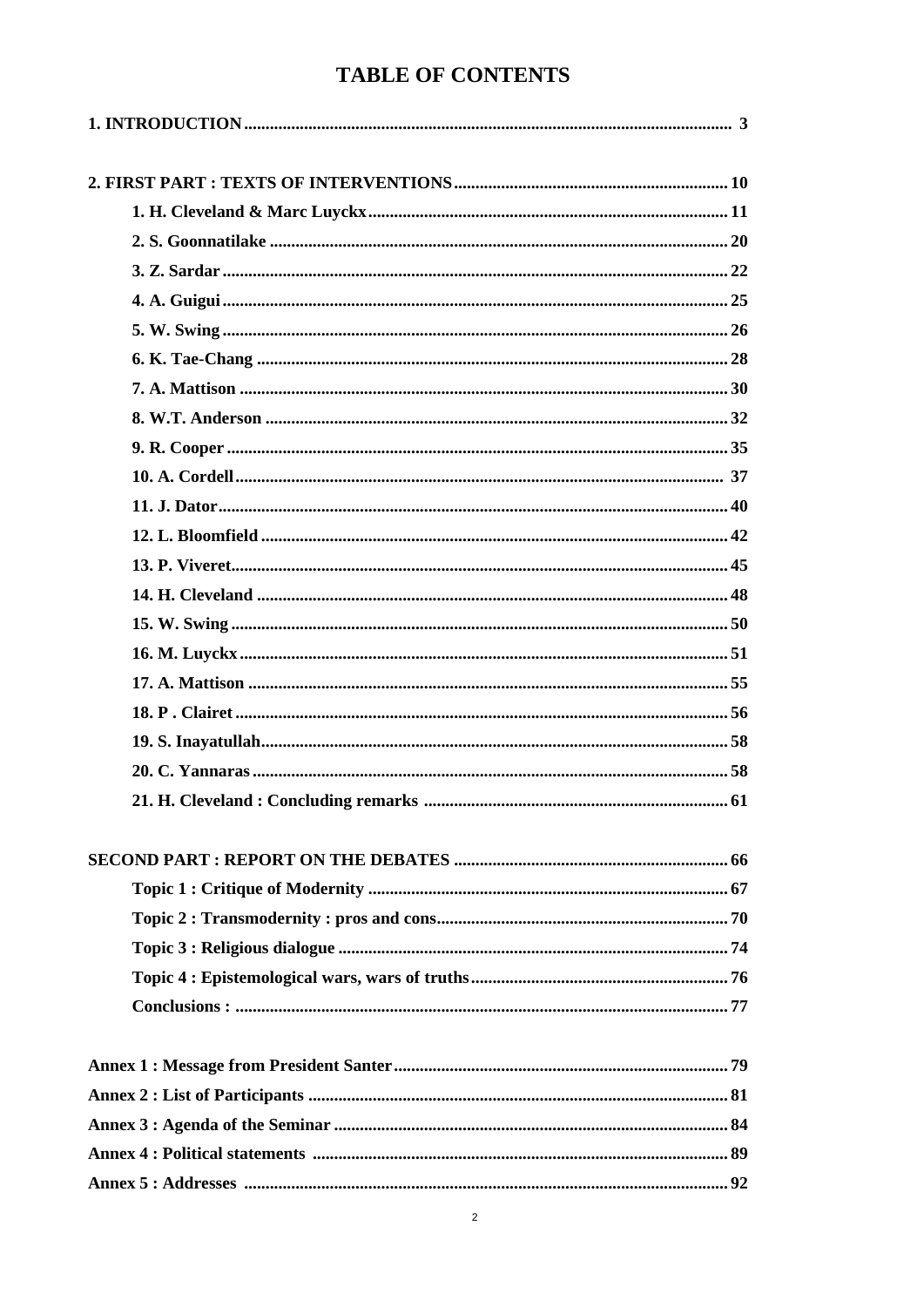### **1. INTRODUCTION**

#### *1.1. The aim of the Seminar*

*The aim of this Seminar, organised by the Forward Studies Unit and the "World Academy of Arts and Sciences", was to reflect in common and to look for new ideas.* 

*At a time when the European Amsterdam Treaty was coming into force with a new provision that "The Union shall define and implement a common foreign and security policy" (Article 11), it seemed appropriate to initiate an informal reflection with some Foreign Ministries of the Union. As we see it, there is an implicit communality of visions in many Member States, for example in disliking the "Clash of civilisations" approach. This was the starting point for our discussion on these difficult matters. How to imagine a proactive and innovative common policy in order to prevent Professor Huntington's prophecy from becoming self-fulfilling?* 

*The World Academy, has done research on the topic of "Governance and Religions".<sup>1</sup> After two seminars of research and discussion, it came to the conclusion that the most dangerous conflicts of tomorrow could be between paradigms and interpretations rather than between religions and civilisations.* 

*The Forward Studies Unit, working with a group of researchers within the Foreign Affairs Ministries of some of the 15 Member States of the European Union and within university circles, has been looking into these matters for some years now. Its reflection is based on internal research concerning Religions since 1991.<sup>2</sup> In April 1996 the Unit organised a first seminar on the "Religious factor in European and World Geostrategy" in Florence.<sup>3</sup>*

*The two organisations realised they were working along the same lines. They decided to "globalise" their reflection and to organise a common research Seminar in Brussels (May 1998) on "Governance and Civilisations".*

#### *1.2.The working hypothesis.*

 $\overline{a}$ 

#### *1.2.1. a transition towards transmodernity*

*The first hypothesis underlying this Research Seminar is that we are in a period of deep change. The changes in cultures and civilisations cut through all our societies and through all the organised religions also. The West is currently undergoing a crisis of modernity, as it were. This crisis could be interpreted as a transition from modernity to transmodernity.*

*- Premodernity, or the agrarian view, is the view of several billion people. It is an "enchanted" view, according to which all values have a sacred and eternal foundation and are rooted in God himself.* 

<sup>1</sup> A first meeting was held by the « World Academy of Arts and Sciences » on this topic of « Governance and Religions » in Minneapolis, March 1996, and a second one in San Francisco, in February 1997.

<sup>&</sup>lt;sup>2</sup> Marc LUYCKX :"Religions confronted with science and technology: Churches and ethics after Prometheus" Brussels, European Commission 1992. (Original in French), 201pp.

<sup>&</sup>lt;sup>3</sup> "The religious Factor and the European and world geostrategy" European Commission, Forward Studies Unit, 1996, 27pp.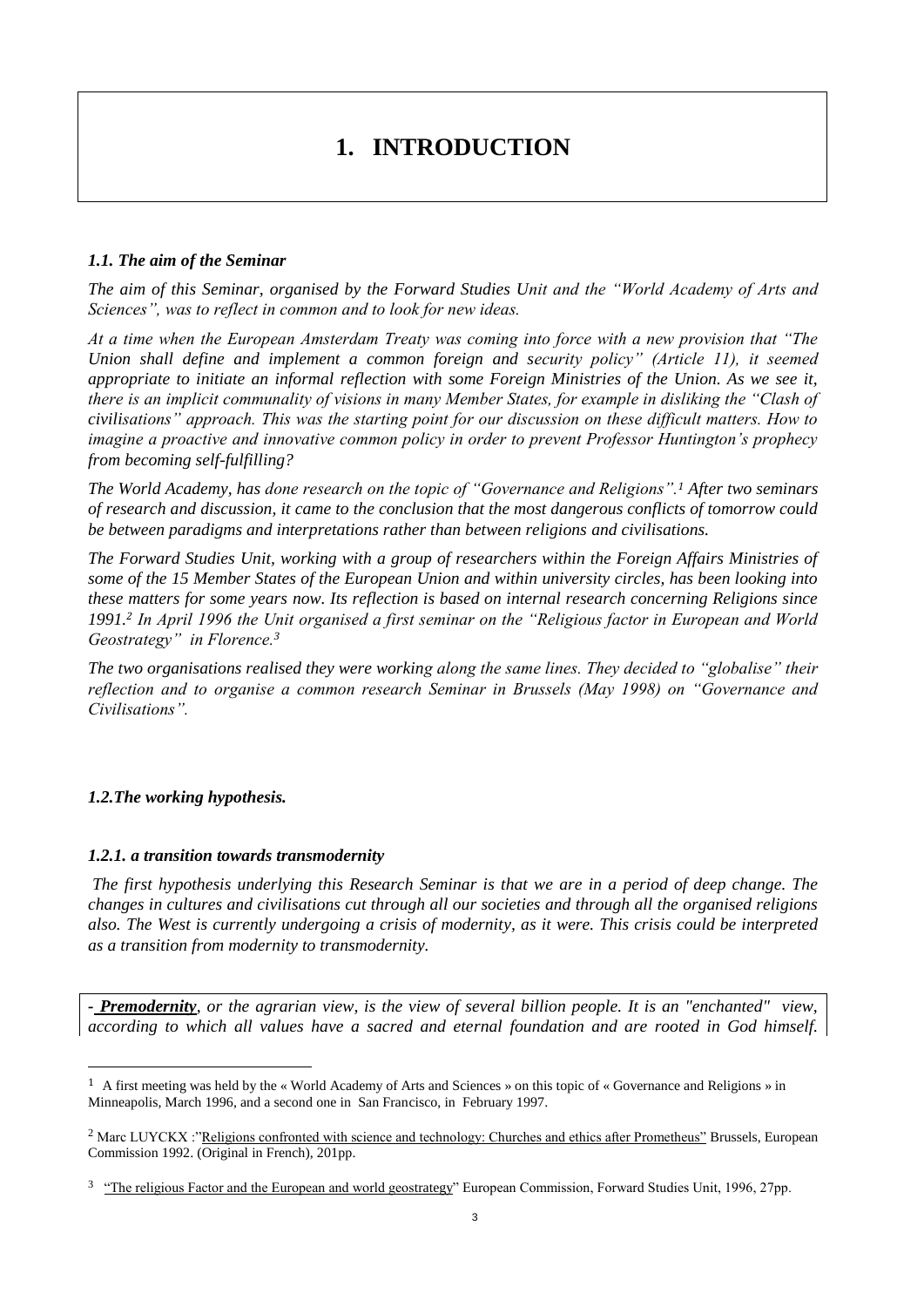*However, its hierarchy of priest above politician and men above women shocks our Modern mentality. In the premodern view, religion dominates politics in an equally intolerant fashion*

*- Modernity's most important feature is the distinction between religion and politics, "private" and "public". Unfortunately the distinction has become a strict separation. Modernity has thereby secularised the world. It does not accept public or political discourse that assumes a transcendent basis for values, and is thus intolerant. It has also "disenchanted the world".* 

*.* 

*- Transmodernity is a kind of synthesis of the other two. While retaining the positive achievements of modernity, it attempts to correct its excesses. It upholds the distinction between religion and politics but dispenses with the separation. At the core of politics, account must now be taken of religion. This approach is tolerant and respects individual lifestyles, but it is not relativist. A Truth exists, but no one has the right to claim sole ownership of it; we can only progress towards it. Transmodernity also assumes that all people can return complex-free to their own cultural and religious roots. There is no longer a dominant culture, nor are there cultural inferiority or superiority complexes.*

*This means that citizens in the West but probably also elsewhere, are asking more and more questions about the ultimate significance and meaning of life and about the foundation of values. There is, so to speak, a new – formulated or unformulated – quest for transcendental meaning. Some, like Malraux, spoke of the rediscovery of a spiritual dimension of life in the XXIst century. The same questioning seems to be happening through every culture, so that in Asia, or in Islam, we could eventually find citizens asking the same questions. They want to return to their religious roots in order to search for God. In our jargon those citizens world-wide could be defined as "transmodern", which means keeping the best of modernity but going further in search of transcendental meaning. They should not too quickly be stigmatised as "fundamentalists", neither in the West nor in other cultures. The point is that we see the same type of conflicts of interpretations within every culture*

In other words, we are wondering whether we perhaps need to change our vision and our political *analysis. Hitherto Western policy has tended to consider every desire to include a transcendental approach in politics as anti-Modern and therefore "fundamentalist", and the political judgement has been squarely negative. Are we sure that this judgement is correct? What if this new questioning is, in some cases, evidence of a transmodern search for meaning? Are we, the Western political analysts, ready to opt for a new type of dialogue instead of confrontation?*

*In a globalised world, we are thus confronted conflicts not so much with between cultures but rather between interpretations inside and outside every culture. These different interpretations or paradigms actually apply across each of the great civilisations and religions. Our hypothesis, therefore, is that the most difficult conflicts to manage tomorrow will be conflicts between world views. Such conflicts will be all the more difficult to manage as they are invisible. The paradigms are like a pair of spectacles which we cannot see. They constitute a frame of reference. The frame is normally neither conscious nor visible. The positive side of this hypothesis is that dialogue between representatives of different cultures turns out to be much easier than foreseen if they share the same interpretation.*

*As we see it, the most dangerous conflicts of tomorrow could be between interpretations rather than between religions. And the West could be creating some of the worst and dangerous conflicts in misunderstanding the rise of a search for meaning and transcendental values in the rest of the World as purely premodern and/or "fundamentalist". In our hypothesis a completely different approach may well be desirable and urgently needed.*

*1.2.2. The most difficult conflicts to manage will be conflicts between world views (paradigms) within each of these religions and cultures.*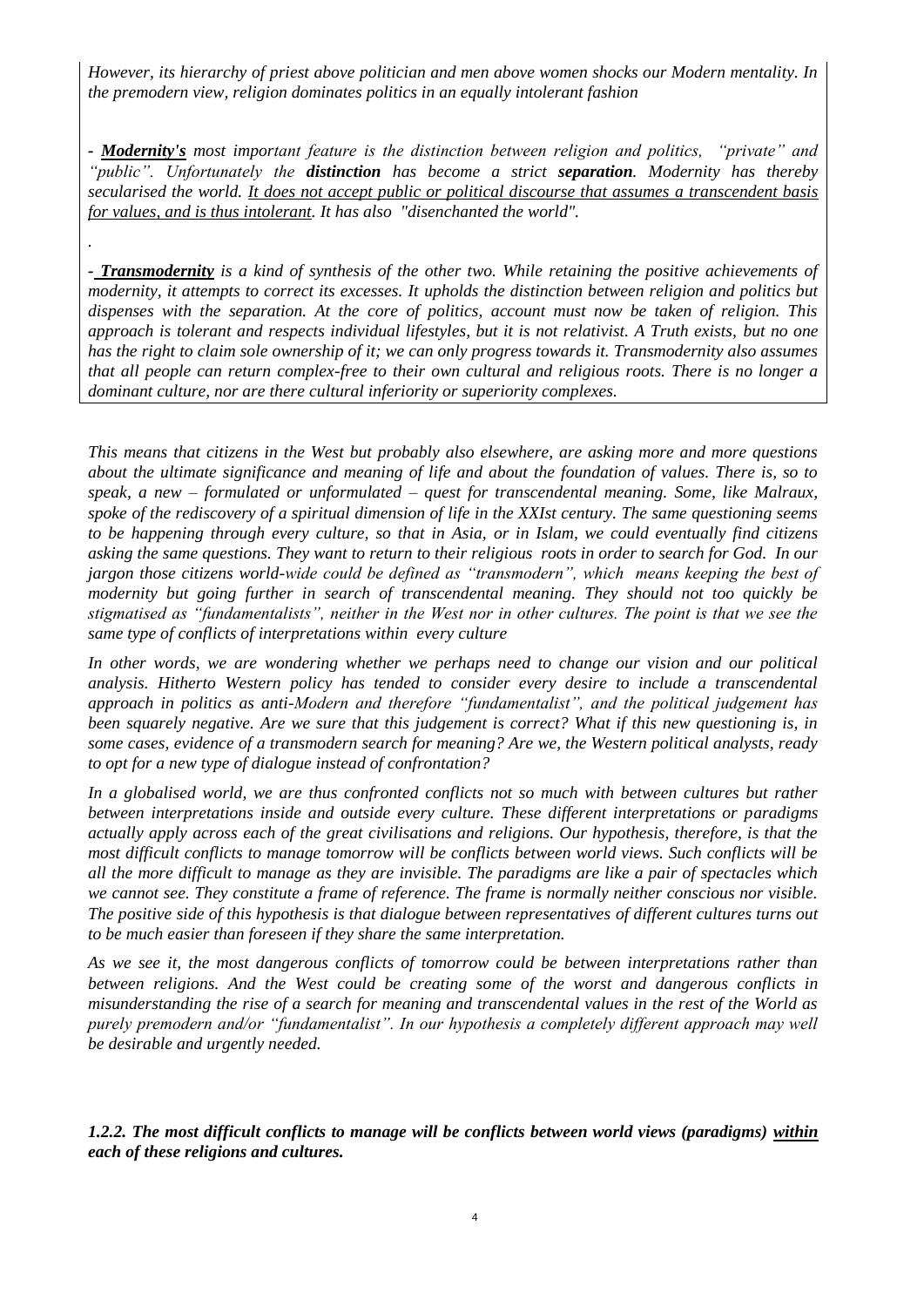*Such conflicts will be all the more difficult to manage since they are invisible. The paradigms are like a pair of spectacles which we cannot see. They constitute a frame of reference. The frame is normally neither conscious nor visible. These conflicts are all the more dangerous in that their protagonists do not understand what they are actually fighting for. In practice, the following three types of conflict surround us, but are little analysed:*

#### **a) - The pre-modernists v modernists conflict**

*It is the conflict between the sacred -authoritarian- religious values driven - tradition anchored- vision and the rational-Human rights- free trade - secular approach. This kind of conflict can be observed everywhere.*

*Example: Third World populations feel disillusioned with development: many in the third world are beginning to feel discouraged. Their position is worse than it was thirty years ago. They have become secular and materialist but they have not been enriched. They feel that they have sold their souls for nothing and might just as well return to the world view of their ancestors. They have lost interest in becoming modern, and westernise.* 

#### **b) - Premodern against transmodern**

*This is the most invisible conflict within each culture. This conflict is between those who adhere to a rigid interpretation of the Tradition and those who accept the tradition but in a dynamic and adaptive way.* 

*Example 1: In Iran, for example, there is conflict between the opinion of the majority (many women) who voted for the moderate new President Kamenei, and who considers themselves to be Muslim but also tolerant and open to the positive aspects of progress, and a "clerical" minority which is fiercely premodern. If this conflict really exists, usually we in the West do not apprehend it. And so we tend to classify all the non-modern in the same category, as "fundamentalists". But in doing so we are blind to trends that could be similar those at work inside our Western Societies.*

*Example 2: Inside Christianity there are groups have a very rigid concept of tradition (e.g. the Jehovah's Witnesses) and others that do not (liberal Christians). Conflict has often brought explosions and separations.*

#### **c) - Modern against transmodern**

*The conflict here is between the rational- scientific –secular approach and the post-secular- complexitynetworking- flat organisational, spiritual- vision.*

*Example 1: In our societies, moderns ridicule and underestimate the importance of the transmodern tendency, treating them as "marginal New Agers". This is what the media often do. We interpret this as a subtle form of conflict between the dominant modern view in crisis, and the new emerging transmodern view.* 

*Example 2: Another form of conflict is the sustainability approach (transmodern), which calls for a different view of society, economics, governance. They are no longer satisfied with the modern view, because it is not sustainable. Modernist opponents claim the opposite.*

**d) - Finally, if we analyse some conflicts with a religious dimension more closely***, looking for instance at India or Northern Ireland, those who wage "religious wars" are usually premodern (I. Paisley, in Northern Ireland). Their definition of Truth is intolerant. The citizens who resist those wars are usually transmodern, and tolerant (part of the liberal clergies in Northern Ireland) . And the political authorities too often have a modern approach, which is also intolerant. Unhappily the solutions they propose are too rational (Peace in Israel presented as a rational choice) to be accepted by premodern fighters. A transmodern approach would be more suitable.*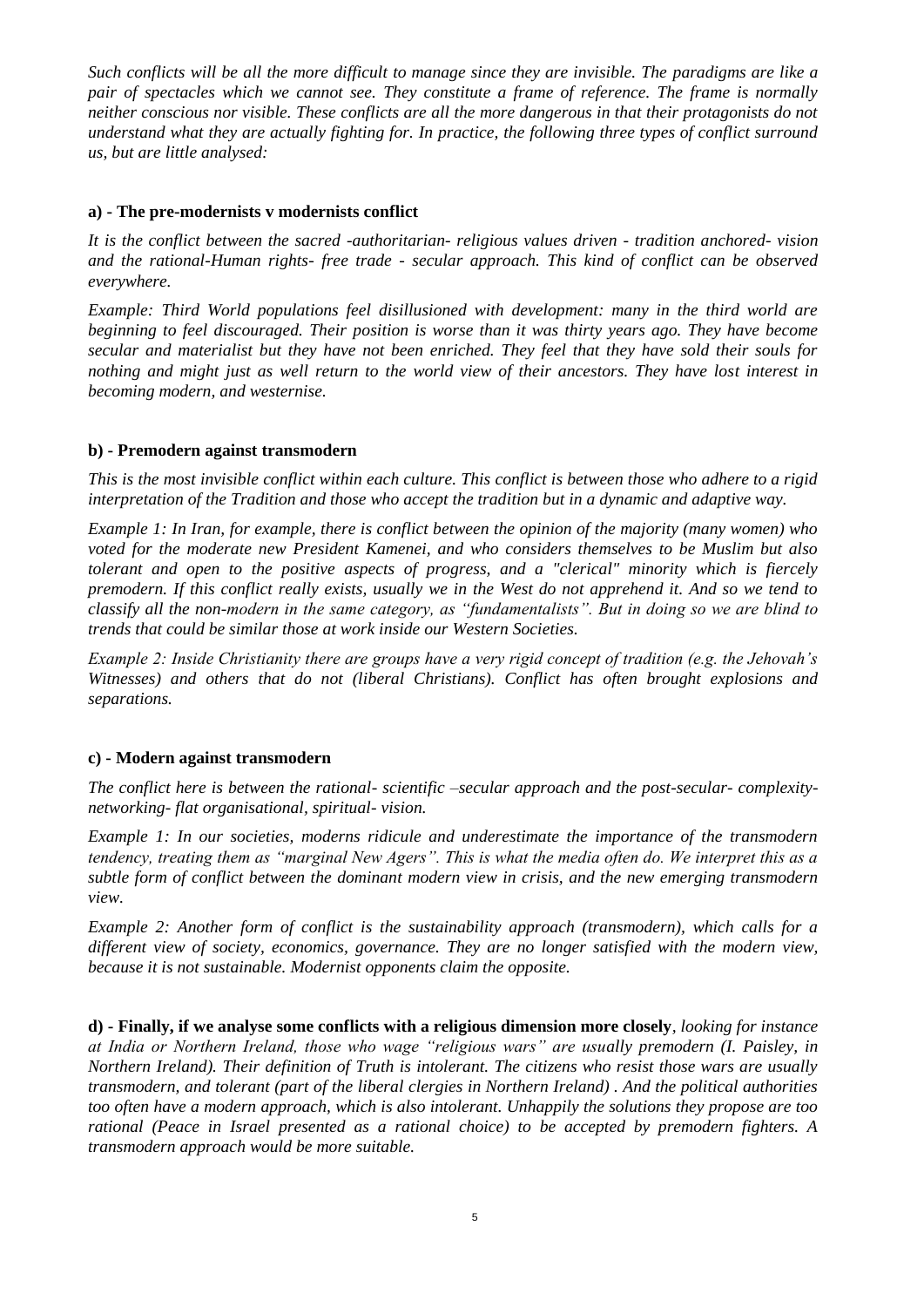#### *1.3. The logic behind our Agenda:*

*We have tried first to investigate whether our working hypothesis corresponded to the participants' experience. In the first part we investigate the changes occurring inside and across the world religions. Are those changes so similar that they indicate a common paradigm change? Is there a parallel shift of paradigm inside each of the great religions? In the second part we ask the same question in the political field. Is political governance confronted with the same type of changes? In the third section we try to see how we could put together both analysis of the changes, or absence of changes. We did not intend to conclude this research Seminar with a binding declaration. The concluding part is thus more of a round table discussion, where everyone can express points of agreement and disagreement.*

#### *1.4. Structure of this report:*

*In the first part we will reproduce the texts of the presentations. This report will concentrate on the issues which we consider as central to our research. In the second part we will give an outline of the main topics of the debates, always following the line of our main questioning.*

*Marc Luyckx*

**NB: Broad definition of Religion.**

Religion can be defined as spiritual experience linked to a system of beliefs. This narrow definition is not discussed here. But there is a broader definition of religion as the vector of culture and identity, ethics and values. This latter concept is what we are studying here.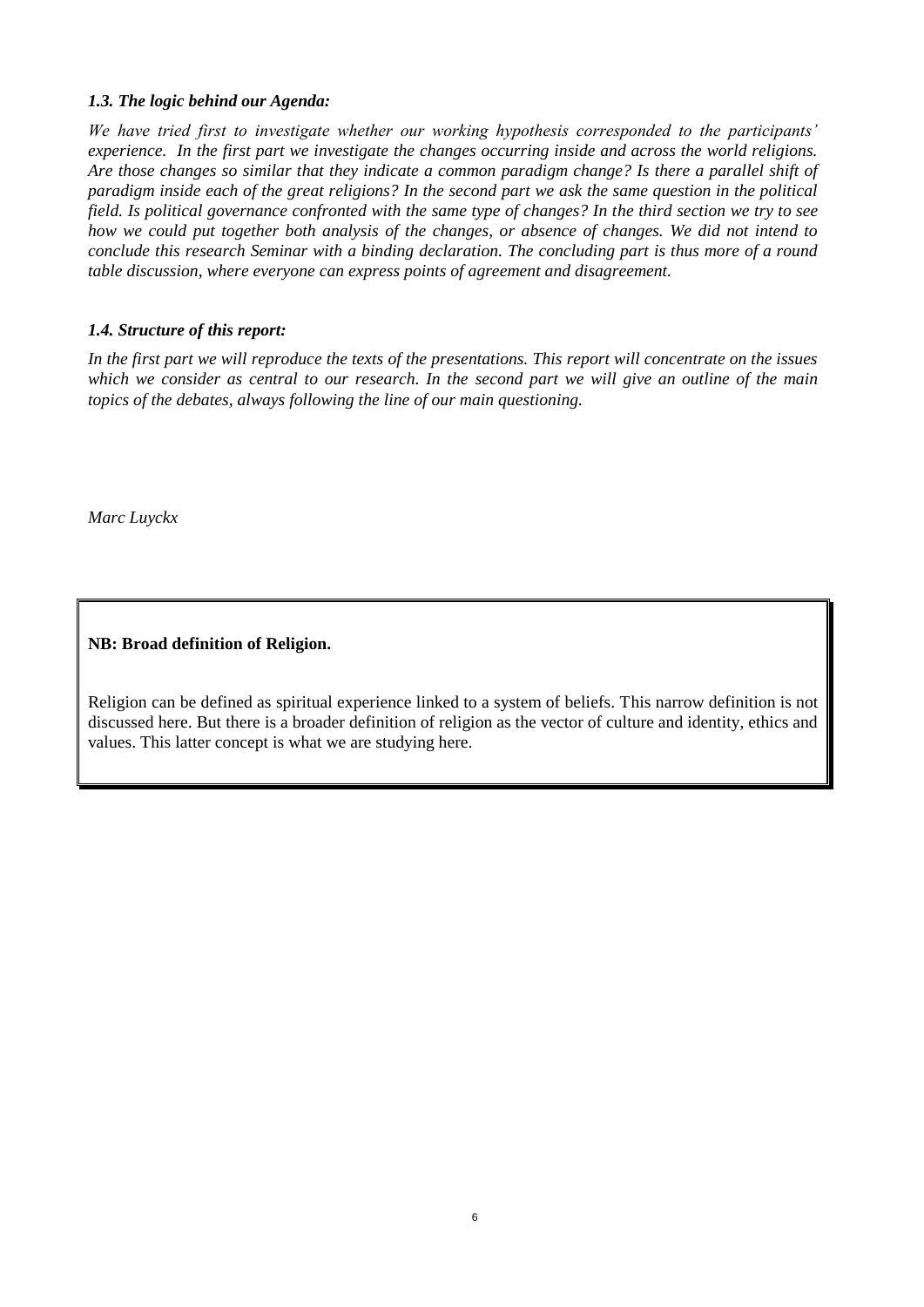# **FIRST PART :**

# **TEXTS OF INTERVENTIONS**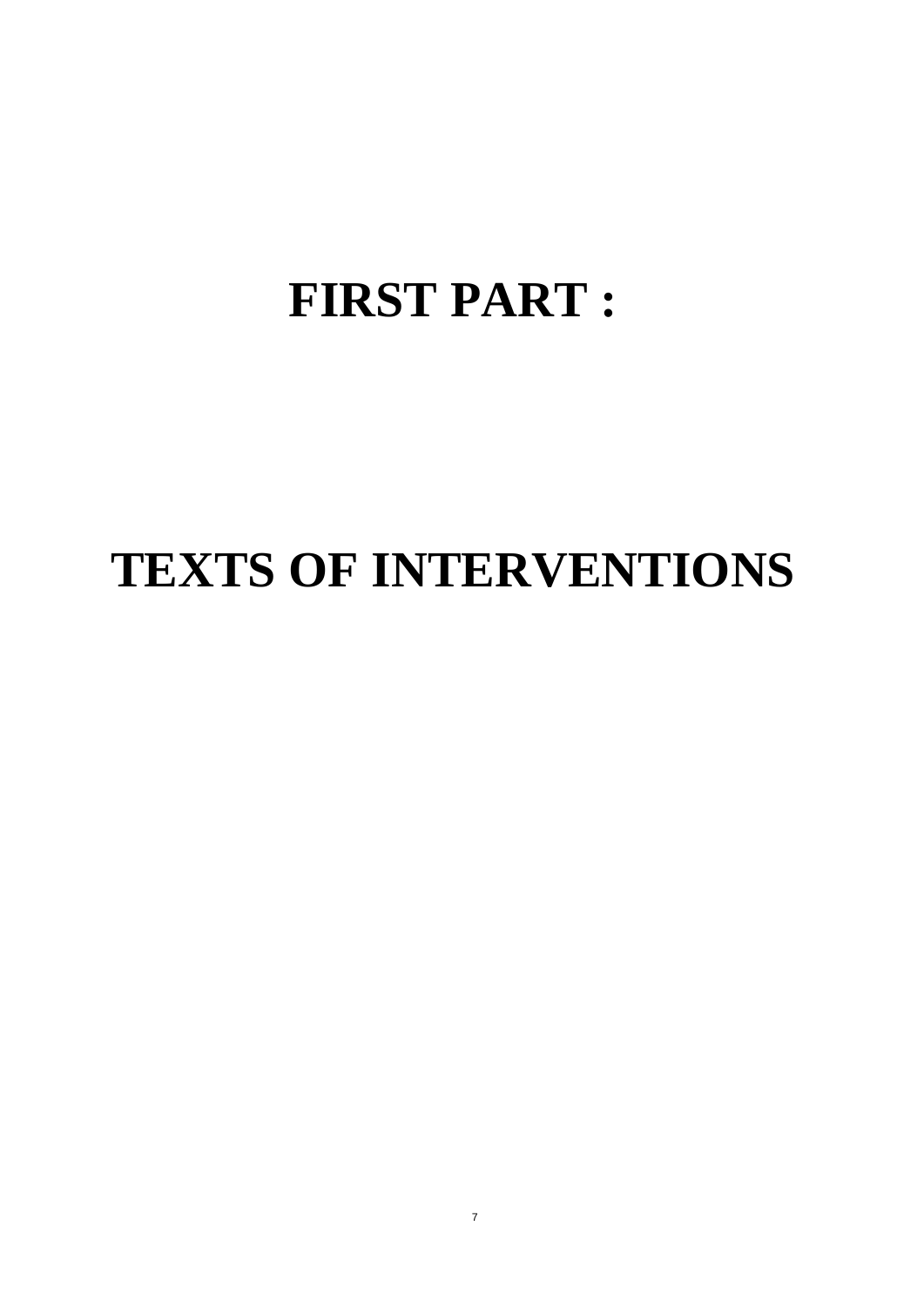### **1. Harlan Cleveland and Marc Luyckx: "Governance and civilisations"**

*(Working document proposed to the participants)* 

#### *1. Introduction*

In the modern era, the separation of religion from government has been a doctrine often repeated and as often ignored, bypassed, honoured in the breach. That separation was in turn a subhead of the distinction between "private" and "public", a dotted line fading fast as governments farm out to private entities a growing proportion of the public business, and private organisations play a more muscled part in making public policy.

In the post-modern era, however it comes to be described, we already use the word "governance" to suggest that the organised functions required for a people to govern themselves go far beyond what "governments" can effectively fund or cause to happen. Within this framework, it now seems overwhelmingly likely that "religion" (defined as "organised spirituality") will play a weightier role in governance – and indeed, that individual spirituality will be an increasingly important element of leadership in every domain.

Both concepts, "religion" and "governance," will carry into the 21<sup>st</sup> Century a great deal of cultural baggage, the heritage of long spiritual traditions and of theory, trial, and error in organising human beings to work together toward common goals. It will be important to understand this inherited mix of wisdom and unwisdom, to analyse the changing dynamics of spirituality as they interact with the changing dynamics of governance.

#### *2 – Shifting ways of thinking*

It may be useful to think of our time as a time of transition, from a **modern** way of thinking, still besieged by the backlash of **premodern** mindsets, toward a worldview that (because not even its advocates know just how to describe it) we will call simply **transmodern.**

The premodern worldview is an enchanted vision which evidently was functional in primarily agrarian societies of the past. There is one Truth, given to all people by a higher wisdom ("our God" or plural gods), the source of authority and the foundation of values. Spiritual authority is delegated to religious intermediaries; they, as surrogates for the spiritual authority, are responsible for making the rules of behaviour for individuals and supervising the morality of political authorities. Authority of many kinds is exercised mainly by men, who in turn oversee the functions of women and children and are responsible for their behaviour. The core values of society are stable; the sacredness of tradition is society's unshakeable foundation.

The modern outlook began as a healthy reaction against religious authorities who feared scientific discovery, resented independent thinking, and resisted technological development. Modernity pushed the clerical authorities aside; in the resulting secular societies, it relegated religion to the "private" sphere – making it harder in "public" affairs to raise questions of meaning, ethics, intuition, or the spirit. If premodern society, asserting a sacred foundation for values, was "enchanted," modern society was "disenchanted." Rational analysis and empirical proof were in the ascendant; truth was what could be discovered, rationalised, and proved by the scientific method. Science was itself sacralized, and religious intermediaries were no longer required as channels to the Truth.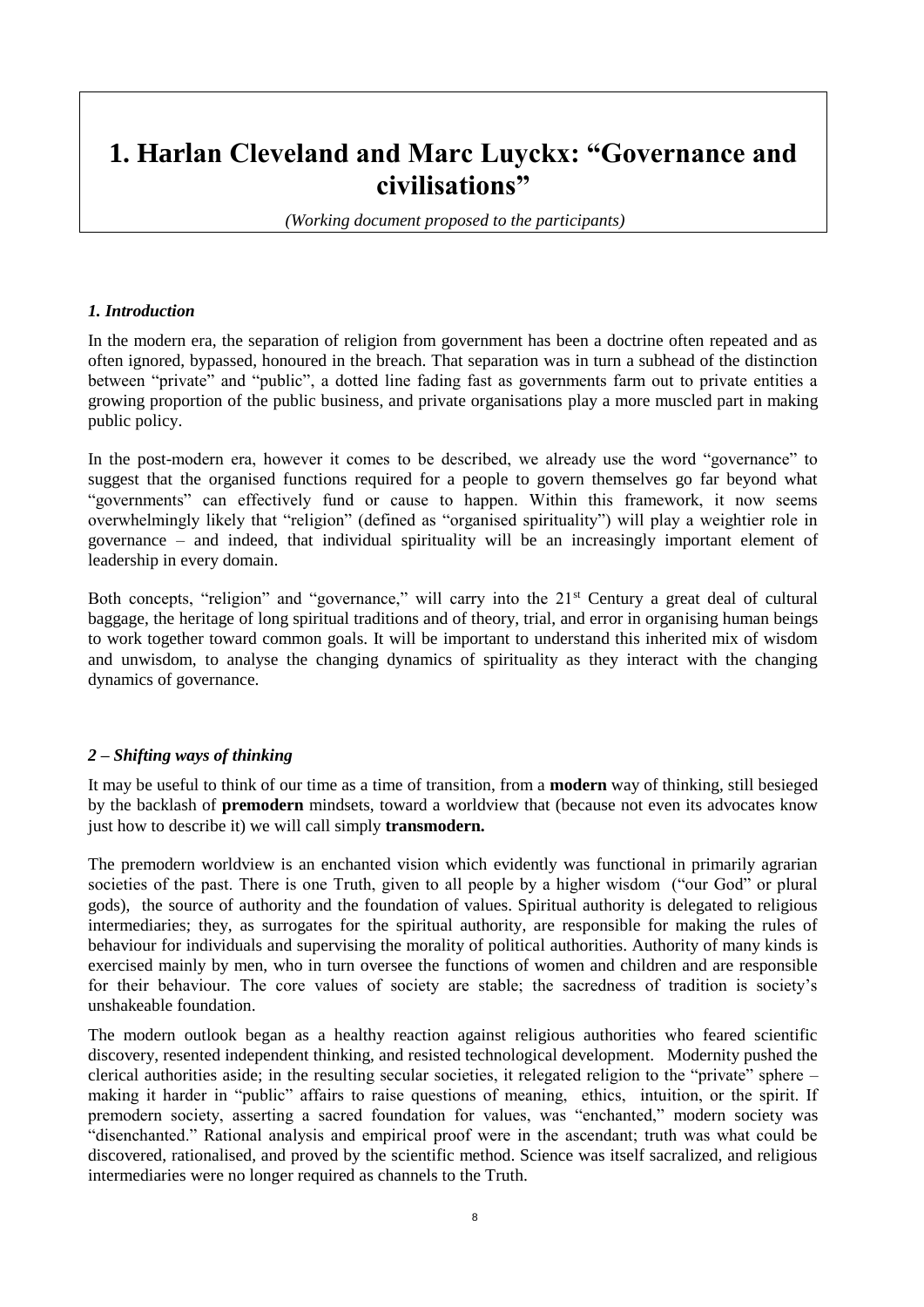The pedestal of Reason has in this century been eroded by experience that scientific discovery and technological innovation can lead not only to miracles of change but also to unprecedented dirt, damage, and disease; by repeated demonstrations that rational planning can take us efficiently to where we don't want to be when we get there; by new kinds of science, such as chaos theory, that seem to depend as much on intuition as on reasoning; by testimony of some scientists about how much they don't know and can only guess, or pray to understand; and by the increasingly obvious limitations of the hierarchical, pyramidal, bureaucratic structures which had earlier seemed the rational way to organise human cooperation.

A transmodern way of thinking is now emerging. It features a creative mix of rational and intuitive brainwork; an enthusiastic embrace of new information technologies; a tolerance, even celebration, of diversity; a conviction that protection of the physical environment has to be a central concern for every human being; a dawning realisation that scientific discovery and technological innovation have made human beings the dominant actors in their own future evolution; a new openness to spiritual guidance as a basis for "private" behaviour and "public" policy; and a move away from vertical authority systems toward "flatter," more "horizontal" organisations, away from "recommendations-up-orders-down" management and toward more consensual decision-making.

It is important to observe that the very concept of "transmodern" indicates that the best of modernity has to be kept, but that there is an urgent need to go beyond. Modernity has brought us indeed excellent and indispensable progress. It has helped us to distinguish what was confused. As Ken Wilber rightly explains, modernity has enabled us to create art, science and morals, in installing the distinction between those disciplines which were interrelated before. This "distinction" has been crucial for the intellectual, artistic and ethical and religious progress of humanity. The problems began when an innovation became an excess: when the distinction became separation. It is indeed at this stage that the problems began to arise. Because the separation became exclusion. And as we have so greatly gained in civilizational level in shaping a space for ethics, aesthetics and science to be able to develop, we also suffer from those distinctions which have become separations and even exclusion of ethics and religion from science and public life.

The transmodern way of thinking is still a minority mindset, but it can no longer be discounted as a neglectable fringe. In the United States, recent survey research suggests that it is gaining ground with astonishing speed. In 1996 *The Integral Culture Survey*, by Paul Ray, counted 24 percent of U.S. adults, or 44 million, as "cultural creatives," who "are coming up with most new ideas in American culture, operating on the leading edge of cultural change." Two-thirds of this large category are women. The cultural creatives are of course a statistical category, not a "group" and certainly not "organised."

Duane Elgin's study of *Global Consciousness Change*, also published in 1996, finds five recurring themes as defining "the emerging worldview": global networks of information technology; global ecological awareness and concern; a shift in social values (toward environmental sustainability, toward greater tolerance for ethnic, racial, and sexual differences); a new interest in and practice of "lay spirituality"; and "shifts in work, diet, consumption patterns, transportation, relationships, or other areas that express a desire to live more sustainably".

The most ambitious effort, so far, to measure shifting values world-wide was the 1990-91 *World Values Survey;* it collected and collated a mountain of data from 43 countries containing almost 70 percent of the world's population, "covering the full range of economic and political variation".

Ronald Inglehart, its global coordinator, found what he called a "post-modern shift" well under way in about a dozen countries, all in North America and northern Europe. As summarised by Duane Elgin, people in these countries "are losing confidence in all kinds of hierarchical institutions" and in traditional institutions as well, "placing more emphasis on personal authority or the authority that comes from an inner sense of what is appropriate". They feel materially more secure, so they value "more meaningful work and the quality of the work experience, and tend to rank environmental sustainability over economic growth". Declining participation in organised religion is "linked with a growing interest in discovering personal meaning and purpose in life". In these countries especially, there is "a greater tolerance for ethnic, sexual, and political differences. And new roles for women are emerging "that allow for greater self-realisation".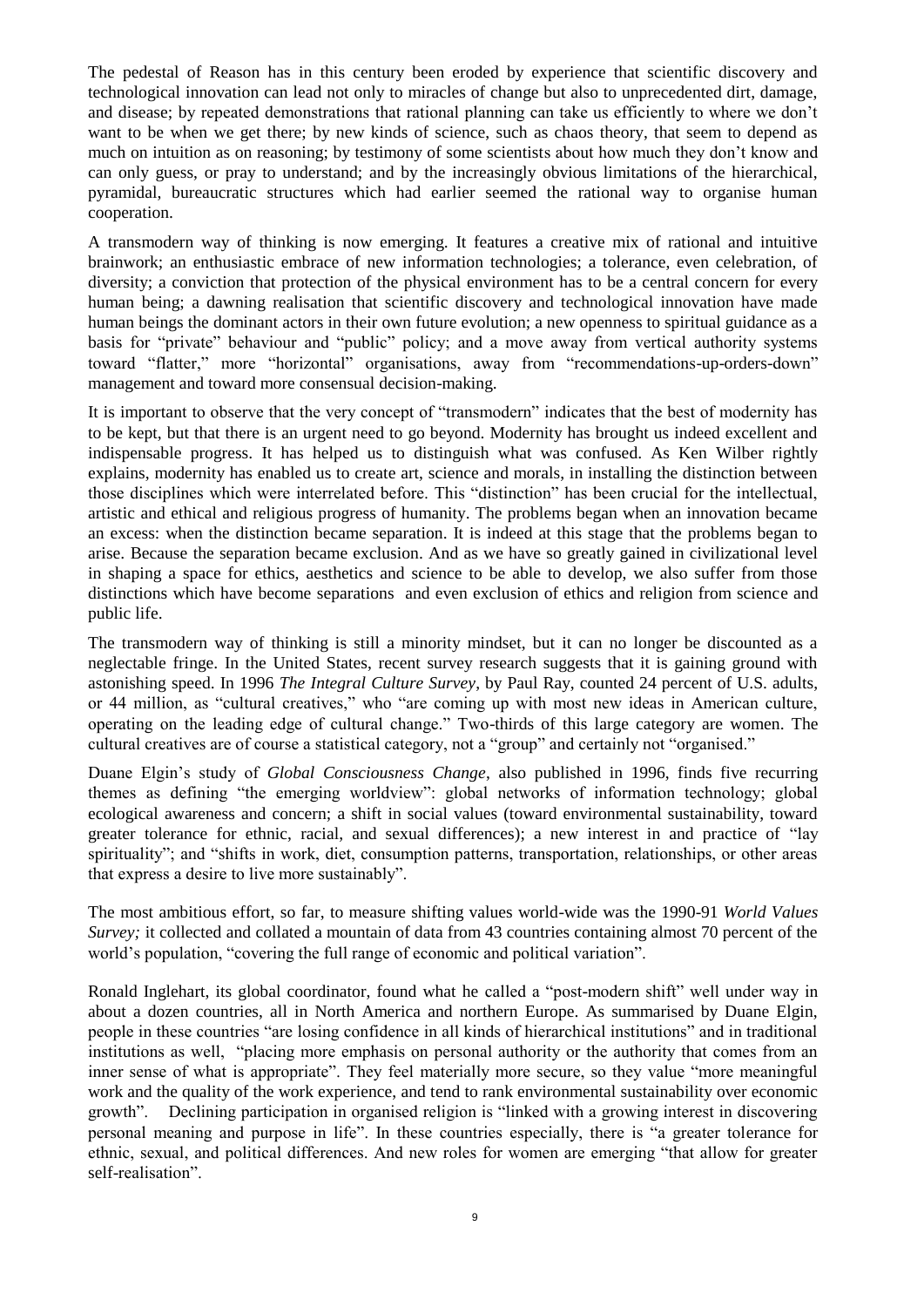Generalisations such as these cannot draw a neat picture of so complex a moving target as shifting ways of thought by millions of individuals. Anything said in this mode is likely to overstate the shifts where they are most prominent, and understate similar shifts of thinking among smaller proportions of people elsewhere.

Some of the "global mind shift" that is obviously going on can be attributed to opportunities stemming from quite recent technological change – the marriage of computers and electronic telecommunications, the stunning developments in genetics and biotechnology, the new choices opened up by space exploration and the chance to observe our home-planet with a genuinely global perspective.

Tools for thinking and communication don't guarantee mind shifting. The spread of knowledge in our time is quite as much the result of social choices and political leadership – expressed in the starvation or feeding of quality schooling, vigorous or tepid support for higher education, protections or violations of the freedom to question and explore and invent and create.

Many countries' citizens have been slow to change their minds because their leaders fear the consequences of "many flowers blooming" – as Mao Tse-Tung did, even though he popularised the phrase – in gardens they wish to control. But it's dangerous not to take full advantage of new learning technologies; the breakdown of Communist regimes in Eastern Europe and the Soviet Union bears witness.

#### **3. – Impact on religions and governance**

The transmodern mind-shift  $-$  still far from dominant even where it is noticeable  $-$  has important implications for religions and their impact on governance in the early part of the 21<sup>st</sup> century. One of these is that organised religions will be sharing their turf with "unorganised spirituality." Another is that their leadership, traditionally monopolised by men, will be increasingly shared with women. Yet another is that in the emerging worldview, the rigid separation of "us" from those professing other faiths will no longer be saleable doctrine or feasible politics; the acceptance of variety, the protection of diversity, and doctrines of tolerance seem more and more essential to security and survival. A fourth result of the transmodern worldview is this: the pervasive and continuing impact of globalisation on every human activity is reinforced by the growing *acceptance* of globalisation by those "coming up with new ideas . . . on the leading edge of cultural change".

Toward the end of our current century, one of the striking current trends is the large number of people who, professing a belief in God by whatever name, are moving away from the institutions which have traditionally intermediated divine worship and provided blessings on births, deaths, and everything important in between. In so doing, many of these people have by no means abandoned spirituality; they have found outlets for their spirituality in small-group practices that "search for God" in ways that are genuine alternatives to traditional practices in churches, temples, mosques, and synagogues.

In the US, the membership in "mainline" religious denominations is already down by some 25% from earlier peaks. Some of this certainly counts people who drop out of "organised religion" while actively searching, in New Age or other environments, for personal or small-group ways to express their natural spirituality. There may also be more "shopping around" and switches of allegiance between organised religions than ever before; the growth of Islam in the United States is one example.

These trends thus do not betoken a veering away from "spirituality". Human beings often seem naturally to reach out for more satisfying belief systems. In the absence of settled certainty, every organised religion is bound to be a "temporary home" to a good many restless spirits in its constituency.

The growth of "unorganised spirituality" certainly complicates the interaction between organised religions and the institutions of governance (governments, but also corporations, associations and the many other elements of "civil society"). Among the people who don't feel the need for spiritual guidance from large established human institutions will be a good many activists on secular issues – such as human rights, environmental protection, or economic fairness – who will nevertheless present their case as motivated by spiritual concerns with wide political appeal.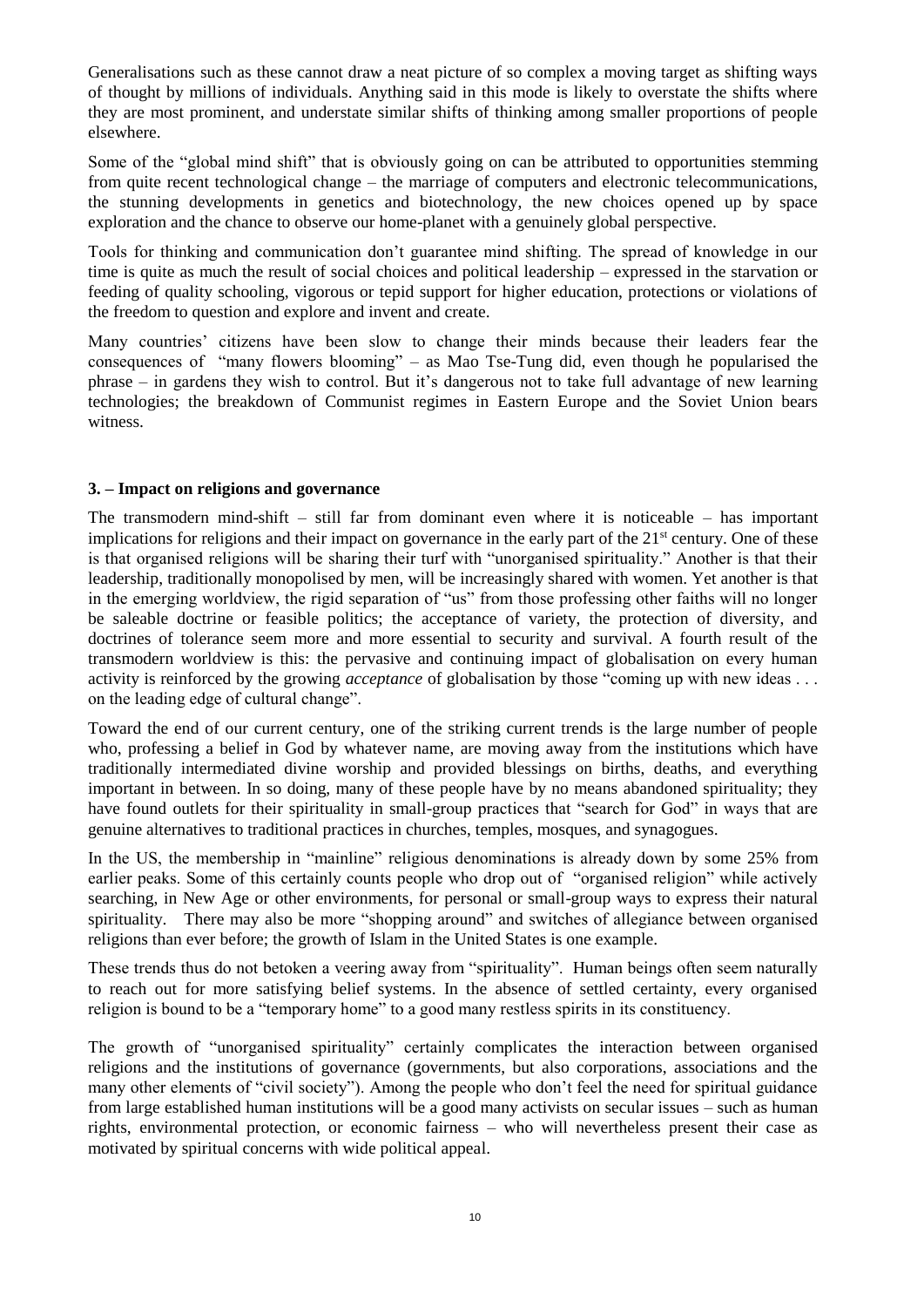As we move toward the changes implied by the transmodern worldview, it appears that women are often quicker to understand and more open to adaptation than men. That is, for example, the lesson of Paul Ray's finding that two-thirds of the subset of Americans he calls "cultural creatives" are women. Why would this be? And what does it portend for the nature of the coming changes and for the leadership in bringing them about?

First, why? One reason that leaps to the eye is that in every modern society women are on the average less identified with or beholden to the patriarchal structures, pyramidal management, and vertical leadership styles characteristic of modern industrial society. Women are also typically more intuitive than men. If moving toward "transmodern" ways of thinking and acting implies a new openness to spiritual guidance, women can be expected to be among the frontrunners. Even in traditional religious institutions, a majority of congregations have been women, and the same seems to be true – anecdotally but observably – of communities where "unorganised spirituality" is strong.

The transmodern mindset gives promise of dialogue that avoids trying to persuade the not-yet-modern first to "modernise" (a goal now freighted with cultural baggage from the industrial era, including vertical authority systems and super-rational thinking). If women in other cultures can see a possibility of improving their personal situation (in terms of subsistence, rights, equality, and love) without having to dig up the roots of their cultural identity, the resulting dialogue might well be more fruitful than if it starts with "modernisation" as the first requirement. Within non-Western cultures, there seem to be a growing number of women who are reinterpreting their scriptures (the Koran, the Bible) in post-patriarchal ways – to produce a softer, more tolerant approach that doesn't threaten the basic faiths themselves. Such a dialogue might best be initiated by Western women accustomed to the uses of indirection in improvising on a general sense of direction.

The emerging transmodern image is a round table, around which people of both genders and all races, cultures and faiths sit to consider how to manage our common planetary home in a way that is responsible not only to its current inhabitants but to their grandchildren's grandchildren as well. There is plenty of room in this pluralistic scene for striving toward an ultimate, universal Truth – but the search requires tolerance of other peoples' chosen paths to the elusive goal, and of the differing liturgies with which they celebrate the goal and describe their search. And it doesn't require any seeker to concede that any of the other seekers has already found the Holy Grail – or that the universal/pluralistic search can now be called off.

This image is a far cry from today's reality, either in secular governance with its mostly two-sided processes for resolving conflict, or in the mostly exclusivist politics of organised religions.

Indeed, just when individual human rights have achieved superstar status in political philosophy, just when can-do information technologies promise what the UN Charter calls "better standards of life in larger freedom", distortions of cultural difference have scattered big, ugly boulders in the road called Future.

Cultural diversity is not the villain, but "culture" is being used – as *Kultur* has been used in other times and places – as a reason for repression, exclusion, or extinction. The trouble lies in overenthusiasm for cultural loyalties, which can create something akin to a runaway nuclear reaction. Without the moderating influence of other enthusiasms in civil society – acting like fuel rods in a nuclear reactor – the explosive potential gets out of hand. What's needed is the counterforce of wider views, global perspectives, and universal ideas. Equality is not the product of similarity; it is the cheerful acknowledgement of difference.

"The goal", as John Gardner says about communities large and small, "is to achieve wholeness incorporating diversity. That is the transcendental task for our generation".

The rapid spread of knowledge through global networks has already required business and finance, and the news and entertainment media, to adapt their workways, their marketing, and their planning to appeal to world-wide audiences. And this is only the front end of a long-range trend; the so-called "global networks" are still far from global in a world where some two-thirds of the people don't yet have a telephone.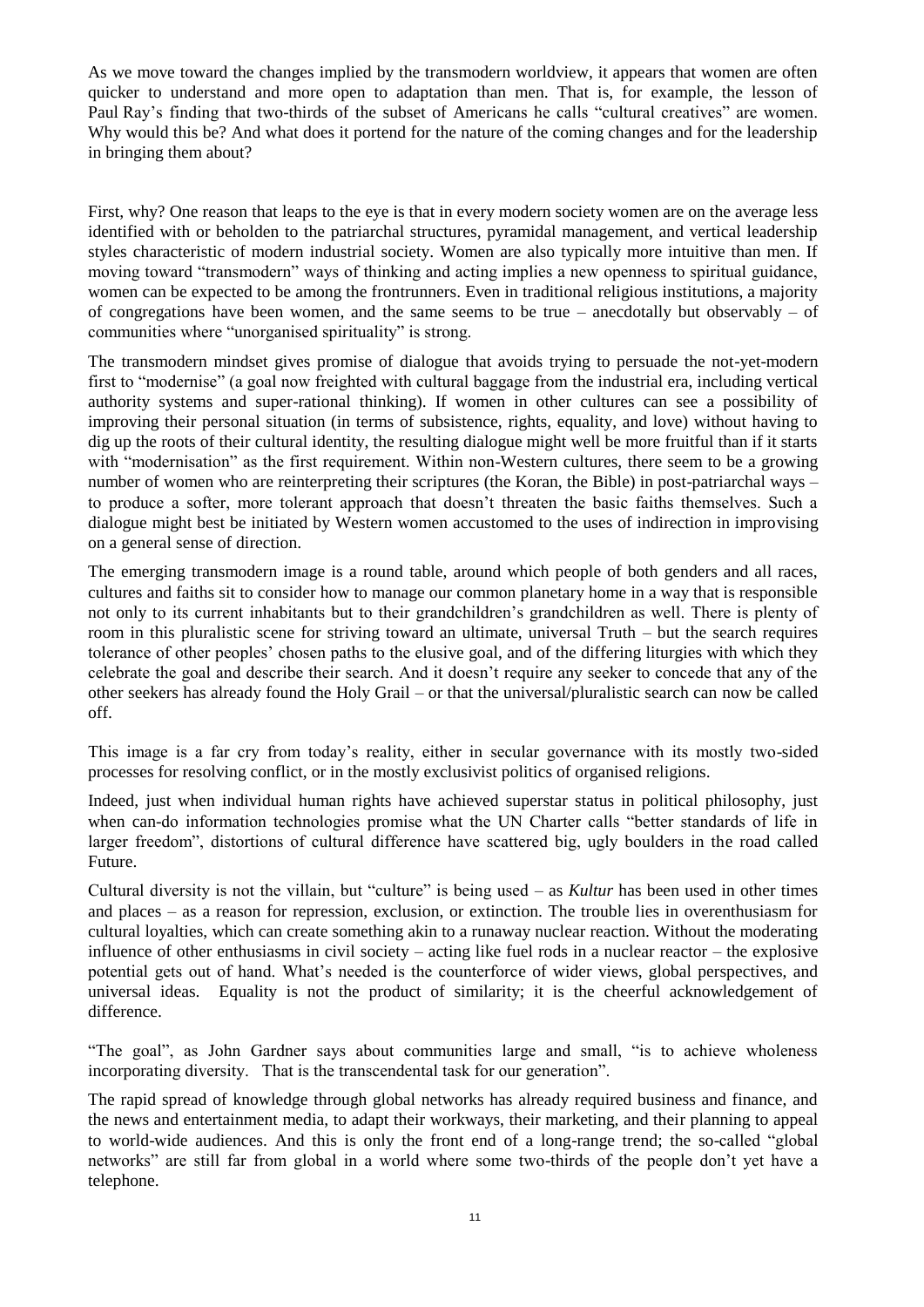It is not, therefore, surprising to find each of the Great Religions operating in a more and more global context. They proselytise beyond their traditional geographic regions. They become more eclectic as they try to appeal to more and different kinds of people. And, since religious experience depends heavily on how it is expressed and received, they are interpreting or modifying their stories to make them more understandable in more languages.

Moreover, world religions are more and more universally available. Pilgrimages to Mecca or Rome or Jerusalem – or China or Tibet or India or Sri Lanka – have been speeded up by jet aircraft; and their virtual equivalents are now coming into homes by television and into personal computers via Internet.

The opportunities are also enhanced for "unorganised spirituality." Teachers, preachers and therapists representing hundreds of varieties of specialised inspiration are spreading wherever freedom of speech, freedom of communication and freedom of peaceable assembly are protected.

In other domains the globalisation trends illustrate an ambiguity of outcomes: global standards coexist with global diversity. In matters of cuisine, for example, the standardisation of healthy hamburgers and tasty fried chicken is spreading in every world city, but no faster than the proliferation of ethnic restaurants in those same cities. The new information technologies help exclusive faiths to spread beyond traditional jurisdictions; they also may amplify the voices of those reaching for a wholeness that incorporates the religious diversity. "No one can speak for the world of faiths", says the Episcopal Bishop of San Francisco, William Sweet, in his forthcoming book about United Religion. "But someone must shout to hear an echo. I do believe that an echo will be coming from the indigenous, from women, from spiritual margins, from the restless pious, from children, from refugees of religious intolerance, even at last from religious leaders. . . . I have an utter urgency because of the squandering of the treasure chest of spirituality which religions could offer the world if they could grow beyond mutual hatred to a place of mutual respect."

#### **4. Some examples of transmodern view**

The majority of our political analysts have a bipolar vision of the world. They consider the existence of only two visions of the world, a good one and a bad one. The good one is the "modern" one. To be modern is to accept the rule of (Western) law and the superiority of rational and linear thinking over intuition, poetry or spirituality. Time is framed by the concept of linear progress. Law is framed by the Western "universal human rights" definition. The paradigm is best translated in the concepts of "progress" and "development through economic growth and free trade". Those key concepts are the supreme values to be accepted world-wide if one wants to be "modern". Naturally, it is not just anybody who is able to accept those truths. An important group of humans are not able to live up to such high standards of civilisation They are considered underdeveloped. They are "backward". They are in the other paradigm, the bad one : underdevelopment or backwardness.

If one accepts this clear distinction, the aim of politics world-wide is rather clear and does not need much discussion. We all agree that we should encourage by all means a maximum of people to leave the bad vision in order to embark on the good one. This is what the industrial paradigm calls progress.

The transmodern point of view is different. One accepts that there is a third paradigm, a third vision. This simple fact means that we are no longer in a period of stability. We are in a rather unusual period of historical change. Such periods are not frequent in history. It is thus normal that politicians are reluctant to embark on such a hypothesis. Politicians are not accustomed to manage change. Nobody is. And it is frightening.

In a modern vision, it is evident that Western Governments must defend the secular concept of government and help the forces which strive in that direction (e.g. the army). They must oppose a return to any kind of religious State.

But in a transmodern vision, we should ask ourselves if we really are certain that the fate of Turkey is to follow the path of a secular State which Attaturk imposed on the Turks at the beginning of the century? Why not listen to the growing new interpretation of Islam in Turkey and to the growing group of transmodern Turkish women? Perhaps we could help them to revive the tradition of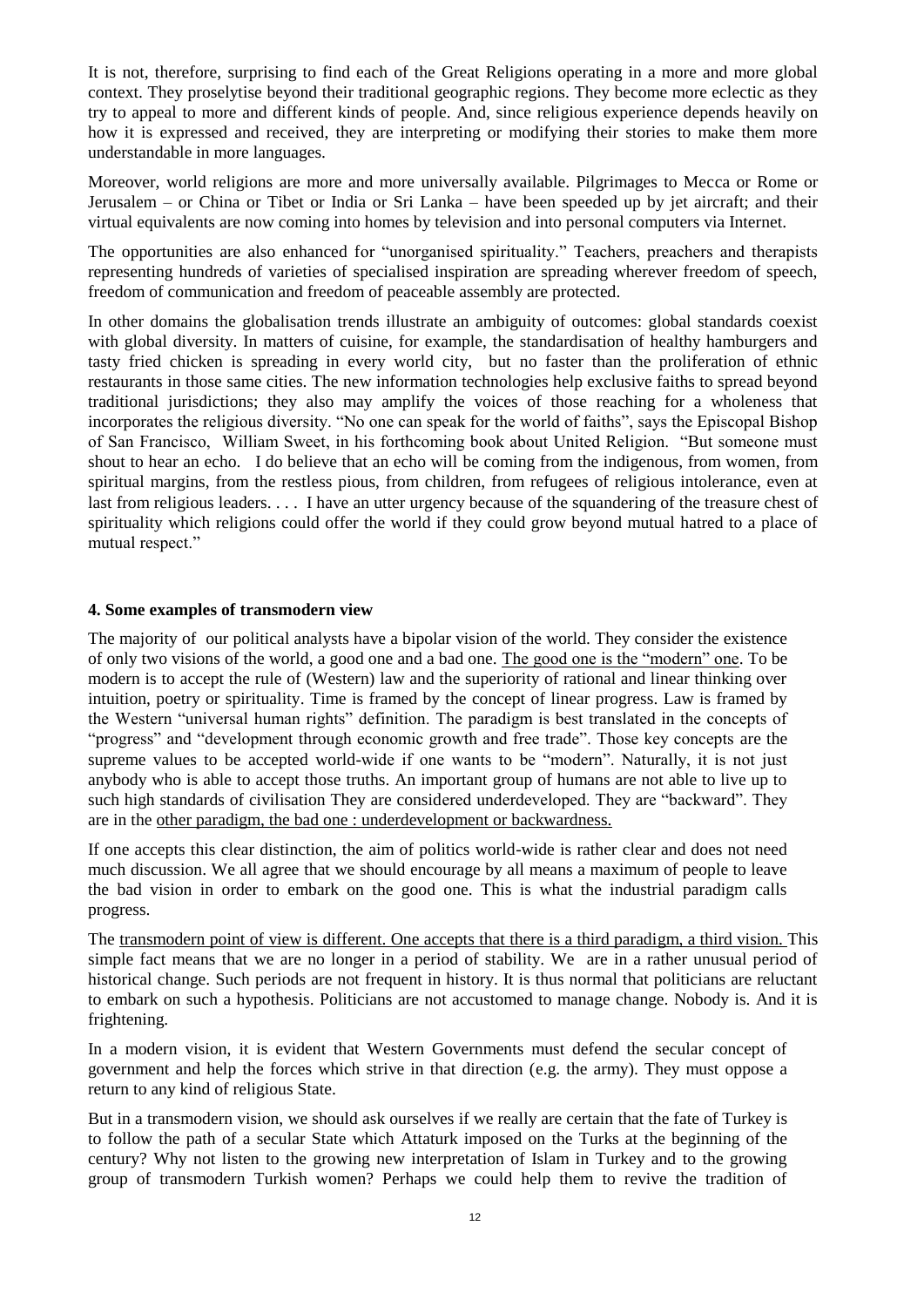tolerance of Ottoman Muslim history. Perhaps Turkey could then shift to the side of the tolerant "Asian" Muslim block, which constitutes a majority of the Muslim world.

The peace advocates in Israel, on both sides, are strictly "modern". They must limit themselves to explaining that peace is a reasonable choice, a "rational" one. This position is logical and understandable. In no way the peace advocates have to be activating any kind of religious war.

In fact, religious motivations are left to the opponents of both sides, because modernity has not and should not have anything to do with those religious arguments.

In the new vision, there is a distinction but not a separation between religion and politics. This means that political leaders could use religious arguments if they really believe in them. They could for example say publicly that: *"if there is only One God, He is certainly not so cruel as to give the same*  land to two different nations at the same time, in exclusivity. If God exists, He certainly wants the *people to live in peace on the same land."*

In a transmodern view religious, even theological, arguments are eventually usable arguments in politics. The taboo on religions (separation) is over. Is it not important to counter the exclusivists on their own battlefield?

Madeleine Albright (US Secretary of State) is totally right to oppose any discussion of the UN Declaration of Human Rights. Human rights are universal and the core of modern vision of politics. *"She does not think that countries have the right to reconsider the UN Human Rights Declaration*".<sup>4</sup> She is, like us all, in a modern view.

In a transmodern view, we could say: Yes, human rights have been a creation of Western culture. Yes, Western culture and more precisely Christianity have invented the concept of "person". And this is definitely a positive contribution to the world. But why not to listen to other (Asian) cultures who insist on other crucial aspects of life like the "community" aspect? Would it not be wise to get rid of our superiority complex? And if we are going towards a new tolerant paradigm open to a transcendental dimension, why not agree to sit down with the other cultures on an equal footing around a table? Why not trust and value the different cultures of the world? If we then really dialogue on human rights with the other cultures, we will be probably confronted with real differences and oppositions. We will probably have to use non-linear logic. But is there another way out?

For the moment the European Union and the West are sending Russia a message of "modernisation". And this is necessary. It is also a fact that Russian culture wants to assimilate the best acquisitions of modernity, but perhaps not the defects. Does "orthodox" culture have to pass through the same path of secularisation and laicization as us? And could the orthodox culture not become a enriching partner in the building of a transmodern global culture open to transcendence and tolerance? Has orthodox culture not a rich mystical and contemplative tradition to offer which is so needed today? And so have they not a indispensable contribution to make to the new global civilisation?

If we were shifting to this policy, would the whole dialogue with Eastern Europe not change pattern?

#### **5. - Synthesis**

 $\overline{a}$ 

It is clear that the wall between religion and government is so porous as to be an unreliable guide to attitudes and actions. "Governance" describes a scene in which decisions about public policy are formulated and carried out by multiple organisations, "public", "private" and (mostly) mixed. "Religion," organised and unorganised, is therefore likely to play a growing part in the making of public policy and carrying it out.

If, in the early part of the next century, world religions come to play the important role that André Malraux foresaw and others are forecasting, what kinds of conflicts are most likely to occur?

Based on our analysis, it seems likely that conflicts will *not* mostly be either (a) because organised religions collide in the historic "clash of civilisations" envisaged in the recent writings of

<sup>4</sup> See INTERNATIONAL HERALD TRIBUNE : July 29.1997. p. 1."Albright warns Malaysia US. will fight for rights".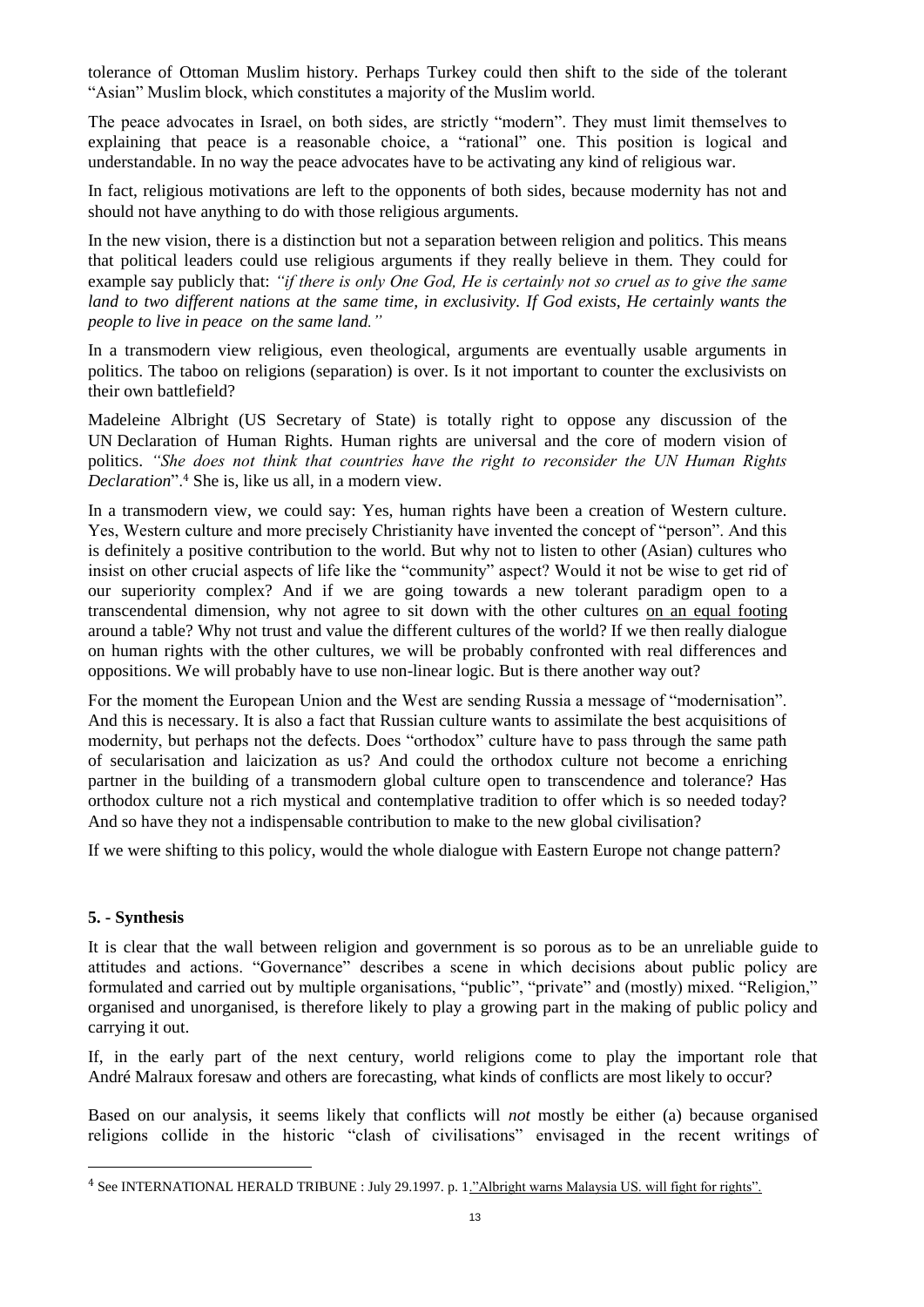Samuel Huntington, or (b) because politics inside and between nations reverts to another historical precedent, the clash between clerical and secular authority (i.e. between "premodern" and "modern").

But a third kind of clash, increasingly visible both in internal and international politics in recent years, is now making its way to centre stage. It is the split between "fundamentalists" of many varieties who see their traditional scriptures and teachings as so absolute as to divide humankind into irreconcilable believers and infidels, and others who see their ancient traditions or new spiritual insights as raw materials for wider human reconciliation, as the basis for an intensified search for common purpose among people of differing races, creeds and national origins. In short: the split is between "premodern" and "transmodern."

"Fundamentalists" of many faiths – in Eric Hoffer's language, "true believers" – often feel threatened by modern society and modern worldviews. The reverse is equally true. Huston Smith suggests that we are all both absolutist and tolerant – but about differing beliefs. "Conservatives" often fear the messiness and disintegration that tolerance of pluralism can produce. "Liberals" often do not understand "the wholeness that certainty can bring" to the human psyche; because humans are fallible, some absolutes seem required as the glue that holds communities together.

The "transmodern" way of thinking outlined in this paper is *actively* tolerant. It acknowledges that it's important for all civilisations to be receptive to that which is alien, whatever form this may take. It is open to the transcendental, while resisting any authoritarian imposition of religious certainty. The Truth is at the centre of things; each person converges toward it with his/her own culture, along his/her own path. Nobody has a monopoly of the Truth any more – yet it does exist.

To begin a constructive dialogue with societies immersed in cultures different from our own, we might do well to start with a moment of truth-telling, along these lines:

We, for our part, are products of a secular industrial society. But we realise that we can no longer discuss political futures without also discussing questions of meaning, spirituality, and cultural identity. We are therefore asking you to join us in a serious effort to project mutually advantageous futures for our societies. In order to do this, we will all have to set aside our superiority complexes, our intolerances, whether based on scientific rationalism or on spiritual tradition, and our dreams of having our views prevail in the whole world.

### **2. Buddhism: Susantha GOONNATILAKE**

The origins of Buddhism are in the region of Bihar and Nepal in 2042 before Christ. One can define five "core beliefs" which represent a common approach of all Buddhist branches.

1. "Come and See" This is one of the main characteristics of the teaching of Buddha. I have nothing hidden in my hand. You and you alone have to experience the Truth.

2. Yes, in fact don't trust anyone, your father, your mother, the scripture, don't trust even me, but find out by yourself what is life.

3. Another core belief is that "it has no self, it has no soul", "I" do not exist, "I" am a constructed temporal entity". When my father died we hang up a board saying: "All compounded things decay: Being, thoughts, entities. We are all are part of a process and go from the past to the future". It is like a Whiteheadian process".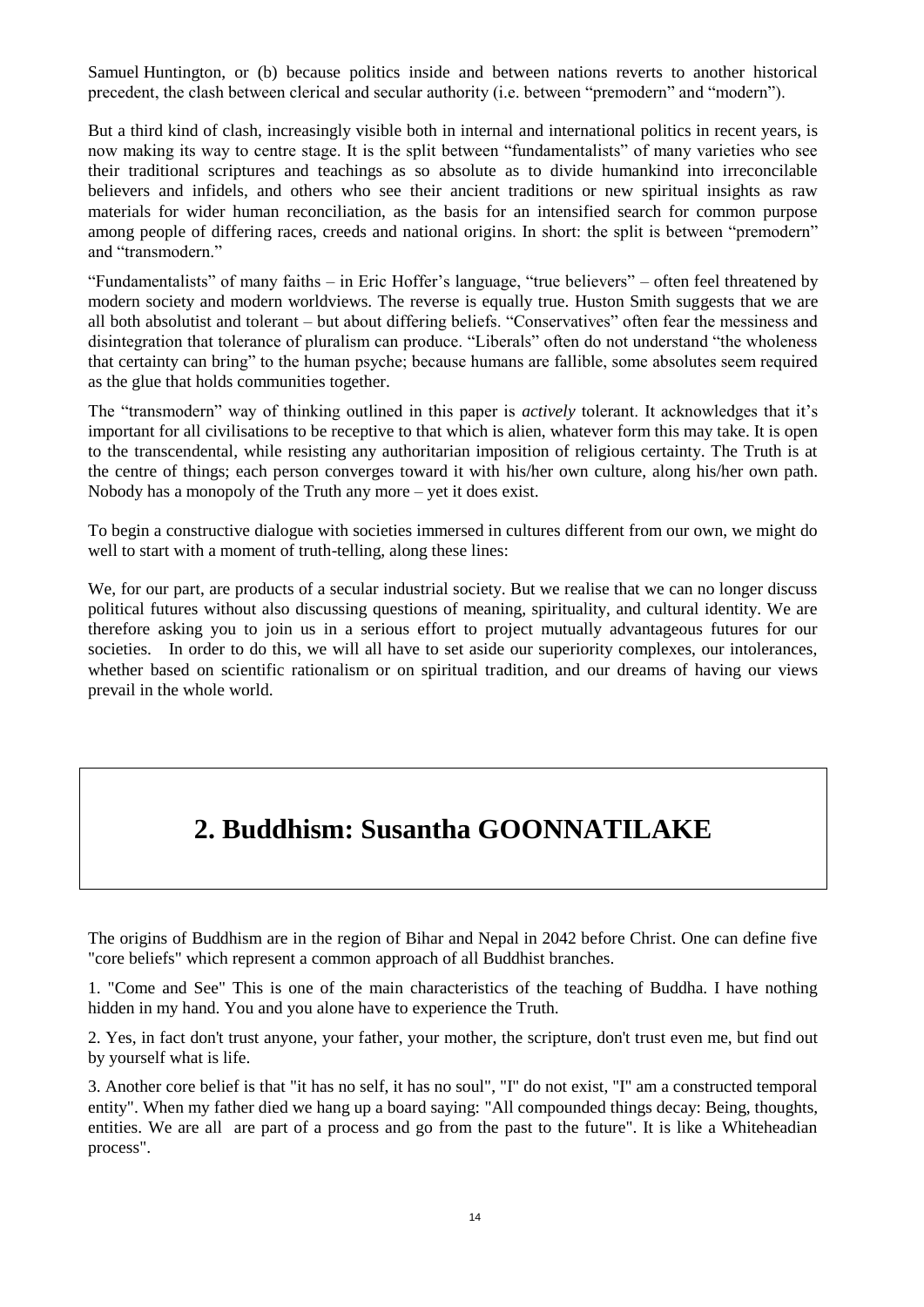4. Description of the human condition and how to get away from it. It provides with a lot of "mental technologies": How to jump within your subject, how to observe it and how to observe the prime reality that one does not exist except in a conventional sense.

5. There is no God. Women and men are equal. There are no casts. Ethics is very fluid, situational.

Starting from those core beliefs the main groups are Teravada (Sri Lanka, Thailand, Burma, Cambodia, Laos, South Vietnam), Waytiriana (Tibet, Mongolia), and Mahayana (residues in China, Korea, Japan). Buddhists were the first missionaries in the World and travelled very extensively around the World in the 4 th century. Buddhism died in India where it was born, but its cultural influence is still visible.

Dr Goonnatilake believes that in the coming years Asia, notwithstanding its current problems, will become the centre of economic gravity of the world, even if the per capita income is lower than in the West. In this context, the question facing Asians is a very important one: "Meanwhile we will have an increasing economic power world-wide, will we become still more cloned Europeans and Americans, and be condemned to play a secondary role in the knowledge and creativity society, or will we be able to go back to our cultural and religious roots in order to bring to the world our specific cultural richness and wisdom in the new future management of a more sustainable and just world."

There are signs that Asians could go to a rediscovery of their roots. Dr Goonnatilake indicates there is a movement in Buddhism in this direction. The founder of international Buddhism stated in 1982 that Buddhism had to come to terms with modernity and confront it. Modernity is an ethnocentric construct invented and enforced by the Europeans. It supposed the putting aside of Asian cultures' wisdom and religions and the adoption of the rational scientific approach of the West. Modernity is no longer the dominant mood.

In Asia we are currently witnessing a real kind move beyond modernity. There is a revival and at the same time a new dialogue with new concepts linked to the new technologies and the knowledge society. Every month there is somewhere in Asia a meeting of monks and laymen across denominational barriers. They all are trying to reflect on their cultural identity in front of a changing world. We are now even observing a revival of Buddhism in countries like Taiwan, which had been completely christianised and is rediscovering its Buddhist roots.

On the other side, mainly since the New Age founders, the West is beginning to be inspired by Buddhism. Philosophers like David Hume and Whitehead have flirted with Buddhism, as politicians like the ex-leader of the German Green Party, Patricia Kelly. Medicine and business are beginning to assimilate the notion of meditation and mental technologies as a mainstream technique of healing. Authors like Daniel Goldman<sup>5</sup> have studied Buddhist thinking in Asia. Even post modernism is influenced by that notion of non-self.

As we face new technologies and perhaps a new civilisation. As we face the eventual implantation of chips in us, what are the methods that we will use. Buddhism, according to Goonnatilake, really has a set of *navigational techniques in knowledge* and *mental technologies* to offer. The very idea of *non-self* could be useful. "I am not, therefore I exist and I think".

 $\overline{a}$ 

<sup>5</sup> Daniel GOLDMAN/ *Emotional Intelligence: Why it can matter more than IQ* Bantam Books New York 1995.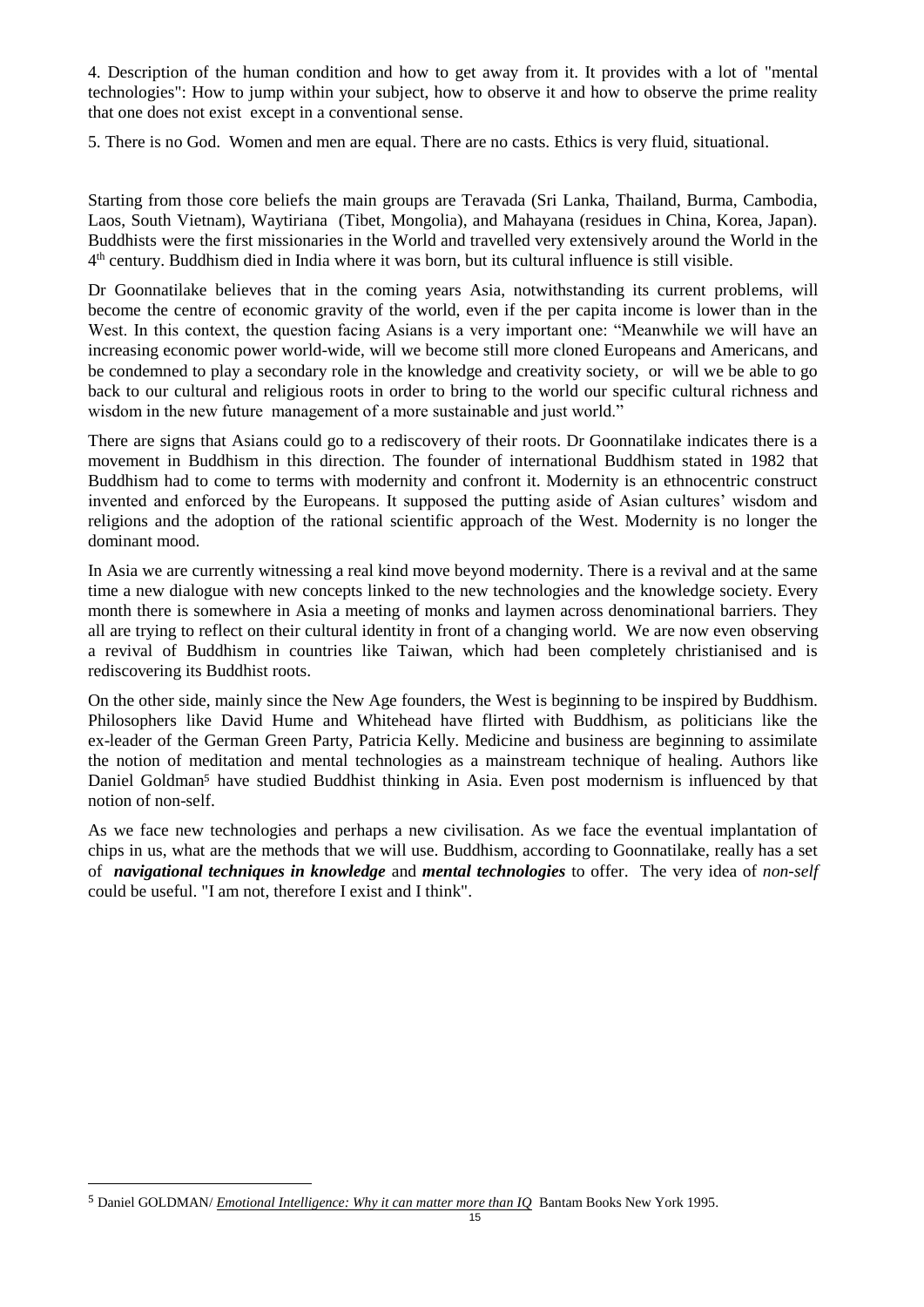### **3. Islam: Prof. Ziauddin SARDAR**

Professor Sardar distinguishes five types of interpretations inside Islam today.

*1. Literalists*: they interpret the Qur'an in a very narrow sense and allow no new reinterpretation. Let us take for example the concept of *idjma* meaning that every interpretation of Islam must reflect the broadest consensus. The Literalists reduce this broad consensus to a "consensus of the learned few", thus in fact to an elite of powerful people.

*2. Fundamentalists:* This concept is completely new in Muslim history. The very essence of Islam is universal and anti-nationalist. It does not recognise any geographical boundaries. People are different and should recognise and celebrate those differences. The Qur'an and the teachings of the Prophet, particularly his last sermon, are explicitly against nationalism. "There are no differences between Arabs and non-Arab, black and white". And so you cannot build a politics of national identity using Islamic tradition. The very concept of Nation State has been invented by modernity and imported into Islam as something new. In this sense *modernity has shaped the very concept of fundamentalism inside Islam* in introducing this notion of national identity. This great importance of the nation State in Islam today is a thus a recent distortion of Islamic tradition. Fundamentalists are political activists using modern concepts that they have introduced into Islam in order to shape the very notion of political Muslim identity.

*3. Critical traditionalists:* One of the most prominent thinkers in this field is Rait Samin, the opposition leader in Indonesia against Suharto. They base themselves on this phrase of the prophet: "In each age my followers will reinterpret religion (*mustahid*)". In every epoch Islam is there to be reinterpreted in contemporary times. This new interpretation has to compete with the interpretation of the Literalists and others. My hope is that critical traditionalists are coming to the fore in a growing number.

*4. Modernist Muslims:* Fifteen years ago, modernisation of Islam was a big issue. We have worked very hard to try to modernise Islam. We have played with modernity in every possible way, and we have lost. We were forced to accept the modern Truth, without any acceptance for our Truth. Our Truth was considered backwardness. But there was a sudden halt to this fifteen years ago. With the Rushdie affair, we felt the sacredness of our tradition being trampled on. And we decided to divorce from modernity. In fact our recent history is the *"working of modernity out of our system"*, in our Muslim societies. Iran, Pakistan, Malaysia (certain examples) and Sudan are good examples of this "demodernisation". *Modernist Muslims is a category that has disappeared completely, and this is a sign of hope.* 

*5. Postmodernism:* Postmodernism has further marginalized tradition and traditional cultures, creating a siege mentality in historic communities. Postmodernism is what comes after modernity; it is post in terms of time; it is a natural conclusion of modernity. This is why it is sometimes described as "the logic of late capitalism". It represents a linear trajectory that starts with colonialism, continues with modernity and ends with post-modernity, or postmodernism. It is not surprising than that postmodernism and tradition are like two fuming bulls in a ring: they are inimically antagonistic to each other. Postmodernism states that all big ideas that have shaped our society, like Religion, Reason, Science, Tradition, History, Morality, Marxism, do not stand up to philosophical scrutiny. There is no such thing as Truth. Anything that claims to provide us with absolute truth is a sham. It must be abandoned. Moreover, postmodernism suggests, there is no ultimate Reality. We see what we want to see, what our position in time and place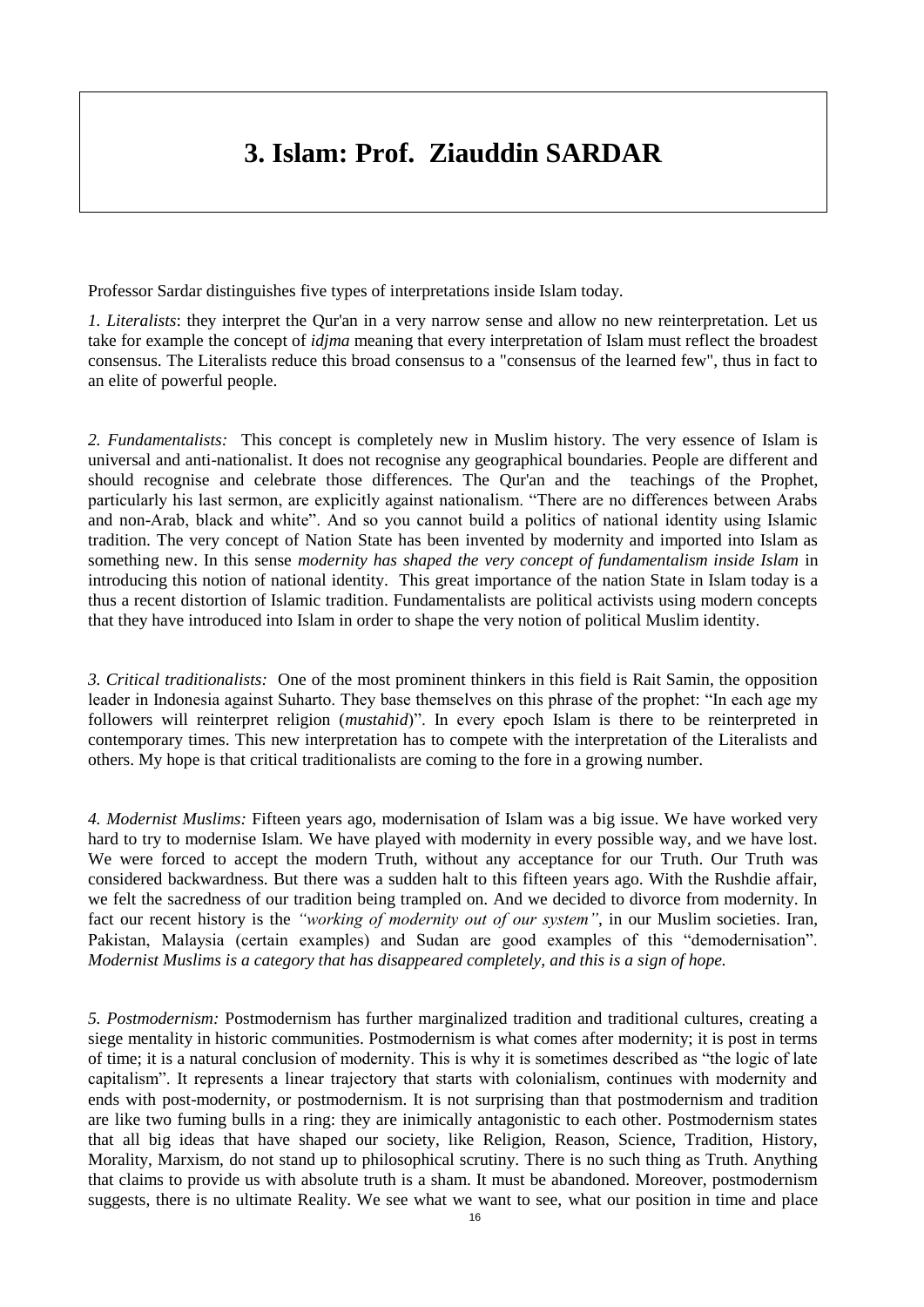allows us to see, what our cultural and historic perceptions focus on. Instead of reality, what we have is an ocean of images; a world where all distinction between image and material reality has been lost. Postmodernism posits the world as a video game: seduced by the allure of the spectacle, we have all become characters in the global video game, zapping our way from here to there, fighting wars in cyberspace, making love to digitised bits of information. We float on an endless sea of images and stories that shape our perception and our individual "reality".

*6. Transmodernism:* Transmodernism is the transfer of modernity from the edge of chaos into a new order of society. As such, transmodernism and tradition are not two opposing worldviews but a new synthesis of both. Traditional societies use their ability to change and become transmodern while remaining the same! Both sides of the equation are important here: change has to be made and accommodated; but the fundamental tenets of tradition, the source of its identity and sacredness, remain the same. So we may define a transmodern future as a synthesis between life enhancing tradition – that is amenable to change and transition – and a new form of modernity that respects the values and lifestyles of traditional cultures. It is in this sense that traditional communities are not pre-modern but transmodern. Given that vast majority of the Muslim world consists of traditional communities that see their tradition as a life-enhancing force, the vast majority of Muslims world-wide are thus more transmodern than pre-modern.

Most politicians, bureaucrats and decision-makers do not appreciate this point. The reason for this that when traditions change, the change is often invisible to the outsiders. Therefore, observers can go on maintaining their modern or post-modern distaste for tradition irrespective of the counter-evidence before their very eyes. The contemporary world does provide opportunity for tradition to go on being what tradition has always been, an adaptive force. The problem is that no amount of adaptation, however much it strengthens traditional societies, actually frees them from the yoke of being marginal, misunderstood and misrepresented. It does nothing to dethrone the concept "Tradition" as an *"idee fixe"* of western society. The West has always seen Islam through the lens of modernity and concluded that it is a negative, closed system. Nothing could be further from the truth. Islam is a dynamic, open system with a very large common ground with the West. **But to appreciate this, Islam has to be seen from the perspective of transmodernism and understood with its own concepts and categories.** 

Islam is intrinsically pluralistic. It considers that in essence every culture has a piece of the truth. Modernity is intolerant and has pushed us away from our part of truth.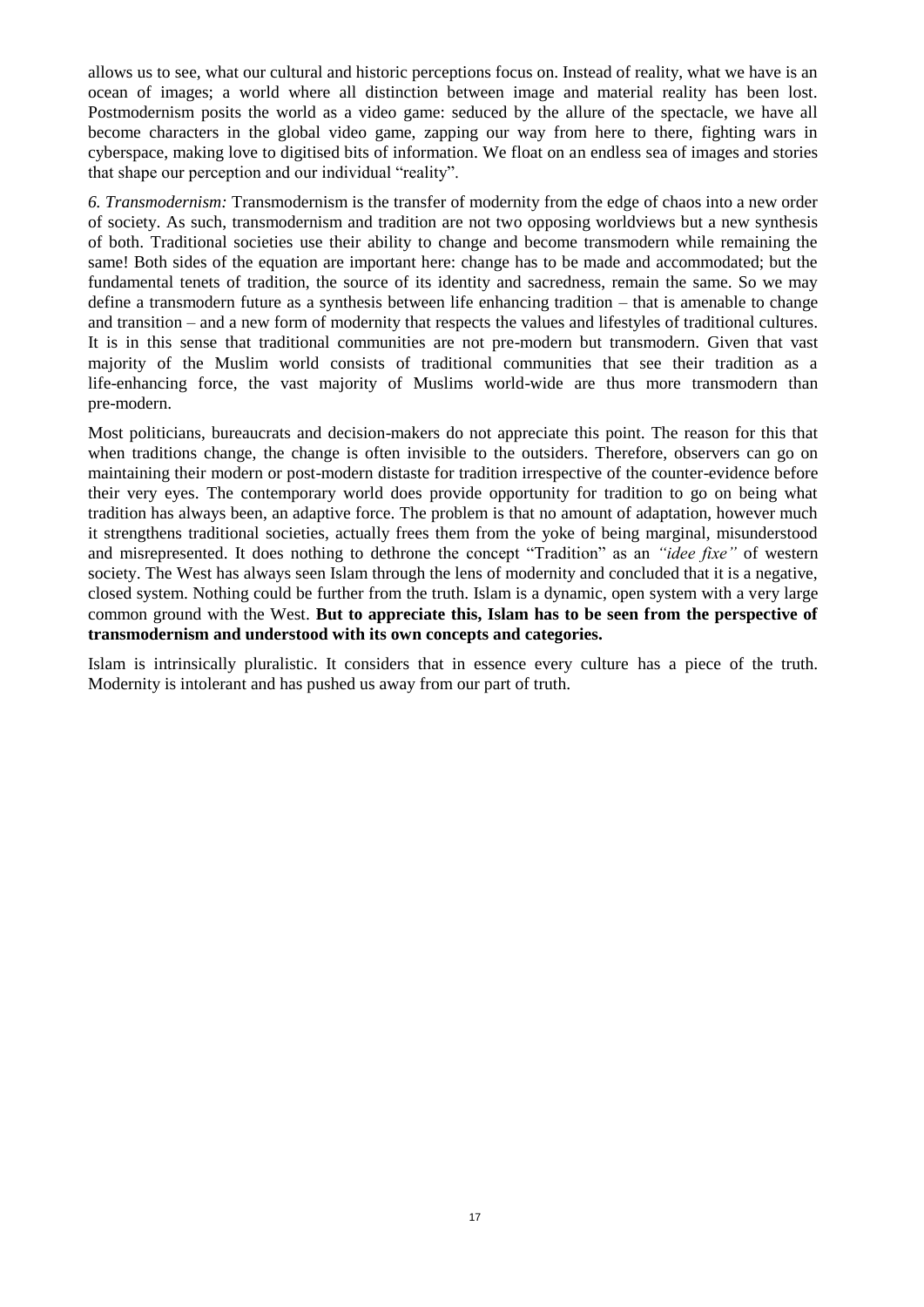### **4. Judaism: Rabbi Albert Guigui**

Why is there a need for interpretation? Because the text of the Bible is sometimes mysterious, unclear, or even contradictory. Therefore, besides the "Torah", the Bible text, we have the Jewish Tradition called "Talmud". The Talmud is precisely a compilation of explanations and interpretations concerning the text of the Bible. Interpretations can be very divergent. Let us take one example. "An eye for an eye, a tooth for a tooth". This text seems obviously to ask for revenge. But the very old  $(4<sup>th</sup>$  century) interpretation of the Talmud forbids applying this text directly and proposes a contradictory interpretation. According to the Talmud, this text explains the ways you should compensate for the evil you have done to your neighbour. You will have to compensate for the suffering of the victim, for the unemployment period, for medical and pharmaceutical costs, but also for psychological and spiritual damage (*boshet*).

For 2000 years, since the time of Jesus, there have already been three approaches to interpretations of Judaism: the Pharisees were for a strict interpretation of the text, the Sadduceans were more liberal and the Essenians were even stricter than the Pharisees. Today, within Judaism we have also different groups: Orthodox, Traditionalists, Liberals, Conservative.

*Fanatics are not religious people*. I did not count them inside the categories of interpretation, because they are not in Judaism. They are idolatric. Because the whole central idea of Judaism is respect for differences. The deepest meaning of creation is that if we are all children of the same Father, we are all fundamentally equal, we are all brothers. There is no place in Judaism for superiority of one human over another. The key word in Judaism is Peace. In our language peace is the famous word "*shalom*", derived from the word "*le ashlim*", which means "complement each other". So real peace is in complementarity and mutual enrichment.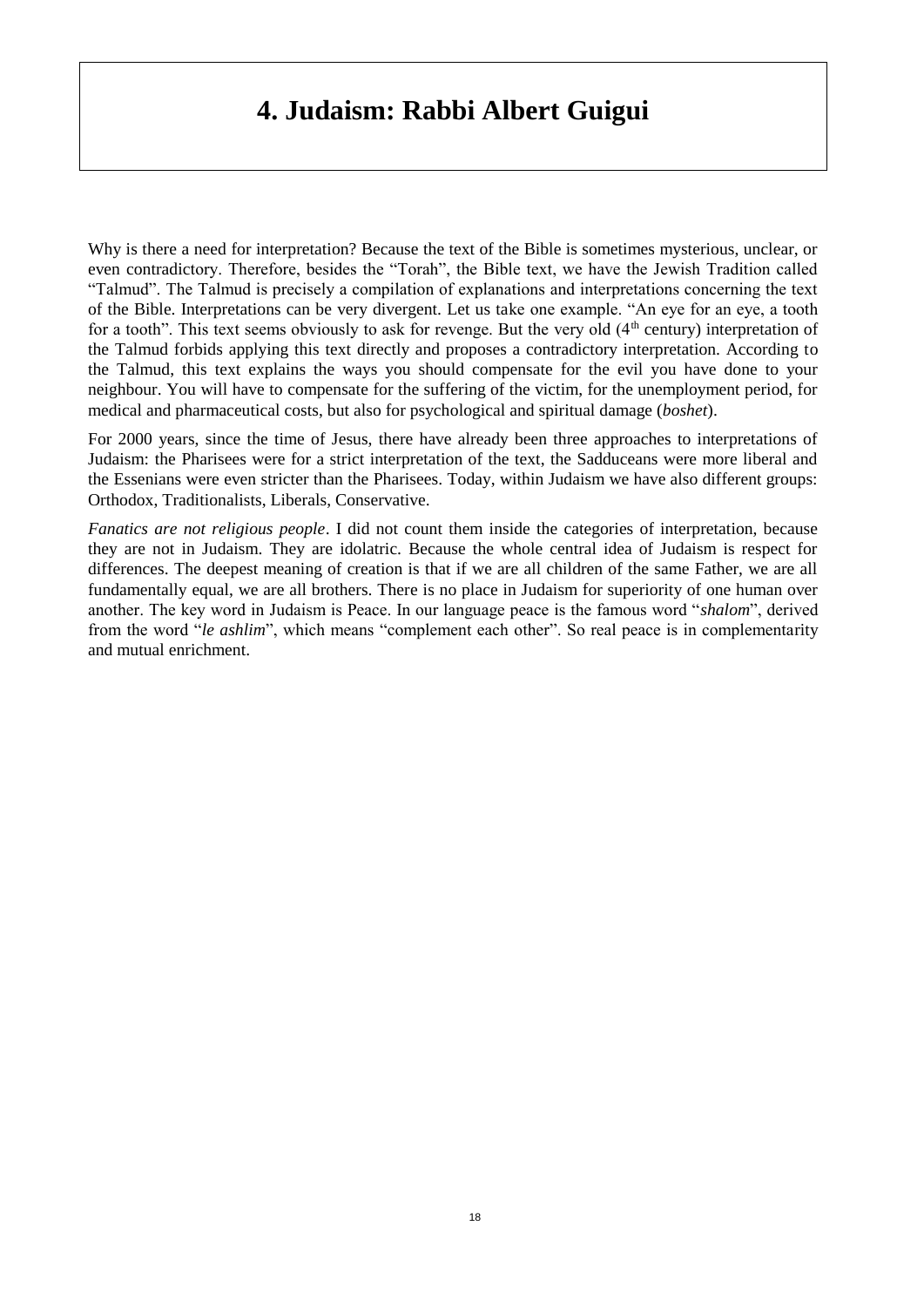### **5. Christianity: Bishop William Swing**

Bishop Swing draws a picture of the ferments of change in six main grouping inside Christianity.

*1.-Catholicism:* Through its radical opposition to communism, has been an important element in the dismantling of the iron curtain. The second element of internal change is the Vatican Council II. But the internal impact of it on the Church is debatable since there has been such an important antimodernist reaction from the central administration. The election of the next Pope could be an important issue.

*2.-Orthodox Church: (300 000 000):* Globally Orthodoxy is enjoying a vibrant resurgence and revival of interest. But it is confronted with two threats: structures of authority and modernisation. The Patriarch of Constantinople is confronted with terrorist threats and attacks against the headquarters in Istanbul. And now that the wall is down, Moscow is again questioning its relation with Constantinople. So far Orthodoxy has done well in maintaining its Tradition and its antique culture as the context for theology and liturgy. Will Orthodoxy allow a broader cultural base and agree to modernise?

*3.-Anglican Communion (75 000 000):* If Prince Charles comes to the Throne, he will become protector of all religions and no longer of the Anglican Church alone. This would change the status of the whole of the Anglican Communion. The tension between England and the rest of the world could well be played out at the Conference of the Anglican Communion this summer.

*4.-Protestantism:* The World Council of Churches (WCC) is experiencing a stressful time as money is no longer as easily available as before. How far will the financial slide go? Where will the Protestants be if the WCC continues its trajectory? The WCC does not represent all the Protestant Churches but only the majority, and it is as such a repository of wisdom and a critical network for global alliances and humanitarian action. There is no longer a great deal of passion behind denominational identity today. Lutherans (70 000 000) seem to be holding their own, but they are the exception.

*5.-Independent Evangelical Churches.* In the past Protestant Churches were primarily exports. Indigenous independent Churches are now popping up. They are neither Catholic neither Protestant. They no longer refer to Western culture but present Christianity in local cultural forms. In South Africa, in South America and in New South Wales Churches like these are popular. They are not interested in ecumenical dialogue or cooperation.

*5.- Fundamentalists:* This is a difficult category because people in this category do not advertise themselves as fundamentalists. They can be found among Catholics, Protestants, Orthodox, the independent Churches or in none of them. According to Professor Martin Marty, who completed a six-volume study on them, they see themselves as the absolute believers and as the custodians of pure Christian revelation, and as being alone in aligning their lives on this pure tradition. They are not interested in dialogue with non-fundamentalists. For the moment they do not constitute a political force in the same way the Muslim, Hindu and Jewish fundamentalists do.

*6.- Chief issues facing Christian Traditions:* 

- *–* Threats of secularism and its anti-Christian and anti-religious dimension.
- Rise of persecutions against Christian. They have perhaps never been so great.
- Availability of spirituality from other religions which lure members away from their Church.
- The impossible search for a way to cope with homosexuals in the Churches.

– The profound rise of interfaith dialogue.

In conclusion, the Christian faith is beset by internal conflicts and external threats but has a world of possibilities.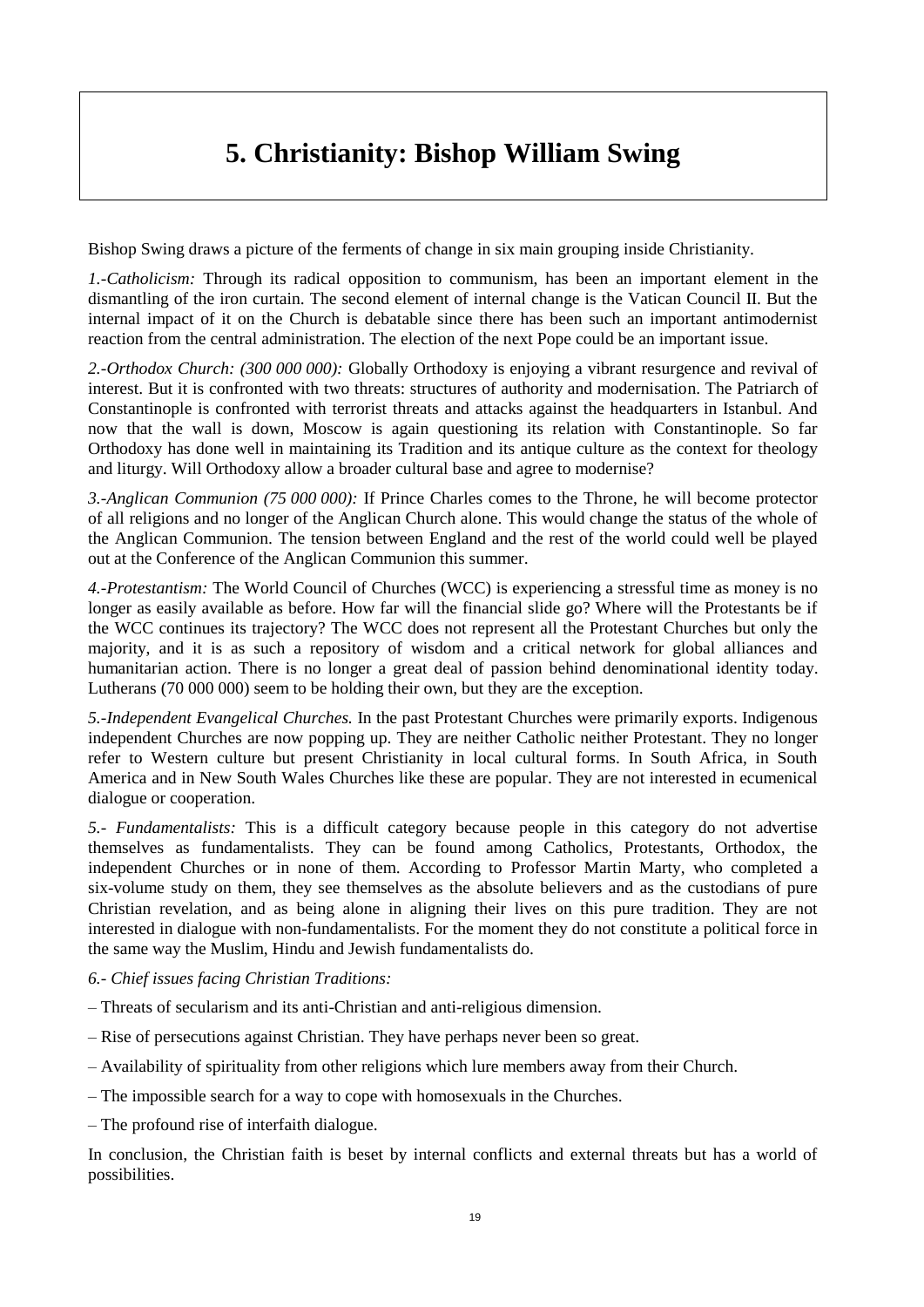### **6. Confucianism: Dr Kim Tae-Chang**

The first observation I would like to make is about my Name. In the list you have put my family name last. Please put my family name first. Confuciansim is very serious about those "little" things. For us the name means very much, and the family name is much more important than the first name, because the family is of a crucial value. We usually also ask the participants in our Congresses to explain the correct pronunciation of their name. This is considered in Confucianist culture as the basic of basics of good manners.

If the clashes announced by Huntington would happen, which is not my wish, what kind of clash could we foresee between Christian and Confucianist cultures? One of the main conflicts, according to my experience, could be between *individualism and family values*. After having travelled and spoken with many people around the world, I came to the conclusion that *many conflicts start from the way you perceive yourself.* How do you identify yourself. This is also true in global politics: How does a group identify itself.

The *Confucian way to identify ourselves is through family*. This is the reason why the family name is very important. We do not identify ourselves primarily as individuals, but as part of a family. Family is a sanctuary where the generations meet together and pray together and look forward to the prosperity and happiness of future generations. Life is like a continuous flow. It is not a separate entity for each person. It has been transmitted from the ancestors through me to the future generations.

The Confucian concept of family consists of three main pillars. One is ancestor worship. We must be thankful for what the preceding generations have done for us, for what we are. Second, intergenerational solidarity, and third, responsibility for future generations. Family is the place of this solidarity. If people are egoistic, that is destructive. The constructive part of this culture is to extend this to the outside. If you cannot respect your parents, how will you be able to respect other people. So Confucius teaches that you should respect your parents first, and then you will be able to extend this respect to other people. This logic appears very mundane and common sense, yet it is rooted in a very deep, transcendent and spiritual vision.

Is there not a danger that the family becomes like a closed and egoistic entity? But if you have no longer have a family but only individuals alone, will we not have, as Hobbs says, "homo homini lupus". Family in ancient times was based only on blood relationships. But in Confucianism the concept is fluid and flexible. We can open up the concept to wider membership and envisage the global society as a big family. *This could be the contribution of Confucian culture to the global society: helping with this broad family concept to transcend the boundaries of egoism and push towards solidarity with the present and future generations, towards a more sustainable and just world.*

Whenever I speak with European friends I discover an interesting convergence between some postmodernist philosophers and what many Asian thinkers have been saying for many years. I perceive a mood of dissatisfaction among intellectuals with the modern logocentrism, the liquidation of metaphysical narrow-mindedness of the ontological approach to reality, the social constructivism in psychological, epistemological and philosophical areas. I am very interested in what Wittgenstein call "identityless identity" and I observe also an increase in the relational dimension in philosophy. We in Asia have been discussing those matters for many years in Confucianism, Mahayana Buddhism and the Taoist thinking, which is a philosophy of change. While you Westerners are more inclined to reflect "sub specie aeternitatis", from the point of view of eternity, we Asians are more interested, like the post-modernists, in reflecting "sub specie mutandis", from the point of view of change.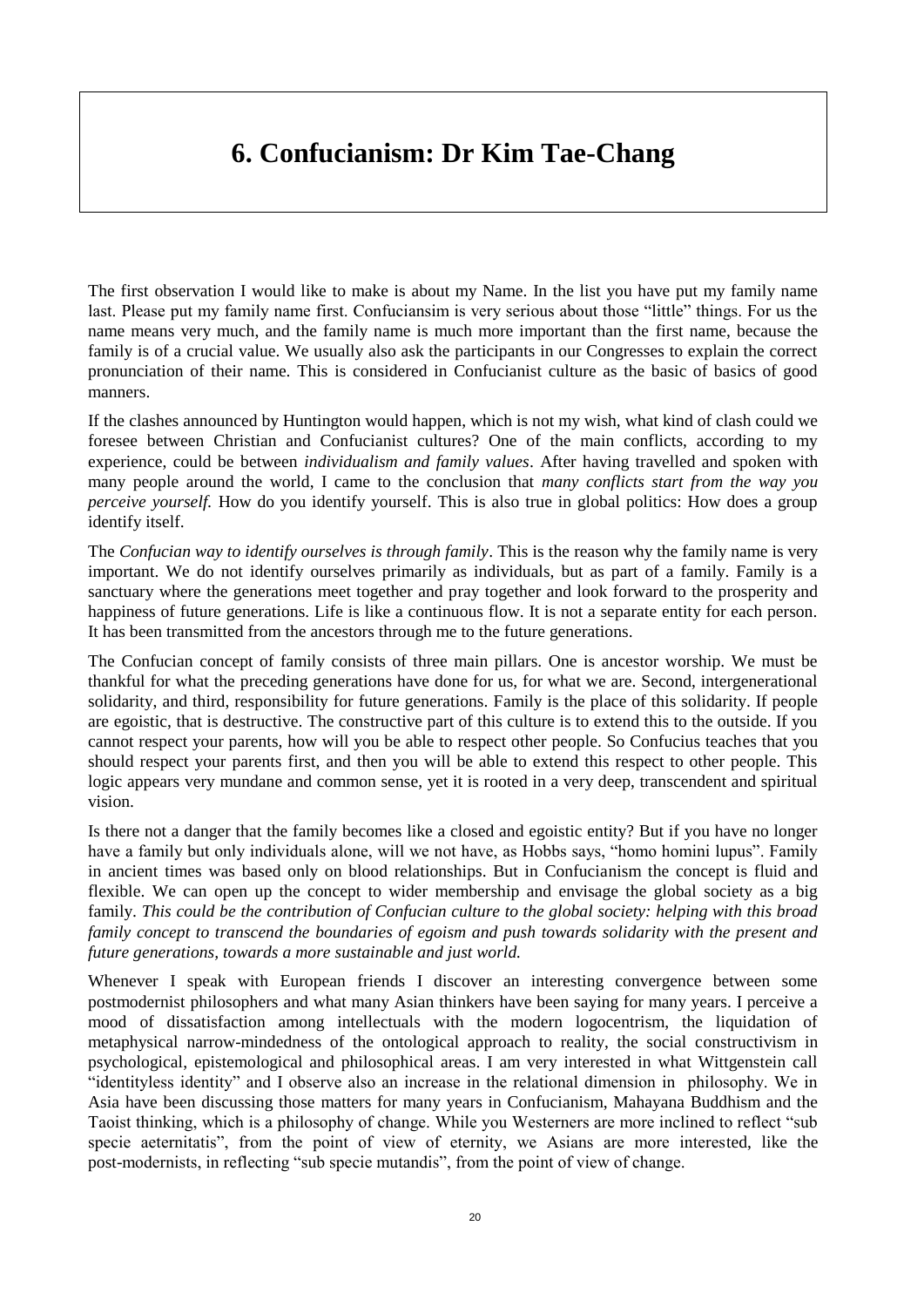This convergence is for me a source of hope. Time has perhaps come for us to meet together constructively and meaningfully, and initiate a process of "*trialogical imagination".* Trialogical means putting together past, present and future so that the future be better for everyone and not be biased by a concentration on the present or on the past.

The Ministry of Culture in Japan published recently a book on "Several Important Questions on the Definition of Religion". They came to the conclusion that there are at least 104 definitions of what religion is about. This is the beginning of the conflict among religions. Religion can definitely divide people, but religion can also unite people. It is perhaps time to work hard together in putting our imaginations and our hearts and souls together in order to invent and offer a better common future to the human family.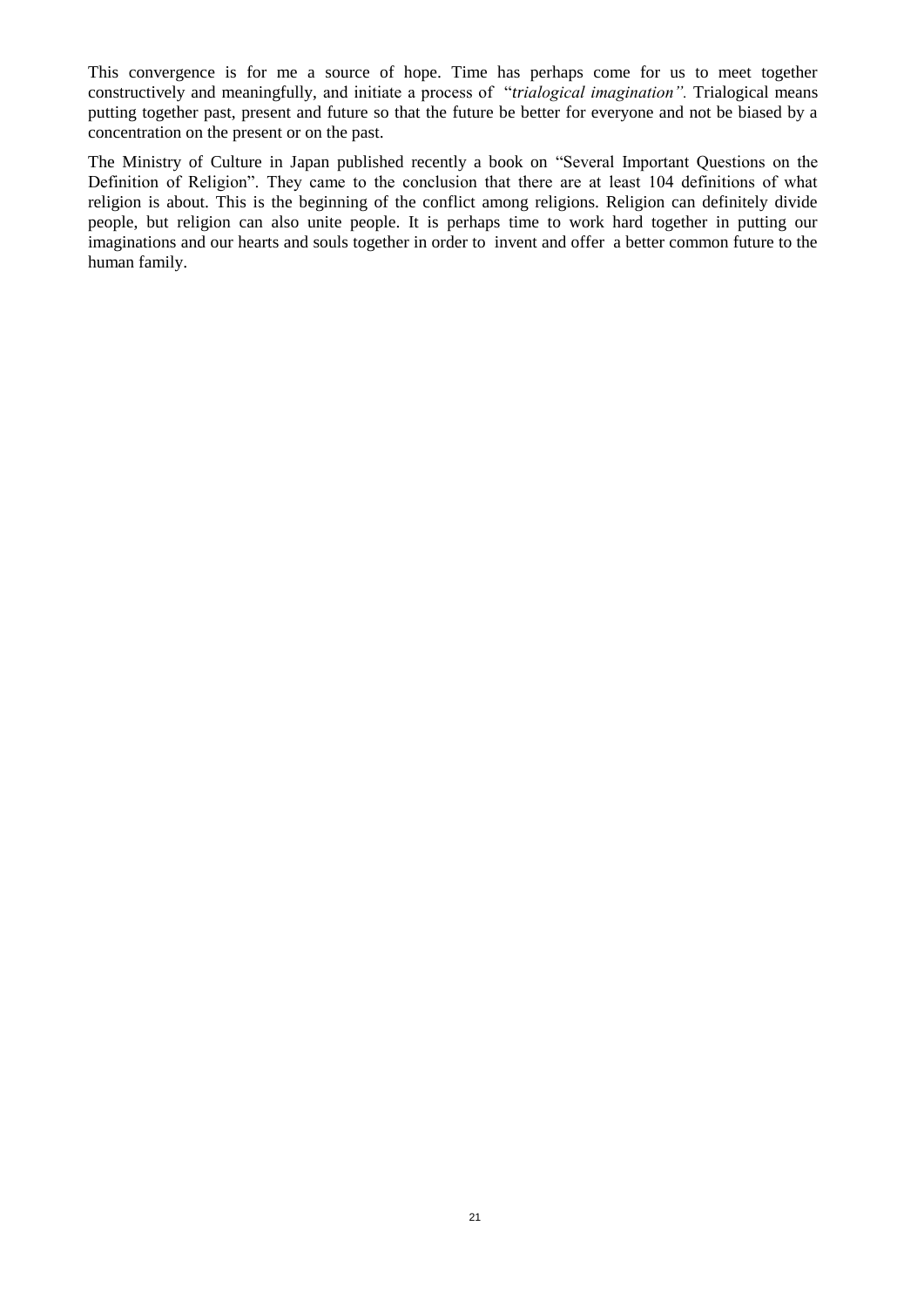## **7. "Unorganised Spirituality" Mrs Avon Mattison:** *"L'esprit de la paix"*

Allow me to begin with a quote from young people's statement to the UN Commission on Human Rights at a preparatory meeting in 1992: "*Children are suffering from the wars of adults. All life is interconnected and what we do to one another, we do to ourselves and the Earth. We have a right to a peaceful future."*

#### *1. The crucial role of spiritually creative minorities in the rise of new civilisations*

As the historian A. Toynbee discovered, spirituality played a significant role in the rise and fall of civilisations. The "creative minorities" that helped build new cultures and civilisations from the ashes of the old did so upon the foundation of spiritual foresight and fortitude. In contrast, civilisations which lost their spiritual core declined. One such creative minority is a group involved in what the Cleveland / Luyckx document calls unorganised spirituality. An emerging trend is the rapid increase in this constituency from all nation who desire lasting global just peace, who are disenchanted with wars, narrow dogma evidenced in the growth of "literal traditionalism", fundamentalism in some nations and in some religions, in economic disparity in environmental pollution etc. And this constituency is searching for both meaning and identity in this complex world.

#### *2. From a fringe factor into a global trend: unorganised spirituality*

This rising number of people has changed the fringe factor into a global trend. This growing tide includes people who recognise that universal truth and principles are expressed through all of humanity's religious and spiritual traditions. They also recognise the triple need for international cooperation, religious unity amid diversity, and ethical harmless conduct. In their search for meaning and identity, these planetary citizens are dedicated to building pathways to lasting and global peace. This unorganised spirituality is made up in part with people who might be called the new group of world servers. Two quotes from a trans… scholar in the 1930s: "The new group of world servers is composed of wildly diverse men and women gathered out of all nations holding many different points of view, and following many different professions and ideologies. It is therefore more truly representative of humanity and more truly potent than ever before. It is a group that has no esoteric organisation of any kind, no headquarters, no publicity, no group name. It is a band of workers and servers obedient to their own soul and to the higher group need. Whether their line of service is cultural, political, scientific, religious, education philosophical, ecological or economic, this group gives the word spiritual a wide significance".

#### *3. One of their focal points is building a world of peace*

One of the many focal points for this creative minority in organised spirituality is in the area of building peace trough human rights and human responsibilities. In 1984 the "Declaration of the right of peoples to peace" by the UN General Assembly stated that: "the establishment of a lasting peace on earth represents the primary condition for the continuation of any human civilisation and the survival of Humanity and all species" and further declares that the right of peoples to peace and the promotion of its implementation constitutes a fundamental governance obligation.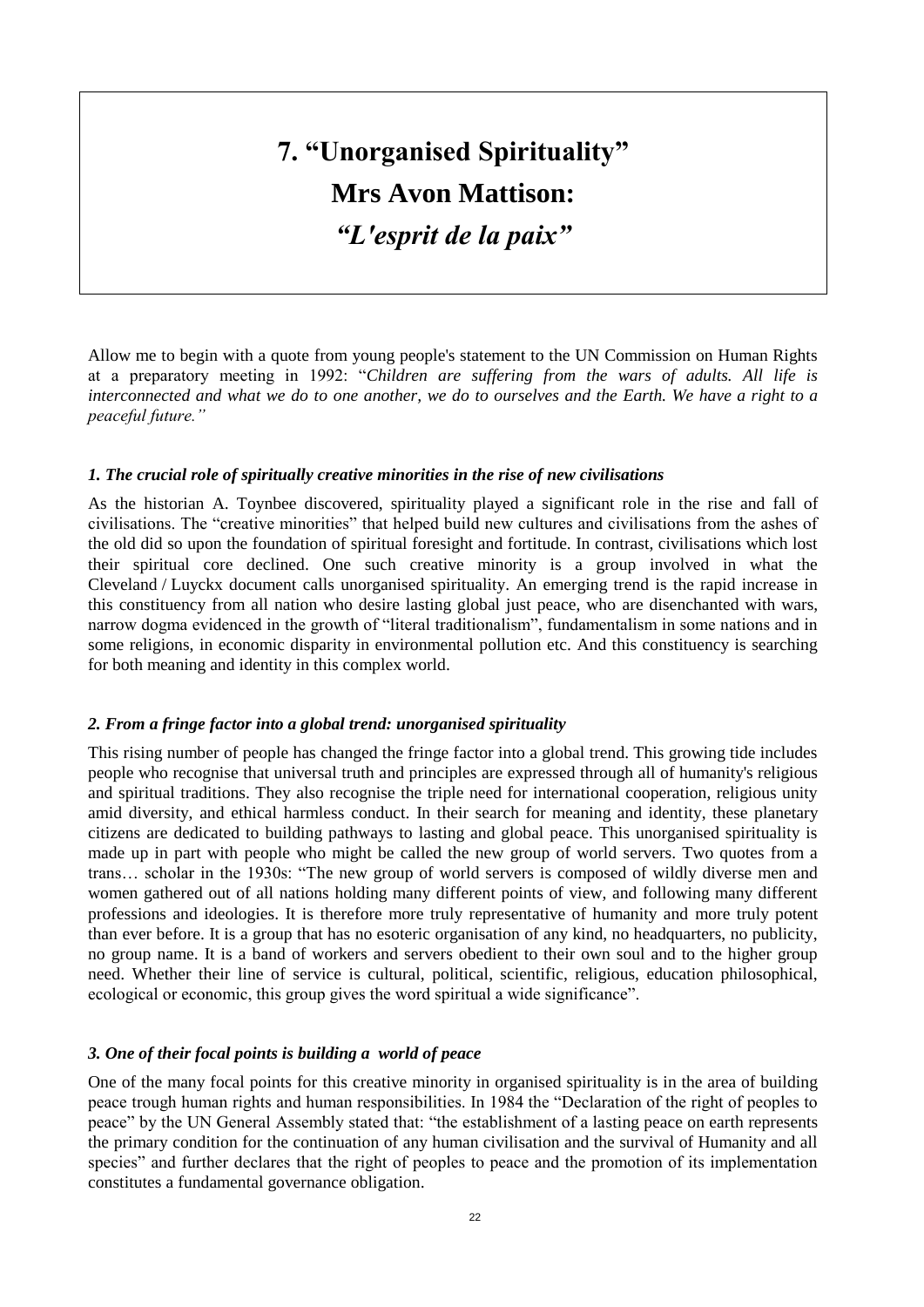Linked with the right to peace, and the role of governance in fostering its promotion and implementation is another very active focal point for both unorganised spirituality and all religions.

#### *4. The advent of a new millennium: a challenge for religions and unorganised spiritualities*

The year 2000 has just recently been designated as the international year for the cultures of peace. At this axial point in History, when a majority of cultures and civilisations are forming, some aspects submerging whole and new ones emerging, both organised religion and unorganised spirituality have a crucial role in determining the quality of governance and the quality of life in the XXIst century. The collective wisdom of all spiritual traditions could help give enlightened direction and order to this complex process of governance during escalating planetary change.

Spiritual growth and the triple development of intercultural cooperation, religious unity with diversity and harmless human relations are mutually reinforcing and building a just and viable series of cultures of peace, for the children of future generations.

I would like to conclude with a quote from an ancient mantra of unification: *"Let vision come and insight, let the future stand revealed, let inner union demonstrate and outer cleavages dissolve. Let love prevail, let peace prevail."*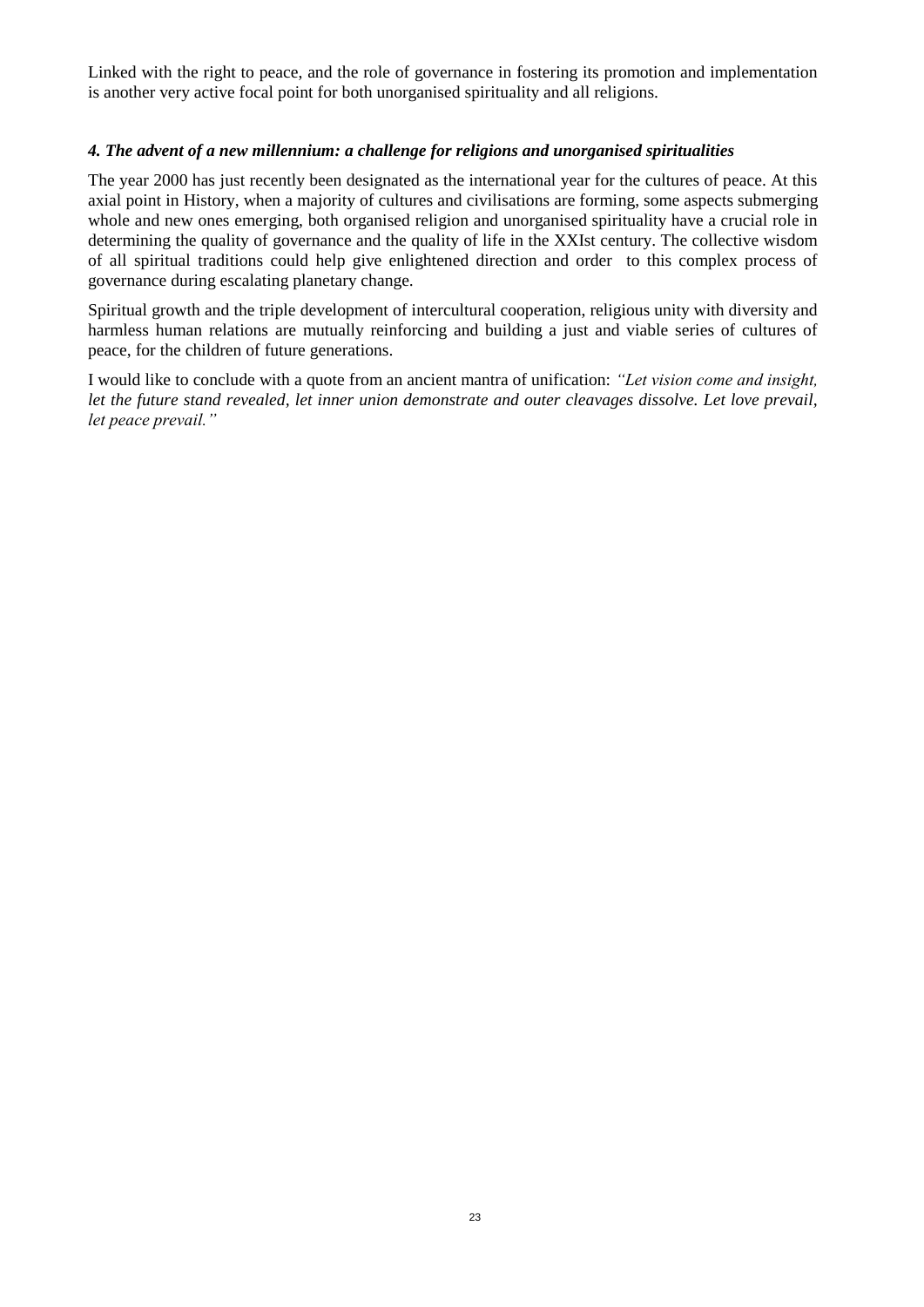### **8. Walt Truett Anderson: Observations**

*1. Two observations, in response to M. Andreani's question* about the specifically political dimensions of some of the religious issues we have been discussing:

(1) One of the most striking features of the transition into Postmodernity is a change in the nature of conflict. The modern era was dominated by conflict between belief systems – between political ideologies, between religion and science, between one religion and another. That sort of conflict has by no means gone away, but it has been joined and largely overshadowed by conflict within belief systems. Typically these are disputes between traditionalists who regard the basic truths as eternal, unchangeable, and emanating from some extra-human source, versus those who regard them as socially constructed realities – created by specific people in response to the needs of a specific time and place – and subject to being reconstructed. These are what James Davison Hunter<sup>6</sup> calls the "culture wars", and you can find them within every belief system – between the true believers and revisionists in the Marxist world, between fundamentalists and liberals in every major organised religion.

(2) It may be useful in some cases to make a distinction between religious belief and religious identity. The two are obviously closely related, but not necessarily the same thing.

There are, for example, people who have religious beliefs, values and experiences but who do not choose to identify themselves with any religion, organised or unorganised. I know that such people exist, because I am one of them.

There are also people – and I know several – who participate actively in the rituals and traditions of a certain religion, such as Judaism or Catholicism, and do so quite explicitly not because they believe its theological doctrines, but because it gives them a certain comfort, a sense of belonging to a tradition and of knowing who they are.

And a good portion of the political unrest we associate with religion has more to do with identity than with belief – especially when people's self-respect is threatened by conditions such as poverty and political oppression. In such cases people may strongly identify with a religious tradition that affirms their feeling of being somebody, especially when it makes a strong distinction between "them" and "us".

#### *2. Introduction to panel on "Dynamics in Politics and Governance"*

 $\overline{a}$ 

I think it is unfortunate that Prof. Samuel Huntington's The Clash of Civilisations has been so frequently cited here, both in the background paper and in the comments of various speakers, usually with a comment that his scenario should not be allowed to come about. I say this not because I think Prof. Huntington is right but rather because, as we say in America, he's not even wrong. His analysis is useless even as a point of departure, because it is built on a two-dimensional map, depicting a world in which civilisations are distinct entities, with definite geographical locations and clear boundaries separating one from another. Most of the maps that people carry in their minds – and use when they form their political opinions, make their personal decisions, plan their lives – are two-dimensional, something like the brightly-coloured world maps, with their sharp lines separating one nation from another, that we all knew as children. The world doesn't work that way any more – perhaps it never did. In order to

<sup>&</sup>lt;sup>6</sup> Janes Davison HUNTER : Culture Wars: the struggle to define America: Making sense of the battles over the family, art, education, law, and politics. Basic Books Harper Collins 1995.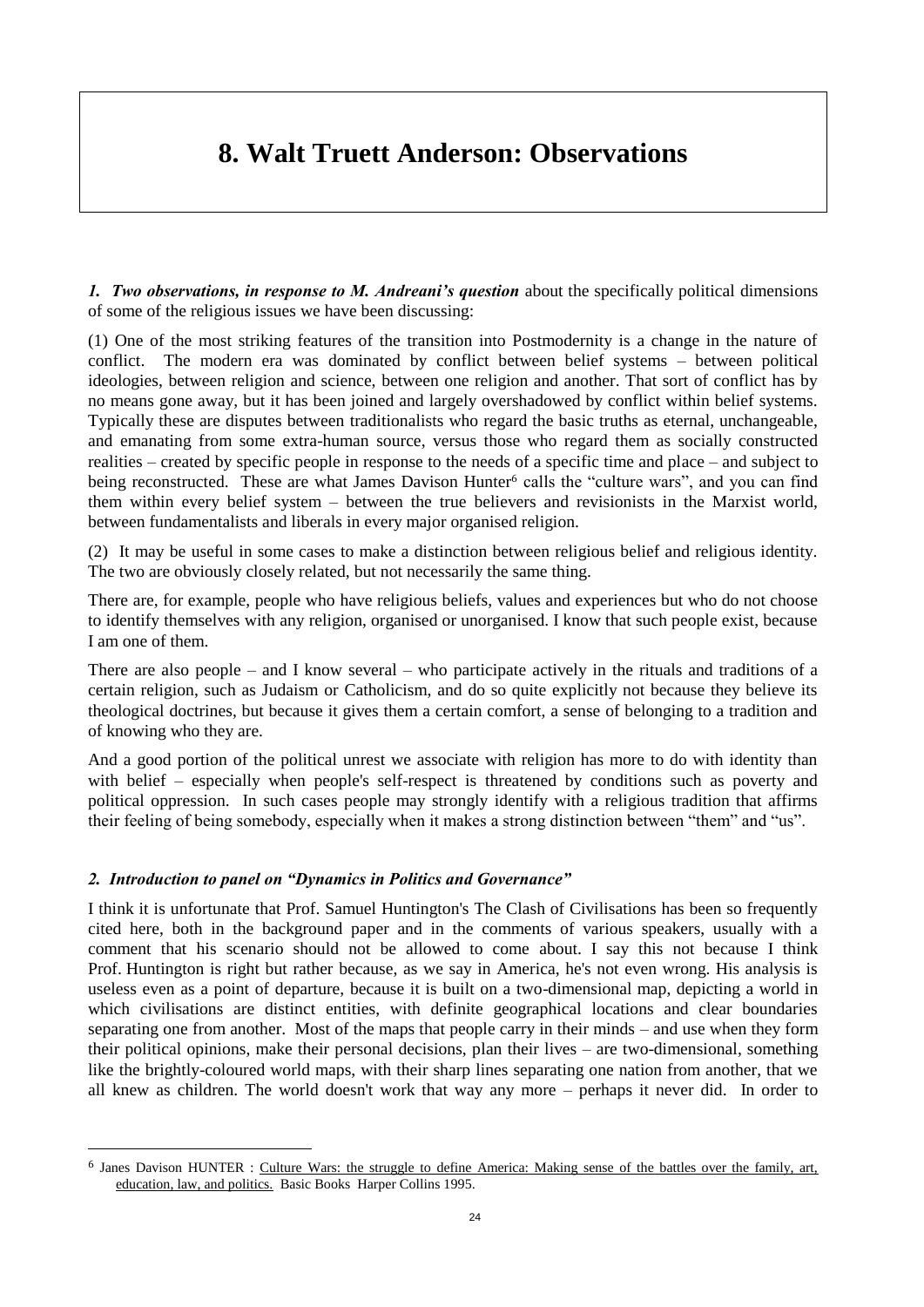function in the years ahead, people will need to have an image of the world as multiple and overlapping systems, all of them in a continual process of change.

The French scholar-diplomat Jean-Marie Guehenno<sup>7</sup> declares that "We are entering into the age of open systems, whether at the level of states or enterprises, and the criteria of success are diametrically different from those of the institutional age and its closed systems. The value of an organisation is no longer measured by the equilibrium that it attempts to establish between its different parts, or by the clarity of its frontiers, but in the number of openings, of points of articulation that it can organise with everything external to it." This applies to religions as well – all the major organised religions are becoming open systems, with increasing contact with one another and changing boundaries. This is distressing to traditionalists, but I think it tells us a great deal about what the religious picture will be in the early 21st century.

When religions or nations become open systems they do not loose their separate identities, but they do behave in fundamentally different ways. New connections are made, boundaries change. In terms of governance we do not have to look far for an example of this, since we are meeting in the facilities of the European Union, not far from what was once the Maginot Line.

#### *3. Apropos of multiculturalism*

 $\overline{a}$ 

The American journalist Leon Wieseltier has said that the multicultural individual is a much more significant achievement than the multicultural society, and I think his point is quite accurate and highly relevant to what we are discussing here – indeed, not only to what we are discussing, but to who we are. I look across the room and I see Mr Tae-Chang Kim, who lives in Japan, Mr Sohail Inayatullah who lives in Australia, Mr Tony Judge who lives in Belgium. These and other people here are not only multilingual but multicultural, their identities and life experiences a blend of two or more different nationalities and historical traditions. There are many such people in today's world, and there will be more in the future. Personally I welcome that development, because multiculturalism seems to produce decent, interesting people – and because it expresses the true complexity of the human mind.

#### *4. In response to Tony Judge's comment that the culture wars may soon be supplanted by epistemological wars*

Culture wars are epistemological wars, if you dig into them deeply enough. They are not just conflicts between beliefs, but between beliefs about belief.

Part of what is happening in today's globalising, post-modern world is that – because of human mobility and the enormous mobility of cultural symbols that comes with new communications technology – more and more people are being confronted with otherness. Now, in the past, there were a limited number of ways people might react to an encounter with other people who held fundamentally different beliefs. First, they generally made the calculation that the others, being different, must be wrong. Then they either killed the wrong thinkers or converted them to correct beliefs, or some combination of the two. Today, as those responses fall into some disrepute, people all over the world are being forced to do some deep rethinking, forced to make some kind of adjustment of their beliefs about belief in a way that makes it possible for different views of what is right and true to coexist. This has to do, of course, with epistemology, although probably only about .001 percent of the people who are struggling with such matters today have ever heard of such a concept.

Some time ago, in a small meeting dealing with issues such as this, I made some critical comments about "absolutism". A woman who was present there became quite threatened by this, and said that her religion was one of absolute faith. I asked her if she would expect me to believe the same thing and she immediately replied: "Of course not. I only meant that those things are absolutely true for me."

<sup>&</sup>lt;sup>7</sup> Jean GEHENNO : La fin de la démocratie Paris Flammarion 1993. English version : The end of the nation State (Translator Victoria Pesce Elliott) hardcover, 1995.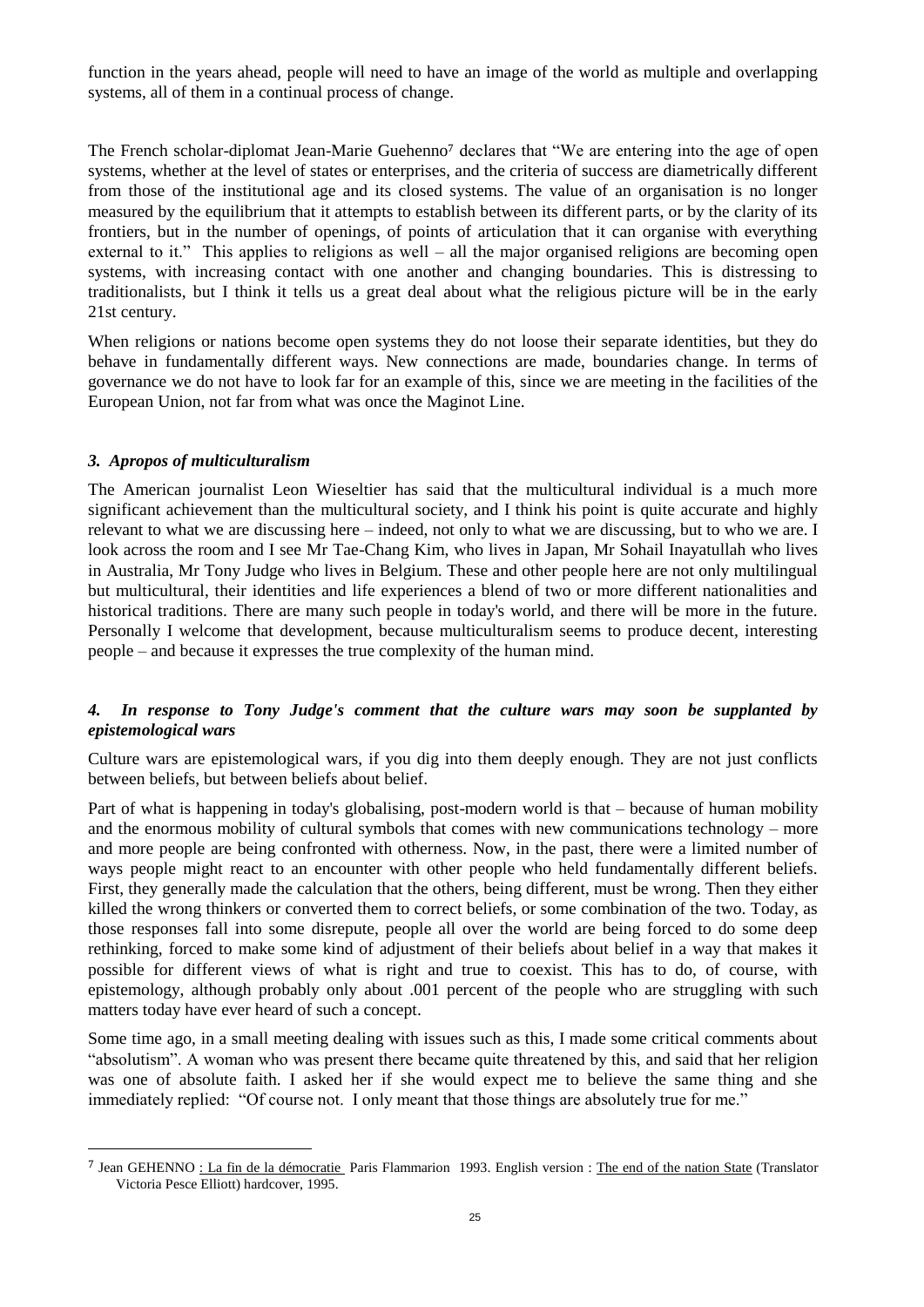What is particularly significant about this is that she had no particular awareness of having made a complex and highly sophisticated adjustment of her beliefs about belief. Not all people make this kind of an adjustment, of course, but many people are in their own ways working through such issues, and it is a tremendously important part of what is happening in our time.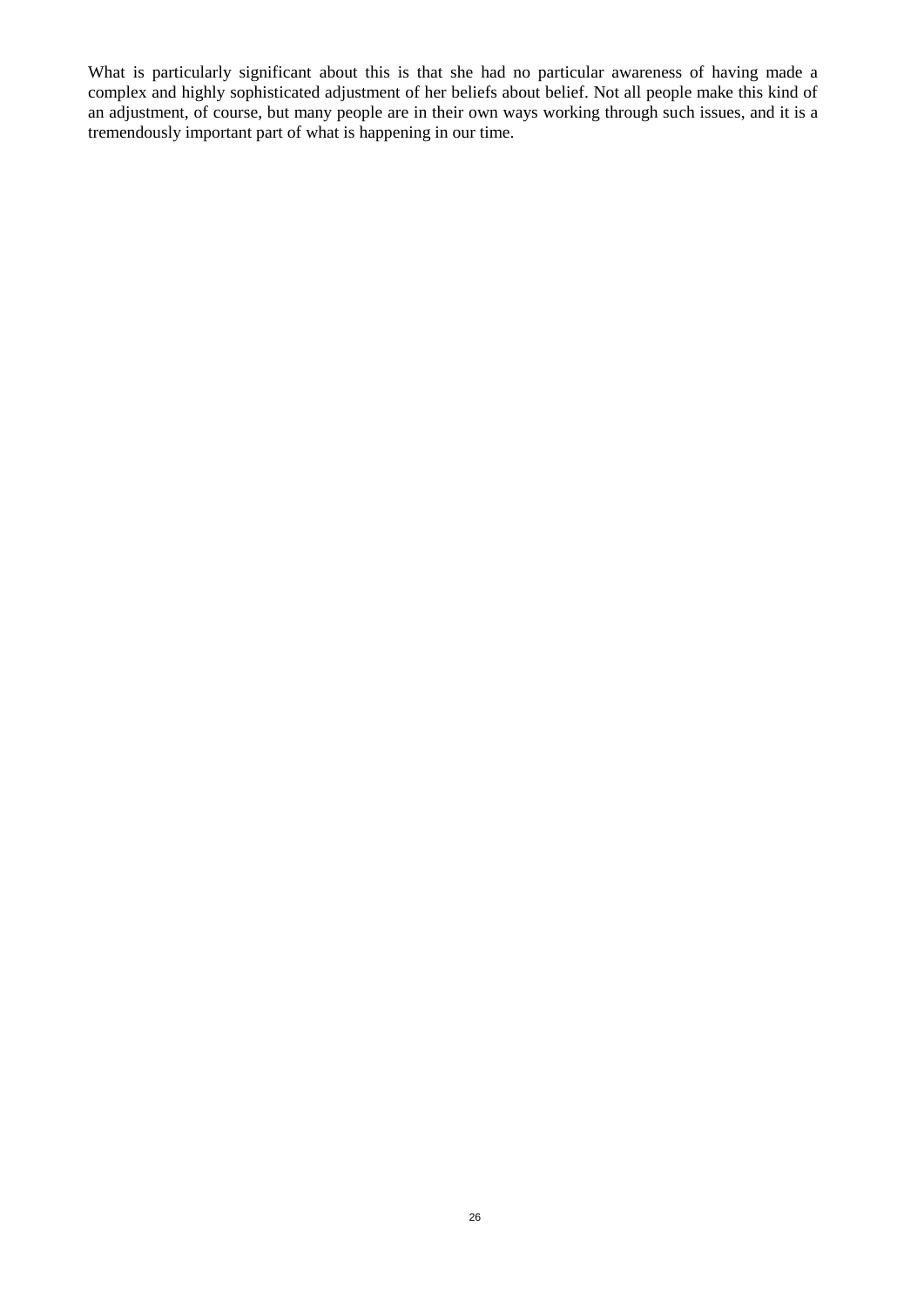### **9. Robert Cooper: "The post modern State"**

*Adam To Eve : "We are entering into a transitional phase …*

Let us try in a few minutes to draw a picture of the changes in the history of the State.

*The pre-modern State***:** Here God is in power above the emperor. Religion is the ultimate meaning and the intellectual basis. The churches share legitimate force with the emperor who has an authoritarian and weak power, control may often break down. The structure is feudal and imperial. But progressively free cities emerge. Defence will aim at increasing territory even by war, in order to secure and increase the empire. The aim is defeating completely the enemy. Intellectual basis: religion.

*The modern State:* Modernity has invented the State, giving it the monopoly of legitimate force. Legitimacy no longer comes from God but from the people. Power is centralised and may be democratic or authoritarian. The State cares for social, industrial and military questions. There is a contrast between internal order and external disorder. Nobody now cares about the global order. Morality stops at the borders of the State. Defence will be exclusively aimed at national interests and based on secrecy. Mass armies increase the danger of total wars. Commerce can become a "casus belli" (reason of war). Foreign policy is aiming at the balance of power and is strictly reduced to national(istic) interests. There is a clear separation between internal and external policies. Influential intellectuals are Hume, Voltaire, Kant, Machiavelli and Clausewitz.

**We are moving towards** *post modern forms of State*. The European Union could be one of the first post-modern entities as, for Western Europe, the real post-modern age began in 1989. Here power is more diffused both domestically (growing influence of the media) and internationally. Industrial functions are reduced, while post-industrial information economy is growing. War is much less attractive. There are some characteristics of the post-modern State:

- 1. breaking down of the distinction between Domestic and Foreign Affairs
- 2. mutual interference in (traditional) domestic affairs and mutual surveillance,
- 3. the rejection of force in resolving disputes and the consequent codification of rules of behaviour,
- 4. growing irrelevance of borders, when missiles can reach everywhere,

5. security is based on transparency, mutual openness, interdependence and mutual vulnerability. The CFE Treaty on conventional forces in Europe is an excellent example. There is a complete reversal of the logic. The logical, normal behaviour of armed forces is to conceal their strength. Treaties to regulate and mutually observe the enemy's army are an absurdity in "modern" strategic logic.

We can also observe a growing trend towards pooling of sovereignties in order to secure peace and stability through interdependance. Denationalisation (British Airways). Raising importance of the individual, of local concerns and cultures, even while economies are going global. Influence of internal policy, media and public opinion on external policy. Common Good concerns (ecology, social, ...) may emerge in foreign policy. Impossible to change borders by force.

Concerning religions I would say that less spiritual societies are more peaceful, because many causes of war can be linked to religion. If people are more individualistic and materialistic, they are in my opinion less inclined to wage war.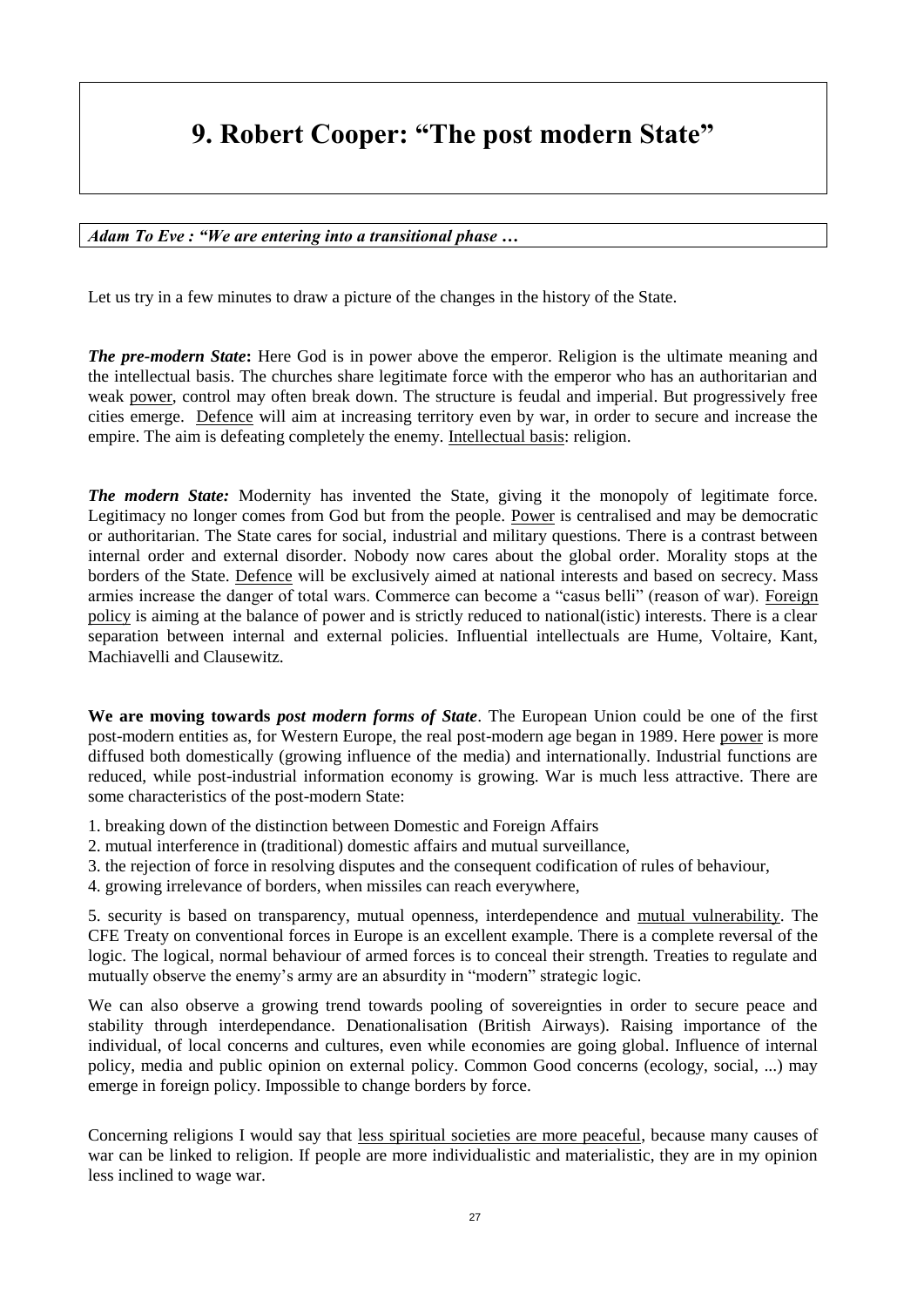### **10. Arthur J. Cordell:**

### **The social challenge in a changing governance**

This panel being about crisis of governance, I would like to draw attention to another kind of "religious" danger: the kind of "religious belief" in deregulation, competitiveness and quantitative approach.

#### *Information technologies as a major revolutionary force*

Winston Churchill is reported to have said, "First we shape our buildings, then they shape us". It is possible to say in a similar vein, First we shape our technologies, then they shape us. This century has seen communications technologies link the economic centres of the world as never before. Wiring up the world has brought integration or globalisation. Globalisation rests on an infrastructure of inexpensive, reliable and accessible digital networks. These networks carry sound, pictures, text or numbers, as a stream of digitised "bits" of information. A series of 1s and 0s. If a revolution can be defined as a very large change in a very short time, then information technology emerges as a major revolutionary force. It is being developed and implemented at ever faster rates. The policies of most western governments are aimed at innovation and rapid diffusion of Information Technology. There is hardly an OECD country around that hasn't been subsidising its computer sector, trying to build a software industry, or involved in building an information highway or an electronic superhighway.

#### *Governmental structures refer to an earlier age*

We have moved from an economy of tangibles to an economy of intangibles. From an economy of tangible commodities to an economy of intangible ideas, knowledge and information. Governmental structures refer to an earlier age. An age of hardware. An age of smokestacks, freightcars, manufacturing. A time when things could be measured. Policies could be based on more of this or that. Most government departments are in place to deal with yesterday's issues. The issues posed by information technologies are rarely the responsibility of any one department. Usually they are seen to be important, but important to the other department ... not to ours. So most of the policy issues posed by information technologies fall between departmental responsibilities. Governments call for more competitiveness, but in a world of intangibles it becomes increasingly difficult to know what to do, how much to spend to achieve this or that program, and how to measure the effectiveness of government expenditures. We are moving from an era of price competition to an era of competition in technology and quality. The developed world finds itself in a peculiar dilemma. With powerful global networks of communications and distribution it finds itself competing with the formerly separate markets of Asia and Latin America. Jobs in the auto factories, steel mills – in factories everywhere – have moved offshore. Firms using information technologies can issue orders, manage inventories, buy resources, design products, do research just about anywhere in the world. Firms can bring together all factors of production to produce goods and services anywhere on earth: global information and communication technologies mean that corporations can have a virtual presence anywhere. With global brand names the final product is produced anywhere; the final product is sold anywhere. The themes of the day continue to be competitiveness, productivity, efficiency, re-engineering. Helped by the powerful tools of information technologies we are re-inventing government and re-inventing just about all institutions. A paradox has caught the attention of developed nations. It has to do with the dramatic growth of the globalized, information-based New Economy.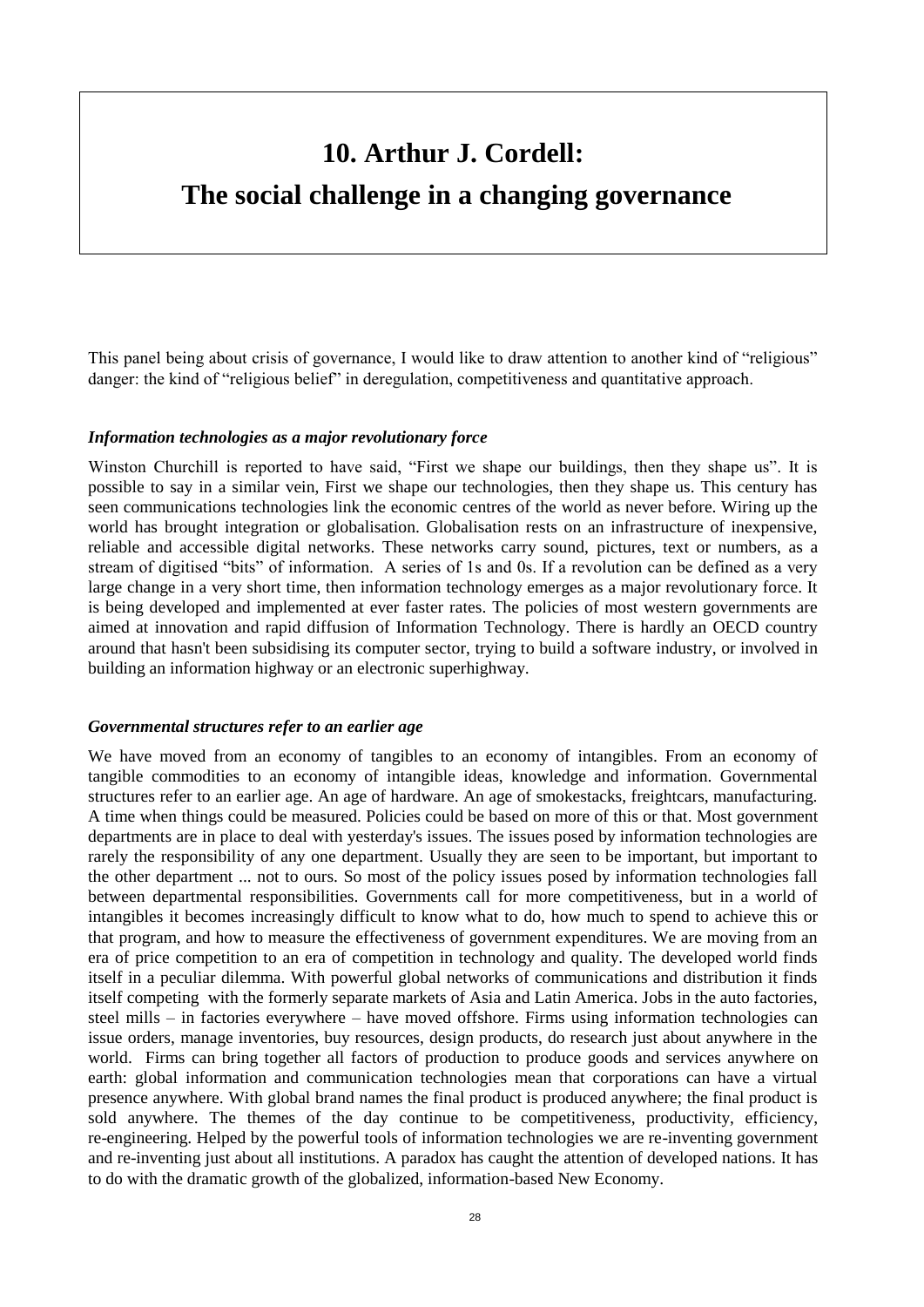#### *A widening gap between the poor and the rich*

While highly productive, the rewards are not widely distributed. Rewarding few, it downsizes many. Oozing wealth at the high end, the New Economy seems unable to distribute prosperity to those in the middle or at the low end. In nations with falling tax dollars, the physical, educational and social infrastructure declines. Universality in health, education, libraries – even access to clean water – is questioned as government tax revenues decline, as the budget deficit takes centre stage. The widening gap between rich and poor and the problems of governments struggling to provide citizens with basic services have been exacerbated by tax systems that haven't kept up with globalisation and the new economy. Managing the new economy using old tools threatens to lead to an outcome of more losers than winners. With the wealth from new technology flowing to the few, more and more people, in rich and poor countries, worry about jobs and run faster and faster to keep up. In the past 15 to 20 years, beginning with the airlines, we have witnessed a profound move to deregulation just about everywhere. Pundits tell us that we achieve a more efficient allocation of resources if prices are brought into line with costs. An added incentive to deregulate is that it will allow business to be more competitive in the new global business arena. And the arguments for deregulation are correct, from an economic point of view. But there are other values involved, as well as a view of community to be considered. As we privatise public functions, as we deregulate to cut costs and be competitive, we are undermining a way of life for many communities as well as a way of life for many who consider themselves to be middle class. Universality is another way of saying economic development. It means reasonable access to a host of services: potable water, education, libraries, access to a social and physical infrastructure. Where payment for services has been required, regulations were put in place to ensure that the high cost areas (the small communities, the out of the way areas, etc.) could still be served, could still be included – they were subsidised by payments from the low cost areas where prices were substantially above costs. Cross-subsidisation underpins the transportation system in North America. Creation of a transportation infrastructure was a nation-building exercise: canals, railroads, highways and an airline system. A way of denoting a jurisdiction, a way of defining community. Cross-subsidisation and regulation were harnessed to create a system where the strongest takes care of the weakest; the wealthier subsidise the poorer.

#### *Deregulation as moving away from solidarity and inclusion*

With deregulation we are moving away cross-subsidisation. We are moving away from universality. Our society is backing away from universality in a number of areas. The market agenda driven by the mantra of the need to "be competitive in a globalized world" is leading to an outcome that takes us back in time. To a time of class distinction. To a time of the rich and the poor. To a time before the broad middle class was created. The middle class upon which so much of the mythology of America and Democracy is based. The net effect is more than damage and hardship to communities and individuals. We are also giving up many of the hard-won gains of economic development. If we are not careful, we may find ourselves with many of the features we now ascribe to the third world: a two-tier society, lack of universality, upward mobility blocked, etc. Regulation and associated pricing schemes all too often seem to be illogical. But the intent is one where cross-subsidisation is created and endured because it serves a broader social purpose: that of inclusion. Deregulation and the quest for ever more efficient market solutions pose, for me, the greater cost (agreed one that cannot easily be measured): the risk of exclusion. If economics is about trade-offs, then I think we should take a closer look at what we are trading off in the name of economic rationality.

#### *"Acting globally and thinking locally"?*

I am sure that most can recall the mantra of "thinking globally but acting locally", an idea that came from the environmental movement. It may be that globalisation is leading to a reversal of the mantra: it may be that the new reality is one where acting globally and thinking locally is all that nation-states can effectively manage. While the economy has gone global, the nation state is the place where citizens turn for a host of services: from education to medical care to income support when jobs are lost. The nation state provides the social and physical infrastructure in which individuals come into the world, are educated, raise families, find meaningful work, and finally leave the world. With more and more financial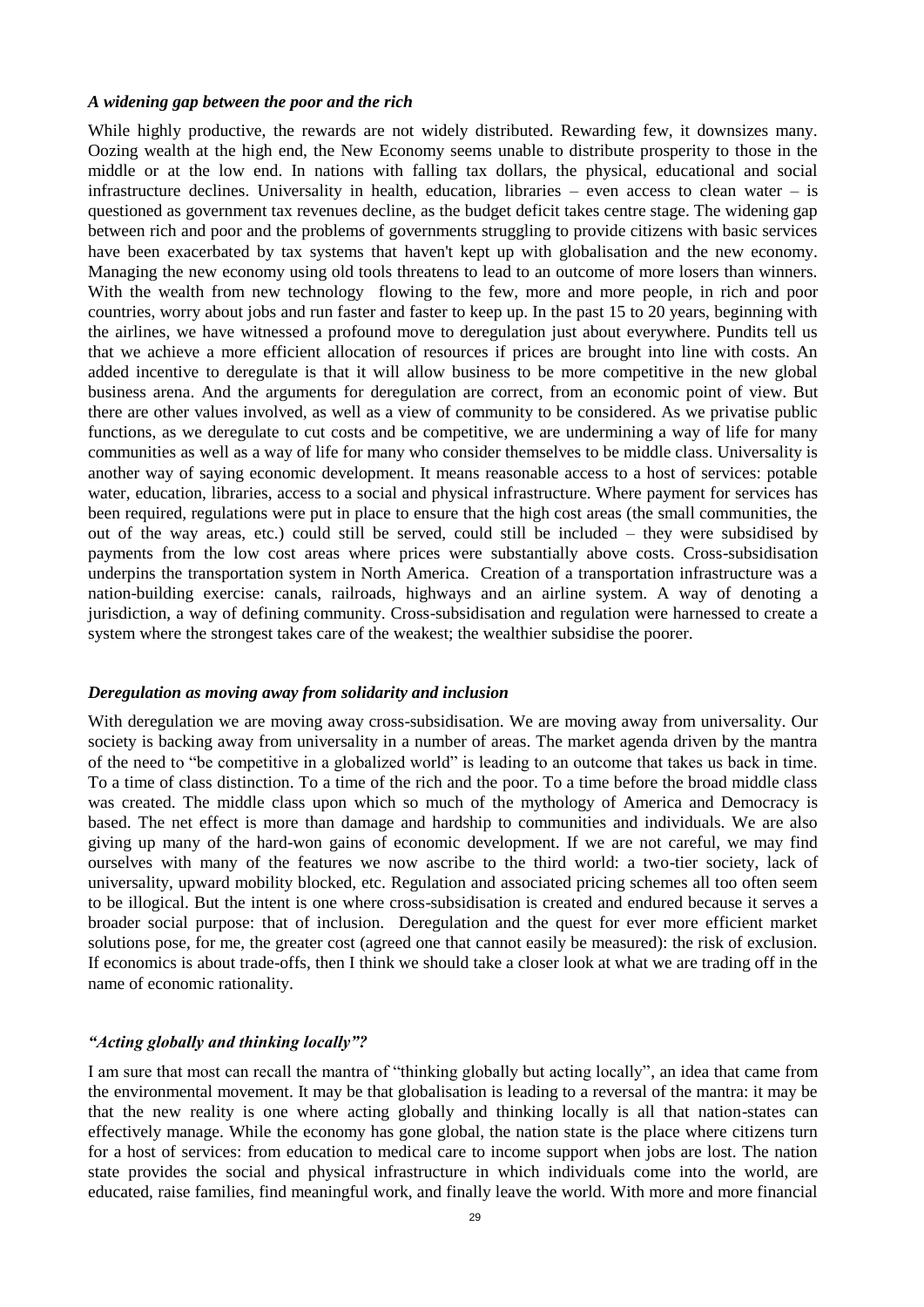activity moving to the global arena, it is at the local level where the real economy continues to exist. The economy of people, your neighbours, your community. Maintaining institutions and ways of living at the local level will be a challenge now and in the future. Paradoxically, it is at the local level where globalisation will be found to be a success or a failure. This panel is about crisis and change in governance. The rise of globalisation poses challenges to all our institutions. There are threats to social cohesion and thus to governance that are implicit in the quickening pace of globalisation. If the correct answers are not found by this conference, it is my hope that at least we have been able to determine the correct questions.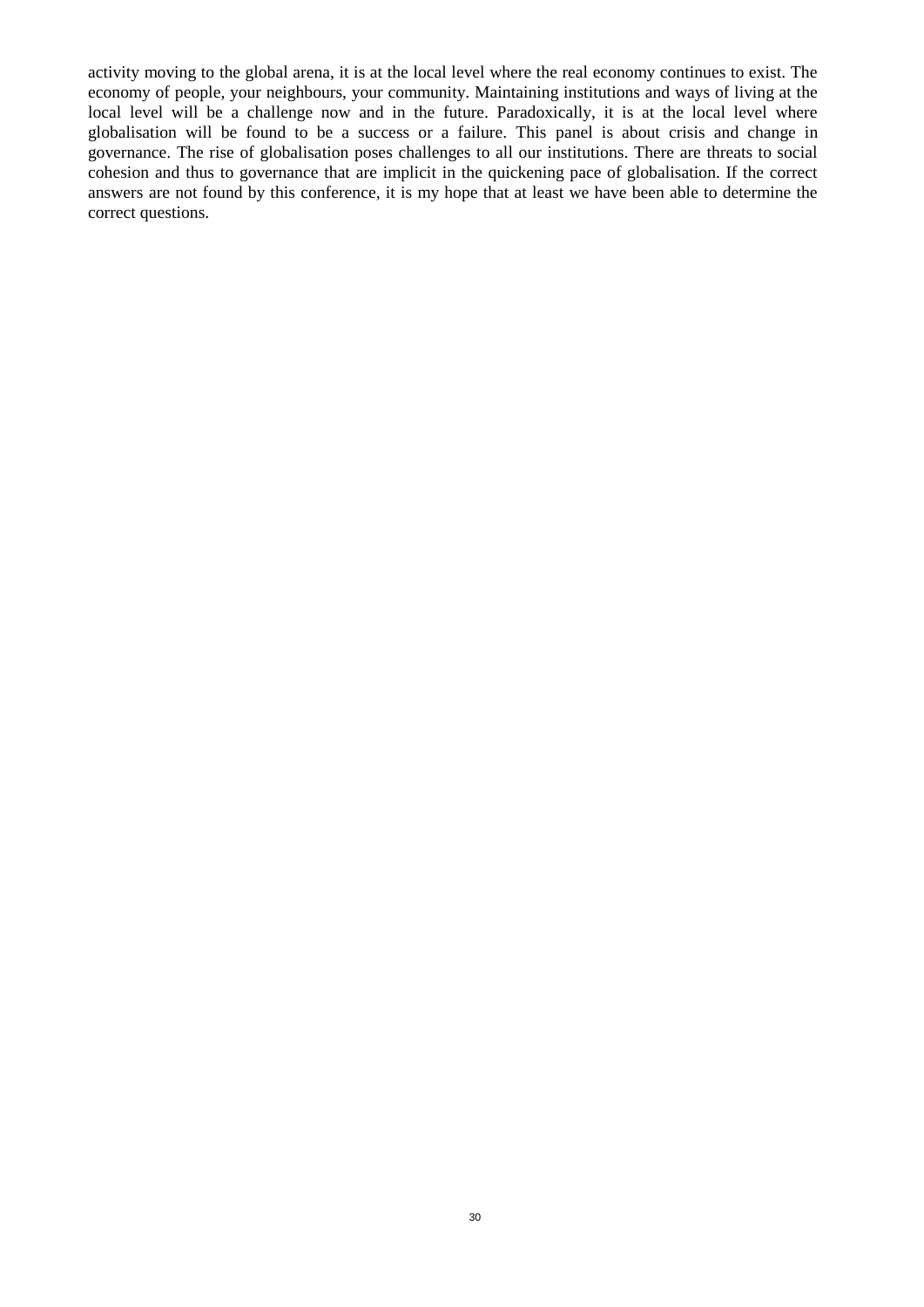### **11. Jim Dator:**

### *In US citizens and society has never been modern …*

#### *A "wall of separation" between religion and State ?*

In the US situation, the fact that the US Supreme Court has interpreted the US Constitution in very interesting and by no means obvious ways led to the doctrine of the "Wall of Separation of Church and State".

Yet in US, official religion was, and somewhat still is, "Protestant/Catholic/Jewish" as Will Herberg wrote 40 years ago. There has never been a real wall of separation. Americans, officially and popularly, have always been vaguely spiritual. Belief in God is extraordinarily high, though utterly without form and void. And while almost all Americans equate religious belief with morality and correct behaviour – assuming that if a person does not believe in God that she is then an immoral and unethical person – it is in fact impossible to correlate virtually any religious belief in the US with any specific set of behaviours. In 1952 the USA put "In God we trust" on the dollar bill in order to fight atheistic communism. Also in the US, structural necessity of two party system means that there is no important ideological difference between two parties; but rather a general mushy blending of all of the major issues of the day. When religion is salient, both parties are vaguely religious; when religion is not a major public issue, then the parties and the governments, are vaguely secular.

The "modern" view was that of increasing secularisation, of decreased salience of religion, and of the inevitable rise of rationality. Post modernity – or rather transmodernity – has ended all that – but it was always more of a dogma, or faith, in reason, rather than reality. There has always been a struggle between popular religious beliefs and the alleged neutrality of the state towards all religions, and to none, in US history.

Seen many discussions of "religion in an age of science, or an age of reason". There has NEVER been an age of science or of reason in the US. Always been an age of popular belief and superstition. Study after study shows a huge gap between what scientists believe, and what the public believes. Public does not believe the most basic scientific facts, such as the fact that the Earth rotates around the sun, rather than vice versa ("National Science Foundation" Study). Similarly, study after study shows that, in spite of the high regard in which "democracy" is held abstractly, most Americans would vote against the Bill of Rights, if it were placed on a ballot without identification as such. (Though even "democracy" is becoming unpopular, as more and more people do not trust elites of any kind, often for opposite reasons). But study after study WOULD show (if anyone were ever to study it) that there is a similar, if not larger, gap between what theologians believe and what lay people believe. Virtually everything ordinary people believe (if you ask them to state their religions beliefs) is heresy from the point of view of the theologians of their faith. It is surprising to me that we fret so much about scientific ignorance, but not at all about theological ignorance, which is at least as great.

What is happening now in the US is the general end of authority in all areas, and the rise of individual beliefs and fantasies.

This has always been a characteristic of the US experience (where a kind of popularised Baptist theology and polity is really the most widespread belief, regardless of Prot/Cath/Jew – the "priesthood of all believers", the sanctity of each individual's belief against that of any authority. But this underlying orientation is being greatly exacerbated by the Internet. All the old experts of modernity are coming to the end of their expertise: librarians, journalists, scholars, doctors, lawyers, politicians – and priests and ministers too.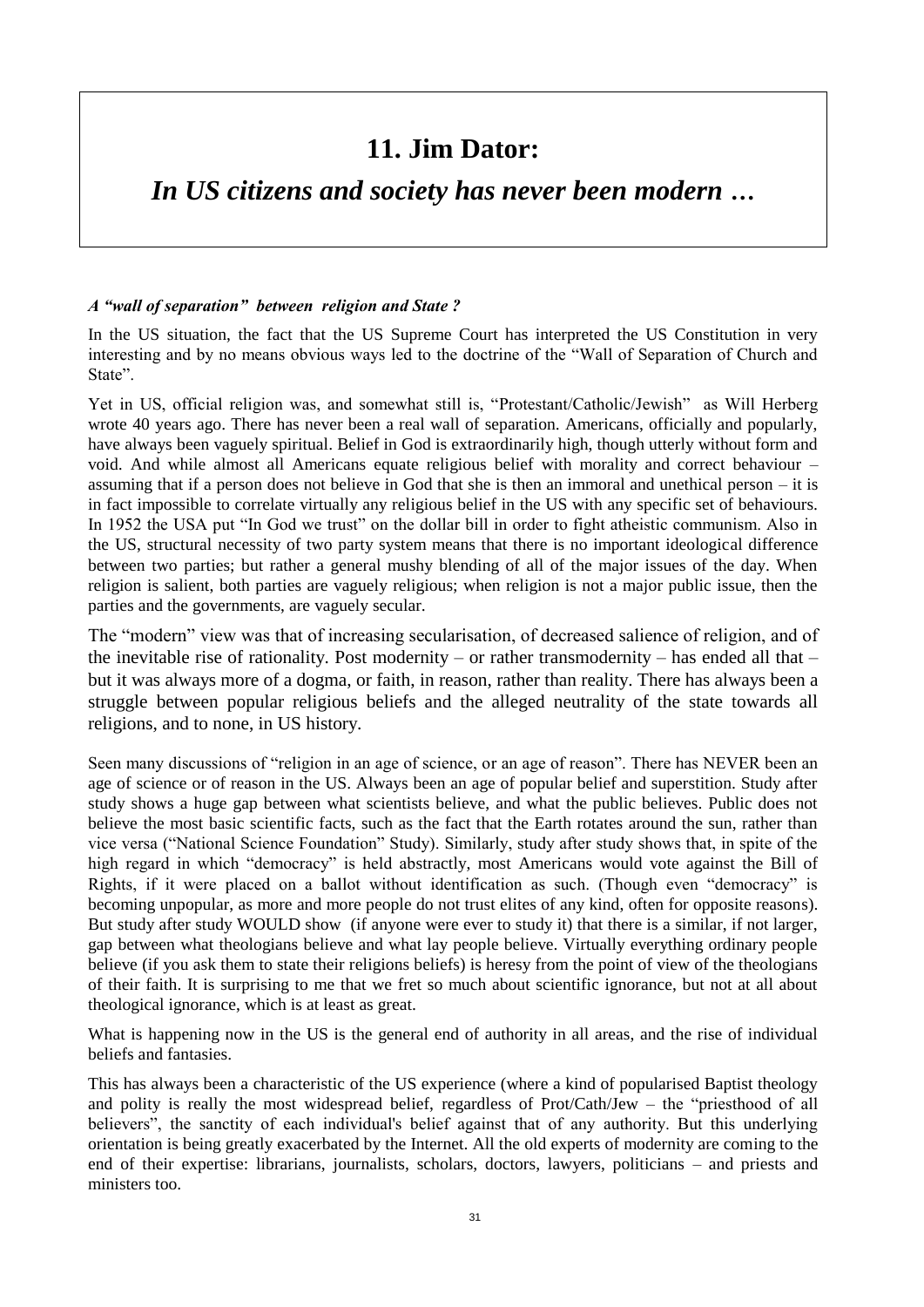#### *The Future?*

And the possibility of a national Constitutional Convention which could re-write all current rights and duties and would almost certainly try to turn the US into a kind of theocracy. Also collapse *a la* USSR, especially given the social and environmental unsustainability of contemporary global capitalism. So, while one future of Church-State relations in US is the continuation of Prot/Cath/Jew, another, more likely, one is towards popular theocracy of the New Church, New Age and Promise Keepers variety. Another future is towards a Hobbesian war of all against all. Of course, this is also Toffler's 3rd Wave, which is the future seen, in their different ways, by Al Gore and Newt Gingrich – and by my students, who, unlike Harlan and myself, will be living in the 21st Century. To them, it is delightful anarchy and creative chaos, and they plan to make the best of it.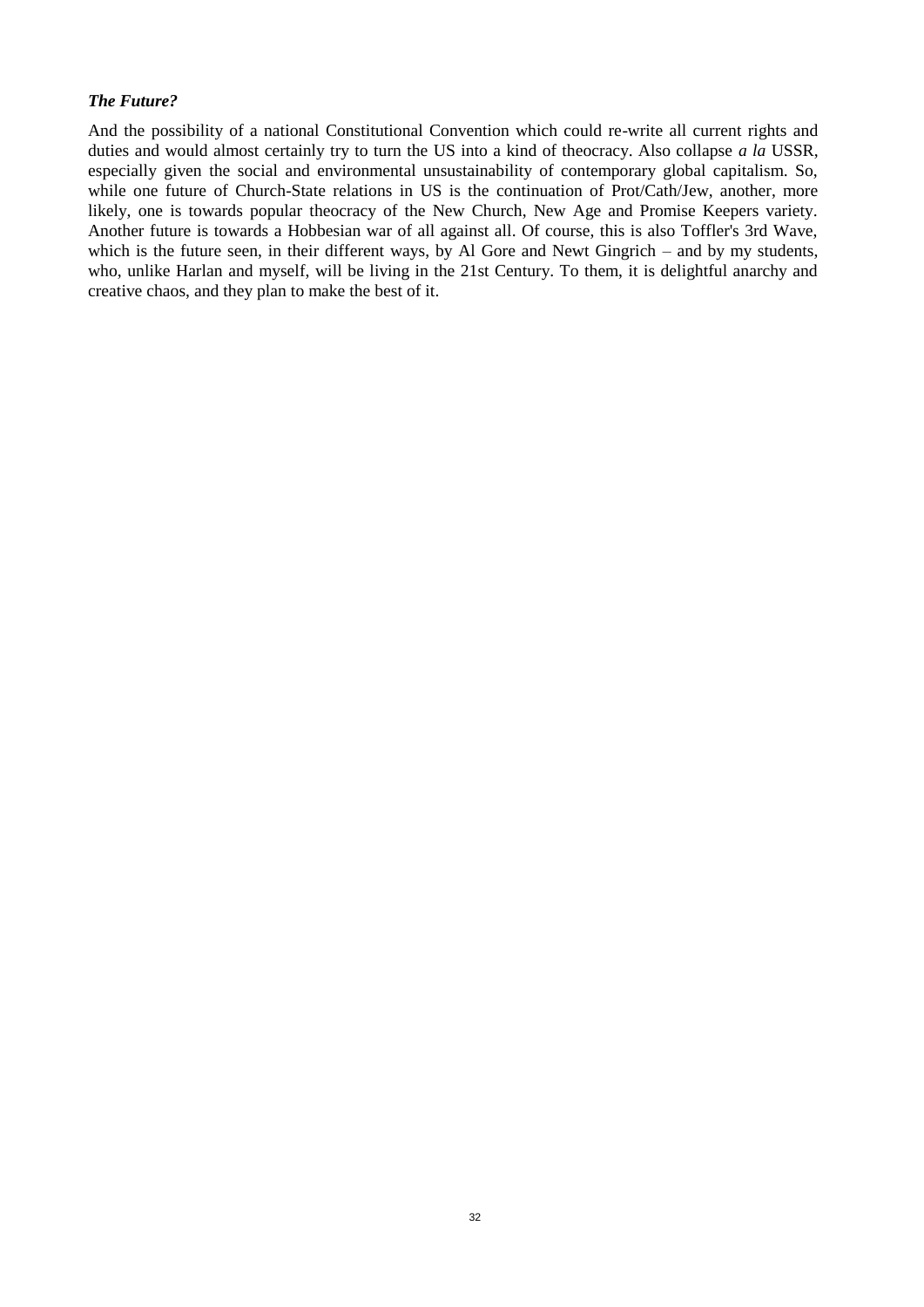### **12. Lincoln Bloomfield:**

### **"The social causes of tomorrow's conflicts…"**

I would like to change the focus here, shifting to a more strategic approach in order to analyse some principal sources of future conflicts.

#### *1. The "invisible foot" of globalisation as main cause of hostility to the West*

Historian Arnold Toynbee suggested that a historical "time of trouble" is usually followed by the coming of a "Universal Religion". The irony of our times is that, rather than a universal religion, what follows the turbulent last half of this century is a thoroughly secular universal force which we call economic and financial globalisation. Despite its material benefits, in spiritual terms it seems to be the converse of the golden rule found in all religions. Instead, it is "Darwinian" – an a-moral force that makes Adam Smith's invisible hand look rather like an "invisible foot".

Prof. Samuel Huntington sees the "organised hostility to the West" as based on conflicts of religions and cultures. But in my view, growing economic and social alienation in some places is a more important cause of the hostility to the West than anything else. To explain radical behaviour, particularly among youth, in such places as Algeria, Cairo, Gaza (and Jakarta), unemployment, corrupt governments supported by the West, and lack of social services other than those provided by the fundamentalist Islamists, seem to me much more relevant. Theological differences seem of far less importance than these huge social and economic malfunctions. Ironically, globalisation of economics and information makes the cultural issue most visible in the mass export of Western, particularly American, "pop culture" through television and films emphasising violence, materialism and sex, successfully offending every religion around the world.

This all suggests the important of some policy shifts both in the EU and in the US, although how to deal with this and still preserve freedom of information I confess I do not see clearly.

#### *2. Another crucial struggle is between "truthists" and democrats*

Looking into the next century, perhaps the key battle will be between what I call the "Truthists" versus the "tolerant democrats". I put it that way because Truthists by definition do not tolerate any other truth than their own. The logic of their monopoly of truth leads them to preach intolerance. Truthists are of course famously to be found among Islamic fundamentalists in the heritage of Ayatollah Khomeini. But they also are found among ultra-orthodox Israeli Jews refusing peace; the clean-living – and brutally sexist – Taliban in Afghanistan; and some Christian fundamentalists in the US.

These all can be regarded as belonging (to add another category) to an "anti-modern" coalition that deserves to be opposed with the tools of Democracy. Democracies do not go to war between each other. Democracies provide institutions and space for freedom of speech, freedom of religion, and are by definition tolerant, with differences of opinion expressed peacefully under a fair rule of law. Policies that explicitly foster democracy thus deserve the highest priority, and both the EU and the US urgently need a workable, proactive program to accelerate the process of fostering democracy and civil society. Directly sustaining moderates and building civil society in another country is almost impossible for an outside government to implement. More feasible is action through NGOs supported by generous funding, private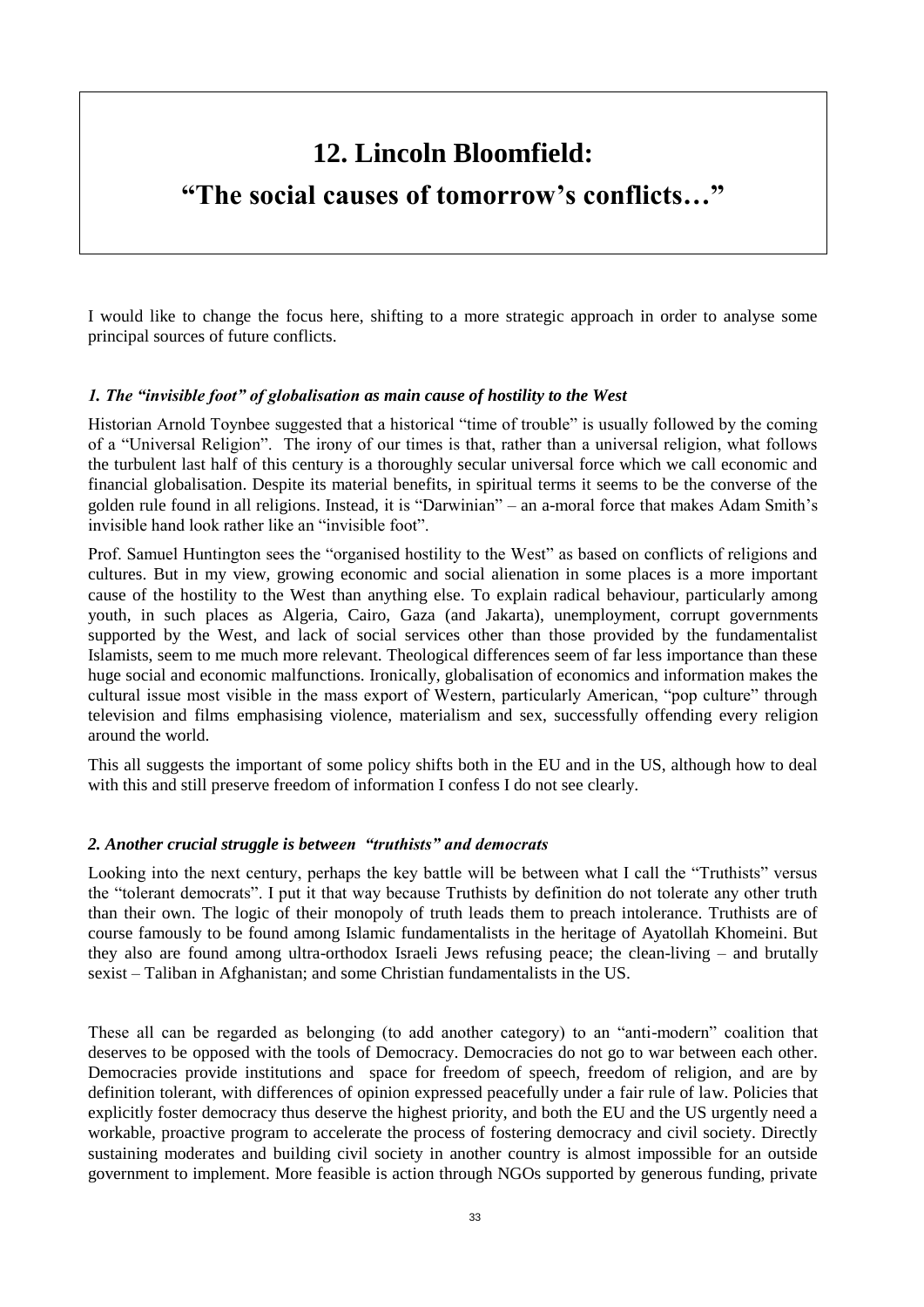or other. One can point to successes in Eastern Europe, and we can hope that one day this strategy will help Iran move into a more tolerant Shi'ite Islamic future.

Religions, we have repeated, may foster fundamentalism and intolerance. But they have also often been crucial in the modernising/civilising process, for example the Catholic Church in Poland in helping end political tyranny, or theologians employing the "just war" doctrines formulated by  $16<sup>th</sup>$  century Spanish Jesuits that have helped keep military actions proportionate.

#### *3. Another major battle is between "transmodern"and traditional*

If I have understood the concept, transmodern seems to be a "package" of trends created by ecological, humanitarian, arms control and feminist sensibilities. As a political and social force it is engaged in a slow-motion race, in the US, Europe, India and other major countries, against their traditionally dominant political-military communities whose agenda may be seen as "early modern" in the sense of balance of power strategies, concepts of national hegemony, deterrence and containment strategies, and so forth. The future is unknowable. But contemporary reality is shared by both camps, and not monopolised by either one. My recommendation to the "transmodernists" is that while looking ahead they also remember to look in their rear-view mirror in order not to forget the other point of view. The Realpolitikers for their part need a good pair of binoculars in order to see both halves of reality.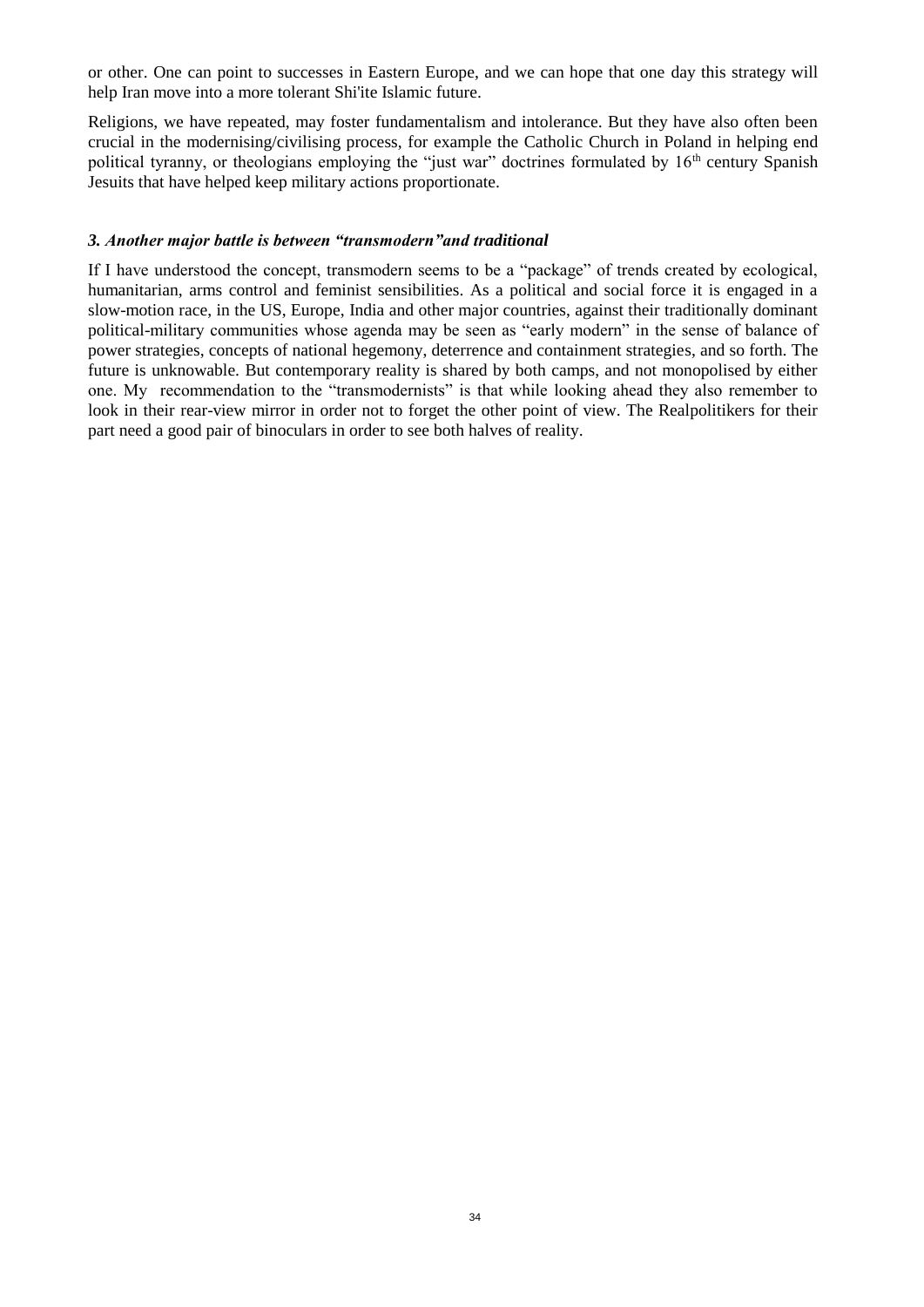## **13. Patrick Viveret: "A crucial turn in Humanity's History"**

#### *1. A crucial turn in humanity's history*

We are indeed arrived at a crucial point in Human history where we have reached the technical ability to feed the whole world. The "fight for survival and production" period is vanishing. The only little problem being repartition and distribution of food and wealth. And so the more we are anticipating the future the more we are like confronted with the need of wisdom contained in the Great Traditions and Religions. Why?

As we are seeing in this Seminar, this crucial moment we are in is also confronting us with a set of systemic changes interacting and reinforcing each other. Let me mention only the Globalisation – localisation, the information and knowledge revolution, the biotechnological revolution, the financial revolution which is a systemic combination of globalisation and information changes. But I would add also other deep changes that we no longer mention, like contraception and introduction of the concept of love marriage (second half of XXst century!). Those last two elements have had an enormous influence of the deep transformation of the role of women world-wide, consequently also the role of men.

When we take into account all those changes together and look to the future, it is evident that Humanity has already the capacity to feed itself with facility. We have the possibility to go beyond the fight for survival and food. What is lacking is the will to share in an equitable way. But this would presuppose a qualitative step in consciousness, a moral leap forward.

#### *2. Future thinking is pushing us beyond production logic towards wisdom and contemplation.*

And so, the more we reflect and analyse the changes, the more we are pushed to reflect beyond production and survival, the more we feel invited to go beyond a material quest. The more Humanity is invited and called to turn to the contemplative dimension of life, as Anna Ahrendt rightly said. What impresses me most in this debate is the tension between anticipation and tradition.

#### *3. But we see just the opposite around us: Action, war, competition, deterrence…*

But what are we seeing around us? Just the opposite. We are surrounded by a world immersed in action instead of contemplation. A world fully concerned with production, instead of reflecting on a post productive society. A world dominated by competition and logic of war, when there are no more reasons to fight for food and survival.

Keynes in 1930 wrote a prophetic text. When societies, he said, will be ready to go beyond the "economic era", when they will have the technical capacity to feed everyone and will be confronted with abundance, at that precise moment, they will enter into a collective depression and nervous breakdown.

That is the mood we are in. We are navigating between depression and excitement. As the headlines of Wall Street Journal was saying during the financial crisis in 1987: we switch between excitement and depression. Those are the two only possible behaviours of the financial world. I am tempted to draw a parallel between the financial economy and the drug economy, where drugs are used to go from depression to excitement and then back to depression.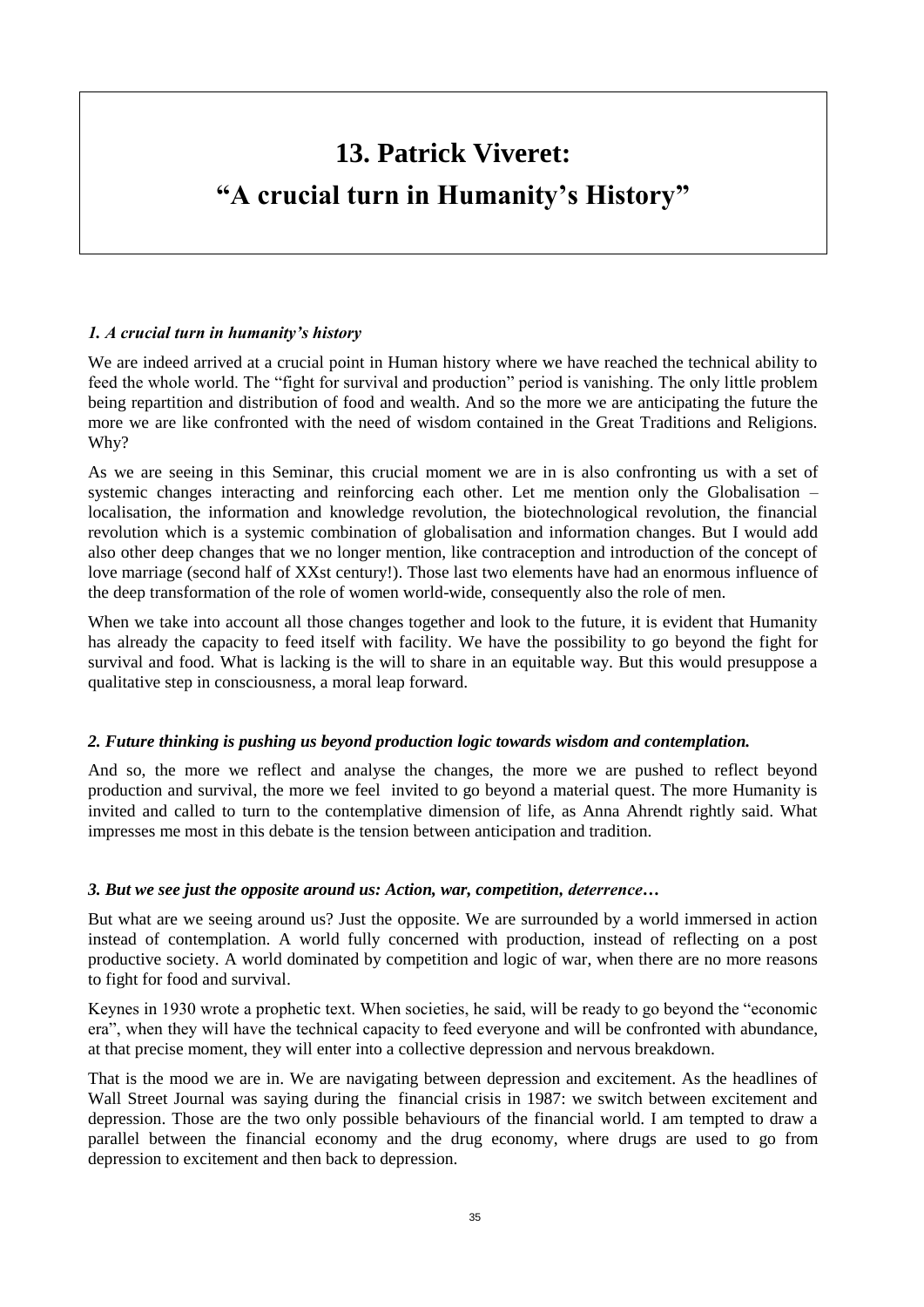#### *4. Our material progress beyond subsistence economy is requiring form us a spiritual development which we have not reached*

My thesis is the following: In this time of change, we should go beyond a logic of survival, war and competition. We need to shift towards wisdom and contemplation in order to prepare the transition towards a completely new society. The reason why we are taking the opposite direction is our **spiritual under-development.** This change requires form us a spiritual quality that we have not reached.

The "a contrario" proof of this spiritual vacuum is the "**depression-excitement**" syndrome which is pervading our finances and our societies on one side and the "**puritan warrior model"**. Most globalisation discourse is invaded by the warrior model of transatlantic trade war, and competition. Why did they invent this war? Because it is easier than reflecting wisely about the future. The puritan warrior does not allow himself to enjoy life. Life's meaning is to make sacrifices, to abstain from pleasure, to be ethically correct and to fight an "economic war" without reason against invented enemies. The only available model proposed is a "winners-losers model" dating from the struggle for survival period, and thus outdated.

It is much easier to fight an invented economic war than to become wise and go inside ourselves and reflect on the meaning of life and death. Confronting our own death collectively and individually seems one of the most difficult tasks for our civilisation. We seem to be blocked, and less developed spiritually than other cultures.

#### *5. Organised religions are more part of the problem than of the solution*

Strangely enough the great western religions – Jim Dator's eloquently presented "Catholic-Protestant-Jewish mix" – are **part of the problem** rather than part of the solution. Organised religions are so "organised" that they leave no place for the contemplation of the central mystery of life and death, no place for silent contemplation of the divine in our lives and the cosmos. We are flooded by an invasion of definitions of God. Clerics are controlling everything. Churches are so full of words on God that there is the there is room left for mystery and silence.

#### *6. Let us prepare the future in changing our lives…*

 $\overline{a}$ 

The only healthy reaction is the appearance in Europe and in the US, and elsewhere of "cultural creatives"<sup>8</sup> who dare to rediscover the meaning of life and death. Reinvent human relations and spirituality in a ludic and cooperative way, which is just the opposite of the puritan warrior model. They are playing new positive sum games (instead of win-lose) between humans and with nature, preparing a decent future for future generations. In changing their life, in rediscovering their depth and a spiritual dimension, in rediscovering their connectedness, they are preparing the future.

<sup>8</sup> This expression has been launched by Paul H. RAY. See : Paul H. RAY *"The Integral Culture survey: a study of the emergence of transformational values in America"* edit. Fetzer Institute and Institute of Noetic Sciences Sausalito CA fax : 415. 331-5673.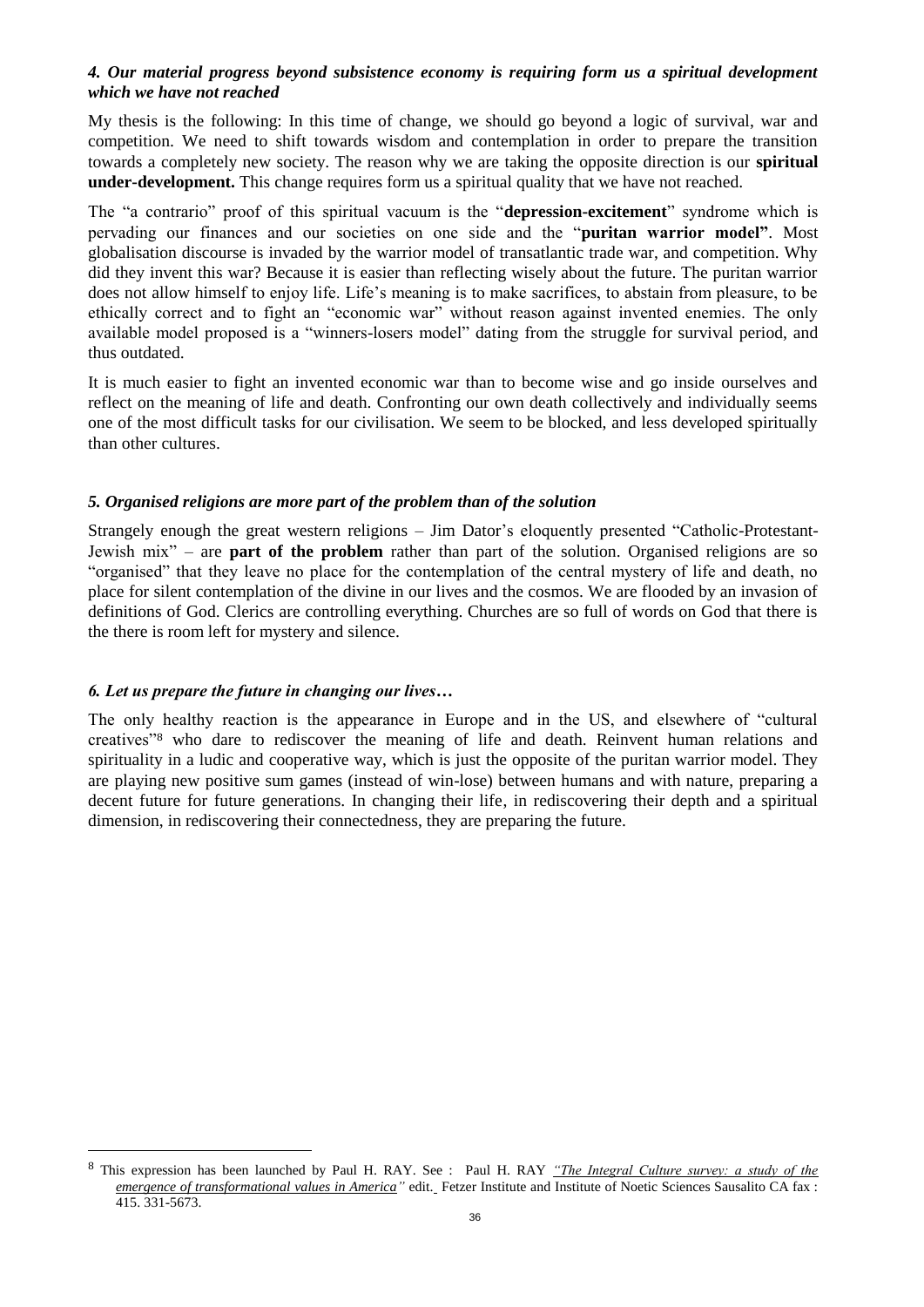# **14. Harlan Cleveland: Rounding up the discussion …**

#### *1. Contradictory definitions of "human rights" are good to keep in our minds*

There is in this Seminar a balancing between two concepts of Human Rights. The first is more centred on individual rights and is referring to the Universal Declaration. The second is more centred on "collective Human Rights". This last definition long had a bad name in the West because of the communists' insistence on them. But there is a long tradition in Asia and elsewhere which insists on the rights of people as members of a group. It is important in my opinion to keep these contradictory definitions in our minds.

#### *2. Next conflicts will be more inside the systems of beliefs than between them.*

As Walt Truett Anderson and Lincoln Bloomfield have explained, the next conflicts will be more frequent inside every belief system, between interpretations, rather than between the religions themselves. In every religion you will have "truthists" who are intolerant and own the Truth, and others more inclined to think that their belief systems are socially constructed and are not immutable.

#### *3. "Unorganised spirituality"*

I am grateful for the criticisms of this concept that I had suggested; they help us to clarify it. Weiderud asks for a more collective dimension, Adamakis find this concept too isolated, Mme Voyé understands this phenomenon as a reaction against institutions. All those criticisms are well founded. I am interested by the French concept proposed by Mme Voyé of *"pluralisme moral".* But I don't find a good English translation.

#### *4. Is there an Asian perspective?*

Mr Kim's definition of transmodernity as "liberation from the West" is a nice twist on the original concept. Anyhow, the Asian economic crisis is more and more raising the question whether there a distinctively Asian perspective on economic development. The Academy will be exploring this subject in Asia next year.

#### *5. The separation between Religions and secular State*

Susantha Goonatilake's definition of this separation as a "small game of the last 300 years" is setting the tone. Rabbi Guigui is observing that this gap seems to be widening. In my opinion the actual trend is going in the direction of a continuous blurring of this distinction between religion and State, which we have all grown up with.

#### *6.The concepts of "premodern" and "transmodern" are just tools of reflection…*

As Tony Judge has observed, these concepts we are proposing are just tools to foster discussion. They are not, and should not be treated as, absolute categories. I agree with Tony; let us blur the lines between these concepts.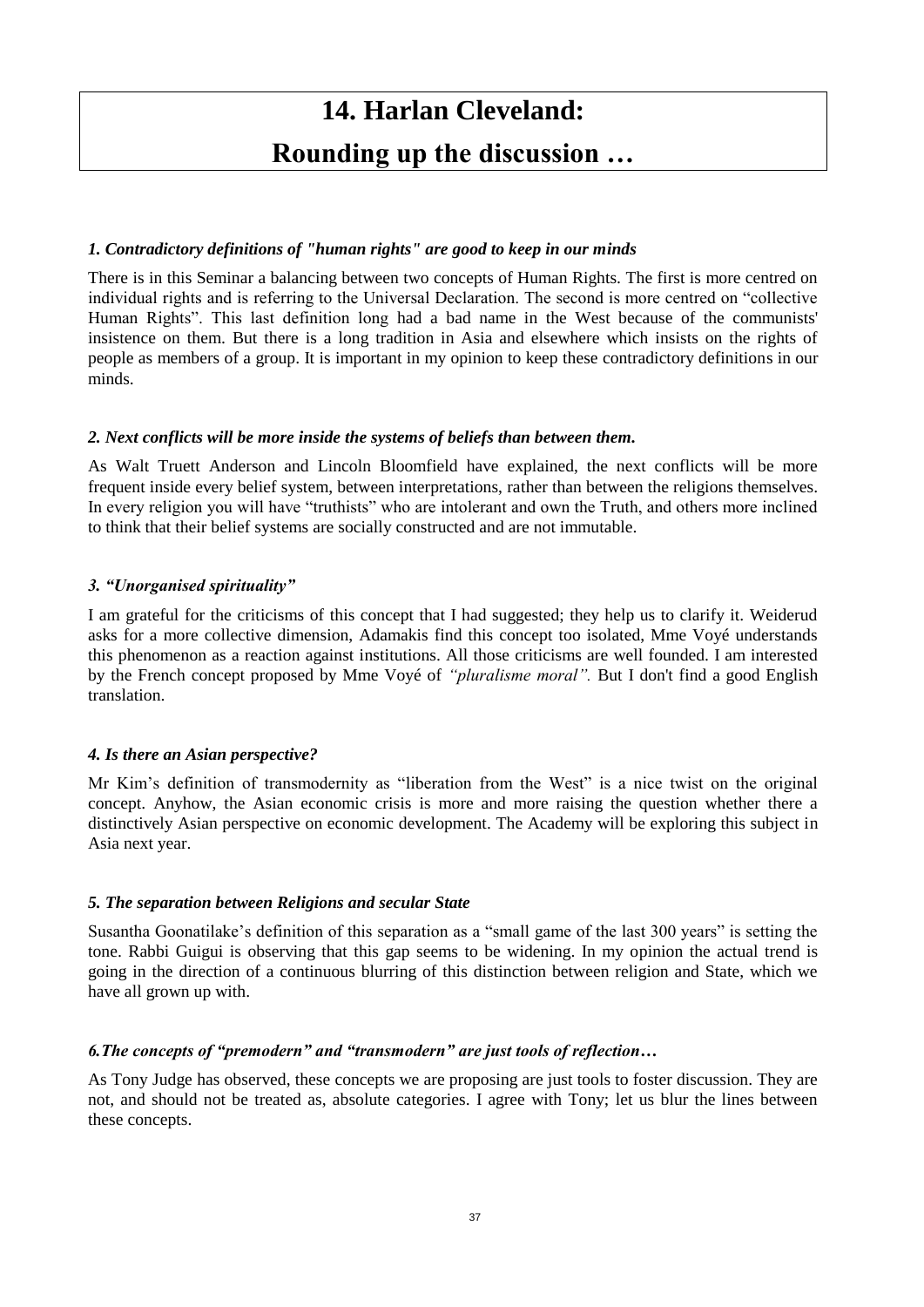# **15. Bishop Swing: "Can Religions cooperate?"**

#### *Three ideas at the start…*

When in 1996, we created "United Religions", here are the ideas we had in mind.

*First* Hans Kung's idea that there will be no peace among nations without peace among religions. *Second* that it is time for religions to cease to defend their territories and rather get together in order to "capitalise" their treasures of spirituality and share them with the world. Citizens are ready and waiting for it. Many think tanks, at the "World Economic Forum" in Davos, for example, observe that they are beginning to discover the spiritual bankruptcy at the bottom of capitalism. In the next 25 years we will see an increasing number of "spiritual refugees" looking where to invest their souls. Third, it is also time for religions to unite together and to stand up for the real big issues of our common future rather than to be co-opted and infantilised by strong governments. Fourth as Archbishop Runcie said, Christians do not have a monopoly of the Truth.

#### *A people-centred new concept …*

Our idea in launching this Initiative was to do something different from one huge meeting every two years. We decided (1) to push immediately for gender equality, (2) to start at the grass roots level and (3) to focus on the spiritual dimension instead of the religious one. We started events initiatives and are for the moment working on a Charter, to be ready in 1999 and to be signed by 60 million grassroots people before 2000.

Our organisational structures are as flexible as possible. Dee Hock, founder of "Visa", helped us to imagine a "chaordic" design. Our aim is to help people to meet together not only once every two years, but on a day by day basis to foster form the bottom up, dialogue and spiritual enrichment.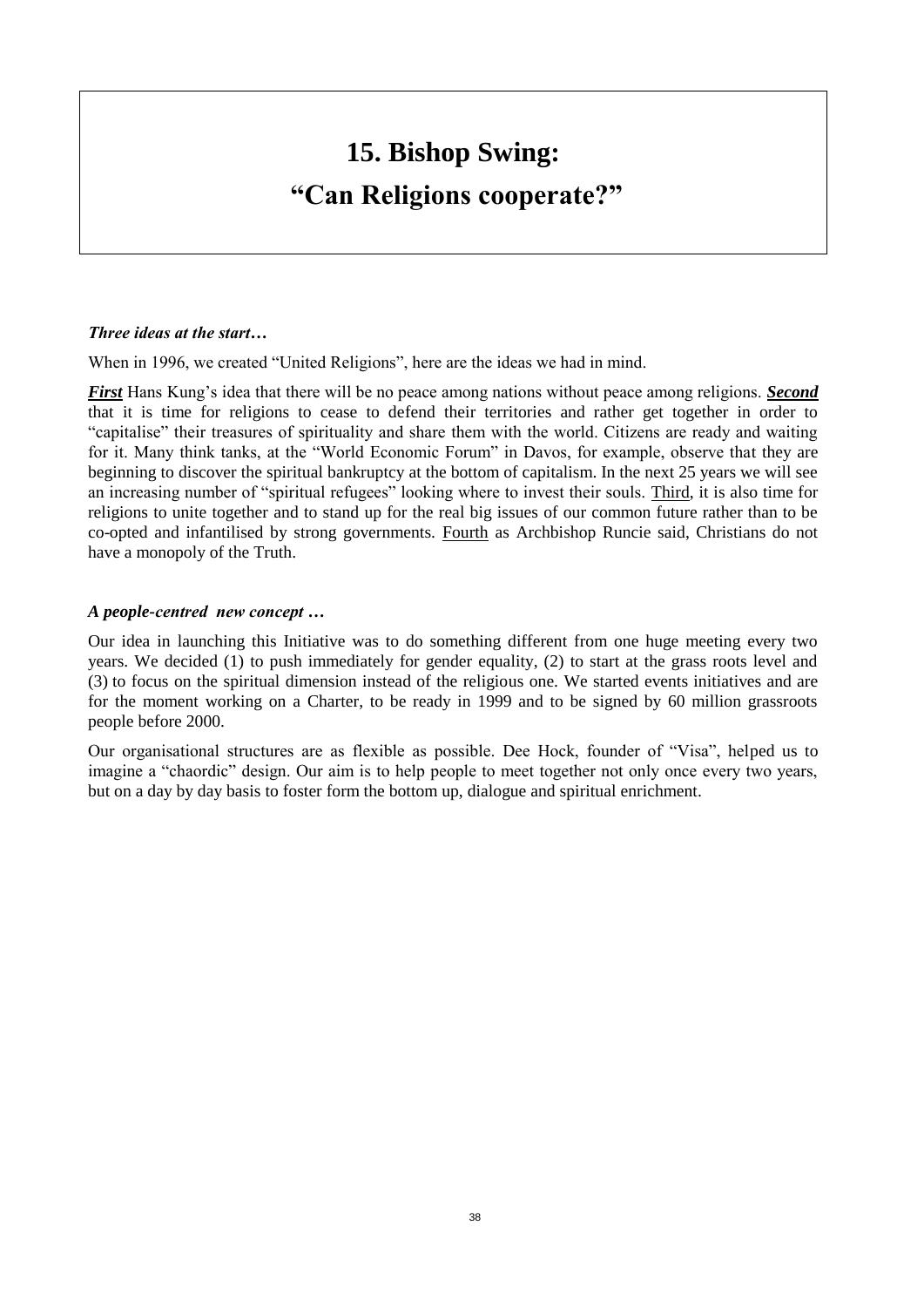# **16. Marc Luyckx: "Transmodernity and tolerance"**

#### *Making a mesh of things…further.*

Allow me, after Harlan, to continue to make a mesh of things as was announced in the Agenda. We have seen the first day that in Asia and in Islam the period where everybody was trying to become Modern is over. Modernity is no longer the aim. In those cultures some are aggressive and try to return to the past, to the fundamentals of their faith (premoderns) and others are looking to the future. They try to reinterpret their religious and cultural roots in order to prepare for tomorrow. They want to bring a specific contribution of their culture to the globalized world. For this important (majority?) group, which is usually ignored by the West, the concept of "transmodernity" looks positive. There are thus important changes going across cultures and religions world-wide.

In politics we could also be confronted with deep changes. The symptoms are evident: neither the ecological neither the social dimensions are OK. We could be at a crucial turn of Humanity's History, because we have reached the technical ability to feed the world. This is a really new situation. But our political structures and our ways of thinking are slow to adapt. We are spiritually and ethically underdeveloped, unprepared for the new job, as it were.

Today we are confronted with premodern, modern but also transmodern political structures although few people are aware of it. And we could be globally moving towards a transmodern type of political structures. We are also in need of a new economic and financial framework if we do not want the social and ecological gap to widen even more.

#### *In a time of "political pregnancy"*

So we could be in a time of transition, of "political pregnancy". But the awareness of those changes is rather implicit. People feel something is changing, but they cannot say what it is. The consciousness of political changes is rather low in the West at least.

#### *1. A tolerant definition of truth?*

I am impressed by the reaction of the non-Western participants to our proposals. Their reaction points to the political impact of epistemology, of the definition of Truth. Or in simpler words: have we Western Modern civilised people not had an exclusive vision of the Truth. Did we not say too often, like our missionaries: "Outside modernity, no salvation". What place have we left for non-western Truths? Have we not ignored them totally? Is it not normal that in a globalized World they suddenly ask to be recognised and accepted? Is it not time to abandon our superiority complexes? But how can we then represent the truth?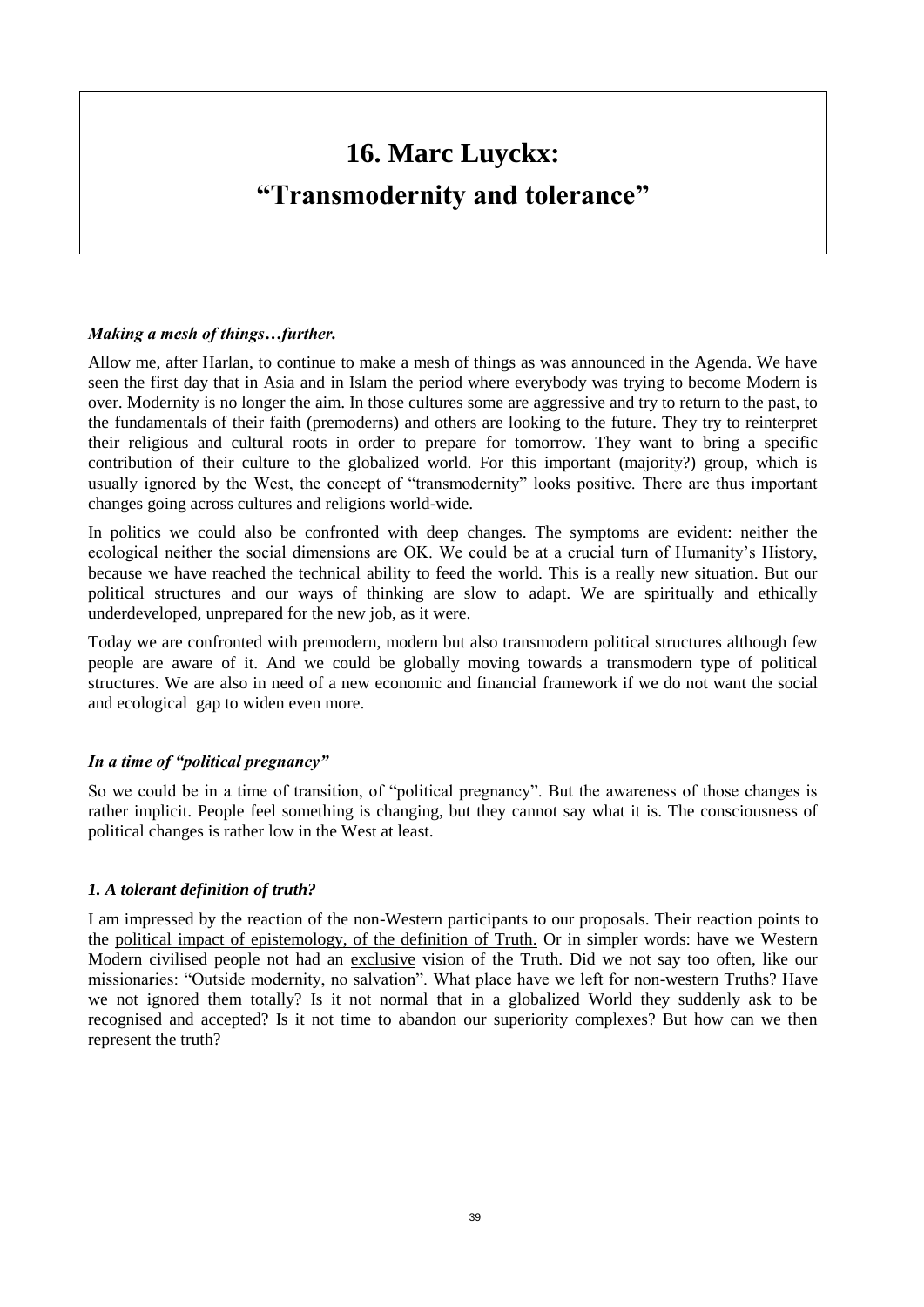

What is important to understand is that Truth exists. It is in the centre. Yet the centre is empty. My Japanese friends insisted on this point. God, if he/she exists, is to be found in the emptiness. In the emptying of the ego and in the difficult trip towards the self. At the beginning I did not understand. But now I think that their vision was really deep and rich. It is also a rich key for the future. This vision corresponds also to what the Western mystics report about their spiritual experiences. The more they have the impression of being in a presence, the more this presence is absent and the less they are able to grasp the truth.

Politically this means that in this vision/paradigm, no one is allowed to say: "the truth is mine and not yours". No one can own the truth. But everyone is able to reach it from the cultural background where he/she is born. This model is essentially **tolerant.**

Around the circle there are little seats representing the citizens and the cultures of the world, sitting around the same table, women and men, all **on equal footing**. They sit and meet in order to invent a new way to manage our endangered world (economy in Greek means management of the house). Every form of creativity, every idea, every intuition will be needed in order to invent those new ways.

#### *2.Political examples of examples of a transmodern approach*

The majority of our political analysts have a bipolar vision of the world. They consider the existence of only two visions of the world, a good one and a bad one. The good one is the "modern" one. To be modern is to accept the rule of (Western) law and the superiority of rational and linear thinking over intuition, poetry or spirituality. Time is framed by the concept of linear progress. Law is framed by the Western "universal human rights" definition. The paradigm is best translated in the concepts of "progress" and "development through economic growth and free trade". Those key concepts are the supreme values to be accepted world-wide if one wants to be "modern". Naturally, it is not just anybody who is able to accept those truths. An important group of humans are not able to live up to such high standards of civilisation They are considered underdeveloped. They are "backward". They are in the other paradigm, the bad one: underdevelopment or backwardness.

If one accepts this clear distinction, the aim of politics world-wide is rather clear and does not need much discussion. We all agree that we should use every means of encouraging a maximum of people to abandon the bad vision and embark on the good one. This is what the industrial paradigm calls progress.

The transmodern point of view is different. It is accepted that there is a third paradigm, a third vision. This simple fact means that we are no longer in a period of stability. We are in a rather unusual period of historical change. Such periods are not frequent in history. It is thus normal that politicians are reluctant to embark on such a hypothesis. Politicians are not accustomed to managing change. Nobody is. And it is frightening.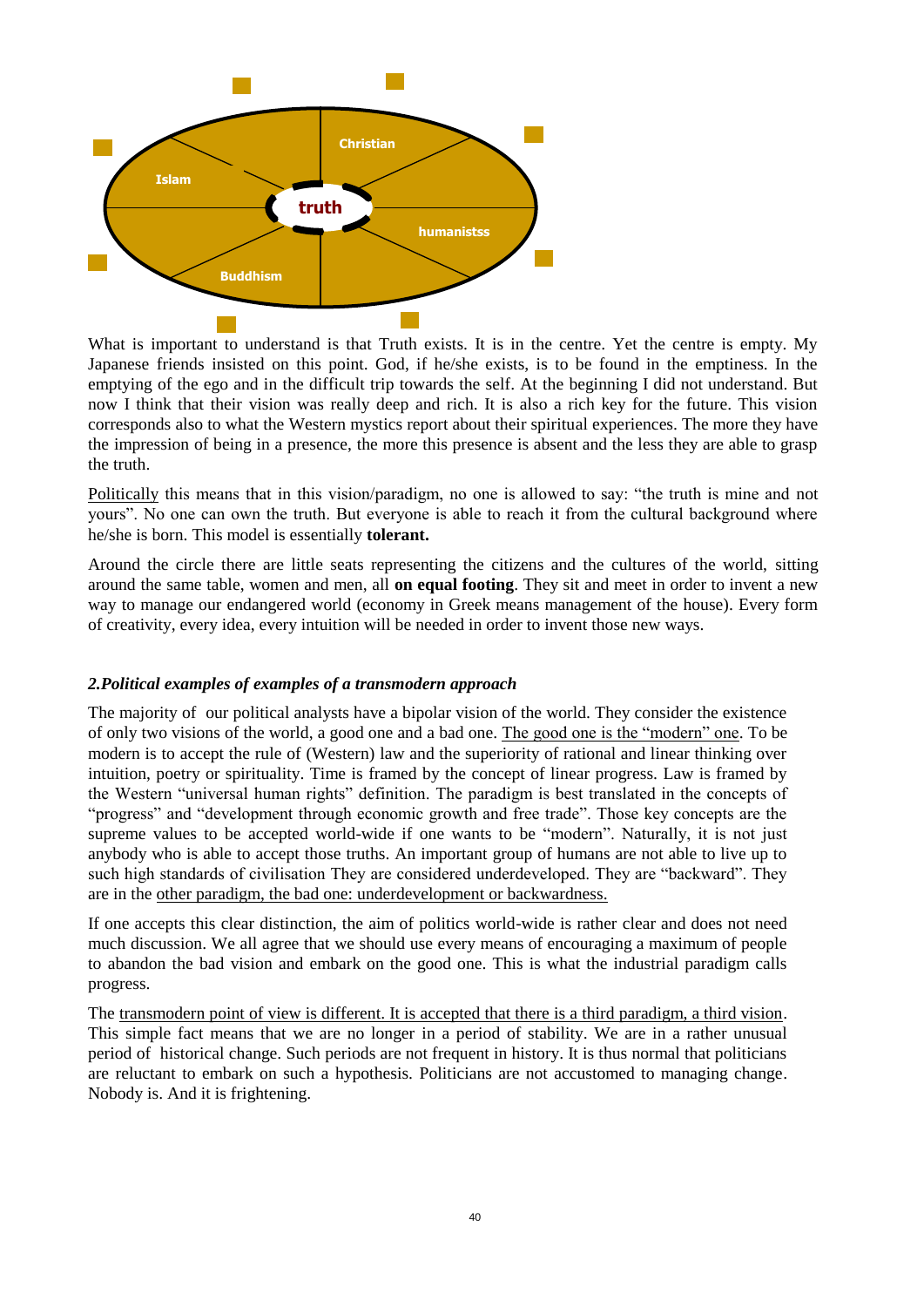#### *Turkey*

In a modern vision, it is evident that Western Governments must defend the secular concept of government and help the forces which strive in that direction (e.g. the army). They must oppose a return to any kind of religious State.

But in a transmodern vision, we should ask ourselves if we really are certain that the fate of Turkey is to follow the path of a secular State which Attaturk imposed on the Turks at the beginning of the century? Why not listen to the growing new interpretation of Islam in Turkey and to the growing group of transmodern Turkish women? Perhaps we could help them to revive the tradition of tolerance of Ottoman Muslim history. Perhaps Turkey could then shift to the side of the tolerant "Asian" Muslim block, which constitutes a majority of the Muslim world.

#### *Israel*

The peace advocates in Israel, on both sides, are strictly "modern". They must limit themselves to explaining that peace is a reasonable choice, a "rational" one. This position is logical and understandable. In no way the peace advocates have to be activating any kind of religious war.

In fact, religious motivations are left to the opponents of both sides, because modernity has not and should not have anything to do with those religious arguments.

In the new vision, there is a distinction but not a separation between religion and politics. This means that political leaders could use religious arguments if they really believe in them. They could for example say publicly that: *"if there is only One God, He is certainly not so cruel as to give the same land to two different nations at the same time, in exclusivity. If God exists, He certainly wants the people to live in peace on the same land."*

In a transmodern view religious, even theological, arguments are eventually usable arguments in politics. The taboo on religions (separation) is over. Is it not important to counter the exclusivists on their own battlefield?

#### *Human rights in Asia*

 $\overline{a}$ 

Madeleine Albright (US Secretary of State) is totally right in opposing any discussion of United Nations Declaration of Human Rights. Human rights are universal and the core of modern vision of politics. *"She does not think that countries have the right to reconsider the UN Human Rights Declaration*" 9 . She is, like us all, in a modern view.

In a transmodern view, we could say: Yes, human rights have been a creation of Western culture. Yes, Western culture and more precisely Christianity have invented the concept of "person". And this is definitely a positive contribution to the world. But why not to listen to other (Asian) cultures who insist on other crucial aspects of life like the "community" aspect? Would it not be wise to get rid of our superiority complex? And if we are going towards a new tolerant paradigm open to a transcendental dimension, why not agree to sit down with the other cultures on an equal footing around a table? Why not trust and value the different cultures of the world? If we then really dialogue on human rights with the other cultures, we will be probably confronted with real differences and oppositions. We will probably have to use non-linear logic. But is there another way out?

<sup>&</sup>lt;sup>9</sup> See INTERNATIONAL HERALD TRIBUNE : July 29.1997. p. 1."Albright warns Malaysia US. will fight for rights".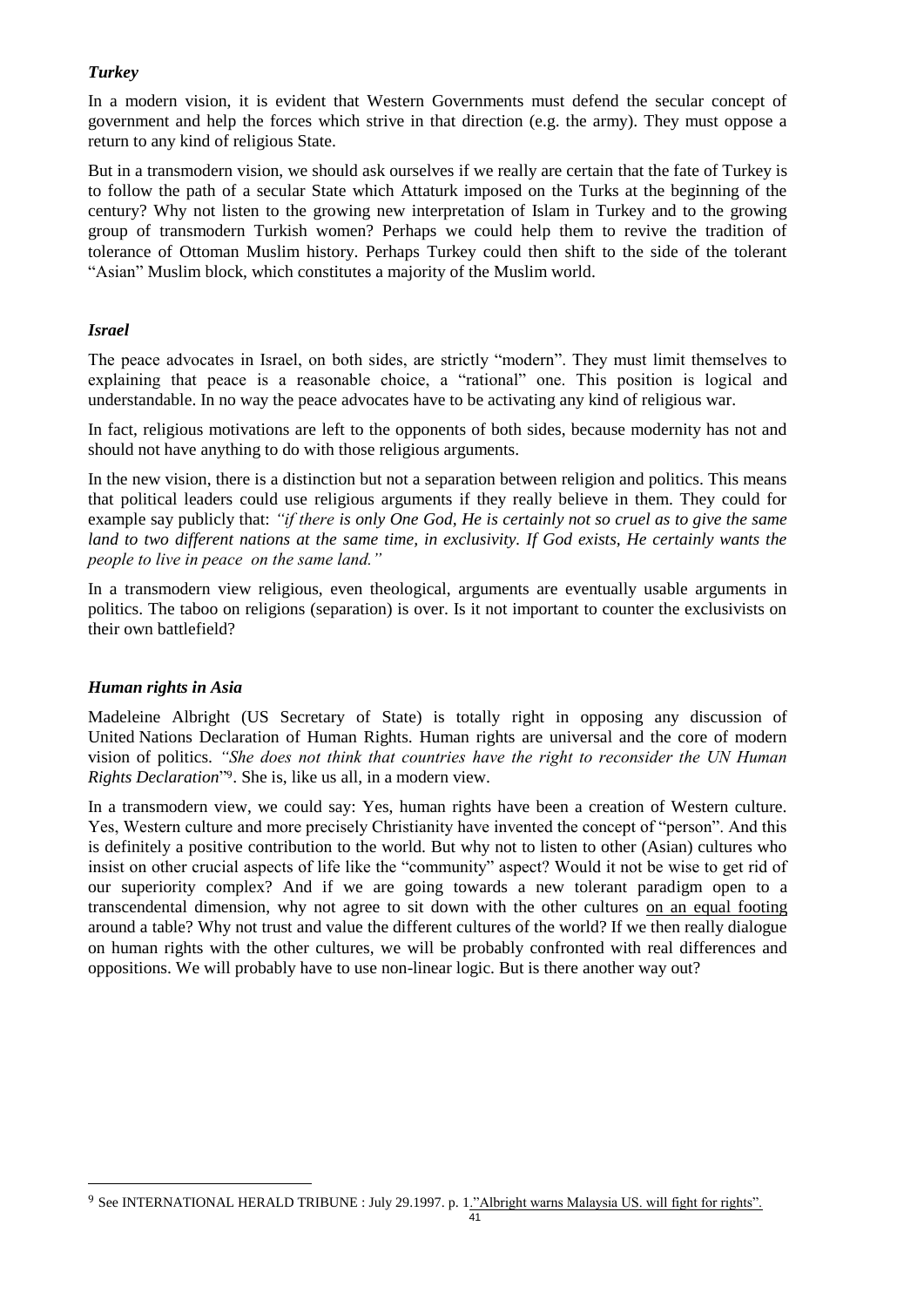# **17. Avon Mattison:**

# **"A rise of the consciousness in humanity?"**

#### *A rise of the consciousness in humanity?*

The main idea I would like to propose here is that we are in a transition not only in political, economic and social structures, but that we are confronted with a rise of the consciousness in humanity as a whole. When the astronauts brought us the first pictures of our blue planet it was like a threshold for humanity. There is like a quantum leap, a positive shift in consciousness and in the awareness of human beings. I feel that we need the broadest possible awareness of what is calling us forward.

I have also the impression that this change is not easy to accept and disturbing for many of us. And in this assembly, as in many fora, many accusations under the form of labels like sex, race, nationality or culture got in the way of the perception of this change. Labels are barriers to true understanding. This transition is not easy as we are all easily pulled back by our shadow sides.

#### *An example of unorganised spiritual experience of governance*

I would like to share with you one example of a unorganised spiritual experience in governance, with the creative minority of people preparing to serve humanity as a whole. I attended a meeting of creative minorities of young boys and girls meeting in the UN in preparation for the World Summit on Human Rights in Vienna. No fights for leadership, precedence, speaking time. They wanted something else. They asked to go elsewhere to prepare for a "counter-evolution" process. A common purpose was at the centre, not the egos. They were able to synthesise the aspects of human rights which were relevant to their cultures. Those were the most interesting political, cultural and spiritual conversations I ever attended. Many of those children had been in prison and suffered from the absence of those rights. Many were not sure they would still be alive in a year's time. But the quality of truth of "soul-centred conversation" was exceptional. They were beyond any "isms". In five days, every of those young participants had made peace with all other participants, some of them representing their worst and most dangerous enemies.

When we made the final presentation in Geneva, their substantive proposals were voted to be incorporated in the final document by a large majority, and there was considerable emotion from the side of the adults, who felt that their human rights ideals had been revitalised.

In my opinion this is a positive image of the Future. *"If we want we can make a difference".*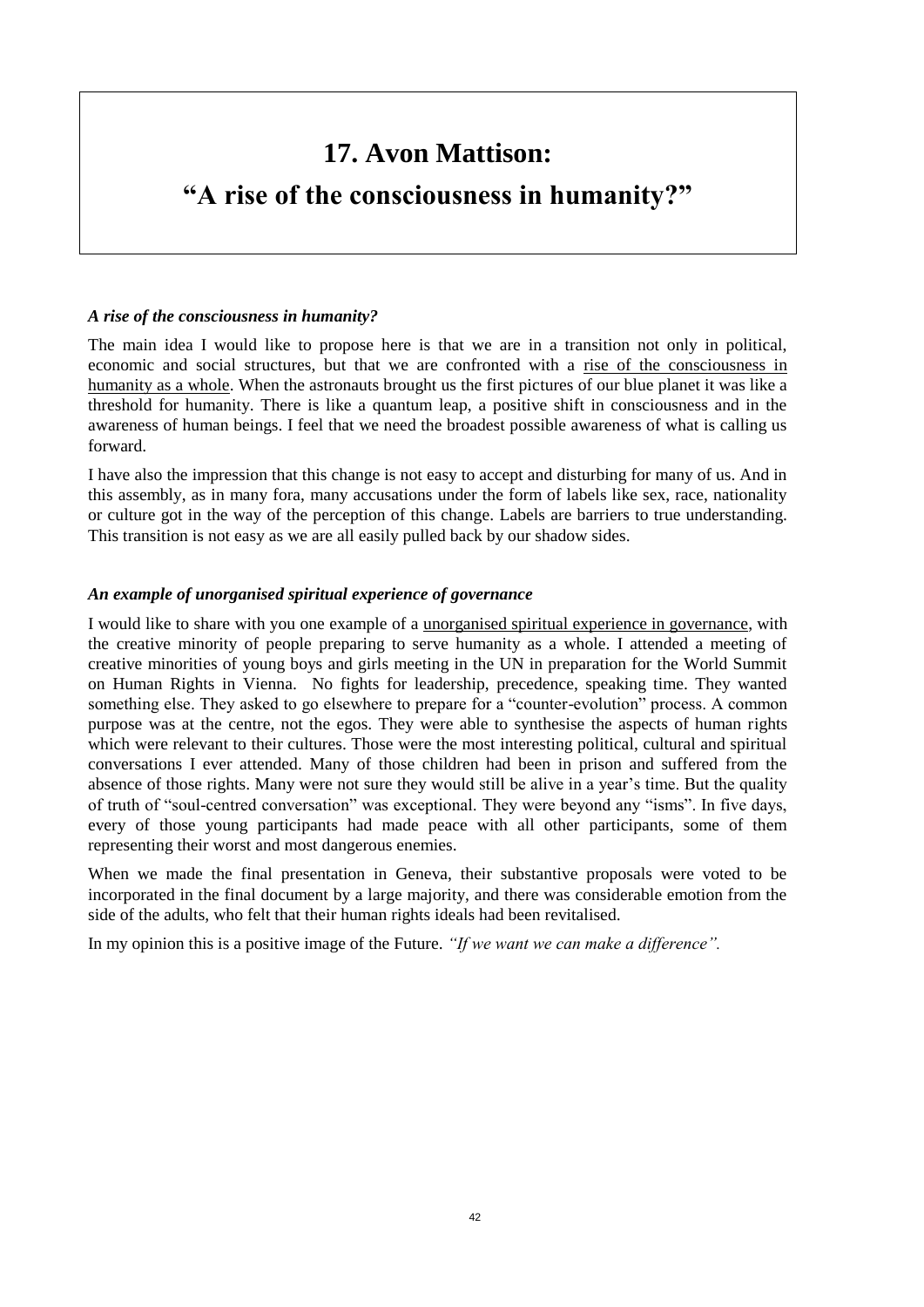## **18. Paul Clairet:**

## **"Introducing subsidiarity into universality"**

Allow me in those concluding remarks to point to some of the important questions which in my opinion are coming to the fore at this interesting Seminar.

#### *1. Warning: this concept of transmodernity should not be the new "Trojan horse" of globalisation*

What our non-Western friends have told us throughout this Seminar is that they could no longer accept that the West should define the universal truth for everybody. And in a world dominated by this economic globalisation, this danger of an homogenised westernization is really felt by many around the globe. We have to make sure that this new idea of transmodernity is not becoming the new gospel of a global westernised world.

#### *2. How to conceive "universality"?*

This is the crucial question. Because in a global world we need a certain common ground, we need a universal platform in order to mange the global world together. How to conceive this in a way which is not imposed on anybody? How to arrive at a common framework of analysis, in which everybody and every culture feels at home? Should we relativize this universality?

#### *3. Introducing subsidiarity into universality*

The principle of "subsidiarity" which has the same philosophical origin as federalism,<sup>10</sup> requires that every decision should be token at the lowest possible level, but that the upper levels should be used for decisions with global concerns. Abandoning our superiority complexes; with modesty let us look and build together a shared societal model, which can be acceptable for everyone. This means that we should distinguish between common principles on which we could eventually agree and beliefs which could be irreducibly different. We could have more centres (polycentrism) but with common rules.

#### *4. learning to manage the conflicts of epistemologies*

 $\overline{a}$ 

The aim of this approach would be to learn collectively to master and manage the conflicts of interpretations that will occur and are already occurring. What we want to avoid is (1) artificial multiculturalism, (2) any artificial type of unity, from the top down… and (3) any old or new arrogance in pretending to possess the truth.

<sup>10</sup>Their common origin is in one of the first books on the State by ALTHUSIUS (VON ALTHAUS) *Politica Methodice digesta* University of Nassau, (NL) 1603- 1614.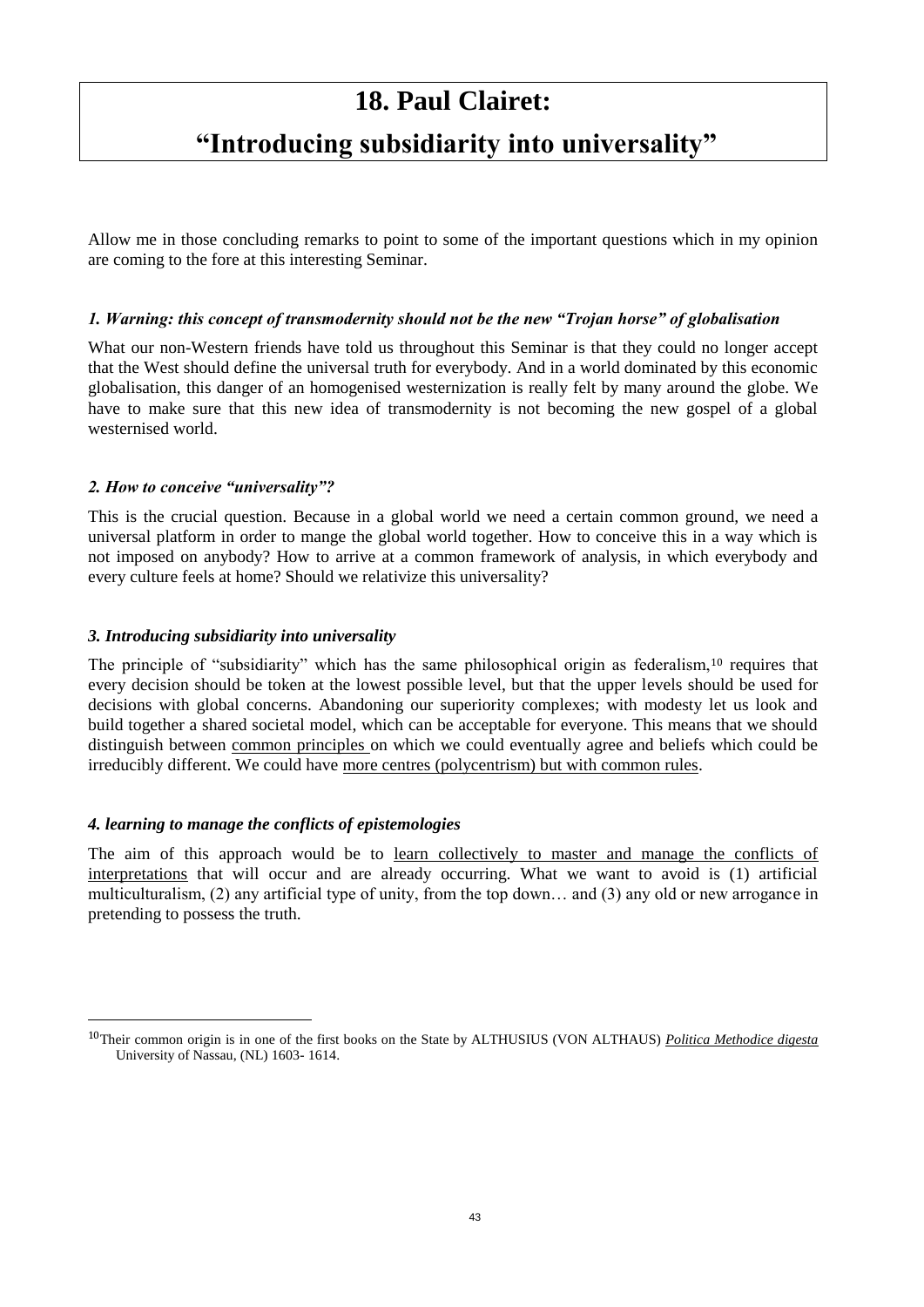## **19. Sohail Inayatullah:**

## **"Civilisation, spirituality and future generations"**

First, the European Commission's Forward Studies Unit is to be congratulated on its foresight in investigating the relationship between culture/civilisation and governance, particularly in terms of finding other models to be used in inquiring into the nature of the future of civilisation.

Being the think-tank which is the nearest to actual power in the world, it has a tremendous opportunity to raise the level of the debate. Many participants said they were positively surprised by the freedom of expression and creativity allowed in this Seminar financed by such an important official Institution.

#### *Transmodernity is helping us to create a shared meaningful vision of the future*

Moving beyond Postmodernity by arguing for transmodernity is helpful, and a valuable first step. While Postmodernity has given us a language in which to critique the hegemony of the dominant, it has not helped us face the challenge of creating a shared and "universal" ethics. Nothing can be more important than creating a shared future and nothing can be more dangerous than using the language of geo-politics, of neorealism, to discuss civilizational futures. Huntington's language equates great civilisations with nations writ large. However, civilisations are much grander and deeper, and have within them not only the language of strategy and states but the language of deep inclusion, of myths and stories of transcendence, of cooperation, of not just states and markets but communities moving together. Indeed, civilisation in one sense is the opposite of nation and the interstate system. According to Spengler, it includes art, creation, the sublime. In order to flourish civilisations, also, to use Sarkar's language, must have a founder, a text, a theory of distributive justice, an ethics of inclusion, and shared cultural practices that touch the face of the transcendental.

#### *Recovering from the crisis of modernity, but also of Postmodernity*

Our task then is to recover this civilizational language and use it as a way to offer fresh alternatives to the crisis of modernity and Postmodernity. One of the challenges is to encourage those dimensions of religions that are pluralistic, that are inclusive, that use the stories of the past to create new futures.

In the Indian context, it means not adhering to syndicated Hinduism but encouraging the pluralism of "Hinduism", of many spiritual perspectives. Syndicated or modernised Hinduism is merely the myth of Ramaraja, of the kingdom of Rama writ on the body of the nation. It is exclusionary and does not capture the rich Tantric mystical past. Moreover, it does not contest the dimensions of Hinduism that must be transformed – caste, class, women's position and other dogmas. The solution, however, as Muslims have discovered in their own recent journey, is not to throw out religion and accept the secular but instead to revitalise the ancient tradition by recovering the radical projects of mahagurus like Shiva and Krishna. They stood for inclusion, for eliminating oppression and for disciplined spiritual practices. Thus it is not to modernise simply in the image of the West, but to create an alternative modernity or to critically reinvest in tradition.

#### *Spirituality beyond "New Age" please…*

It is this latter dimension of spiritual practices that is crucial. While New Age spiritual proponents have attempted to speak to the future in terms of a global spiritual revival, they have often fallen into the trap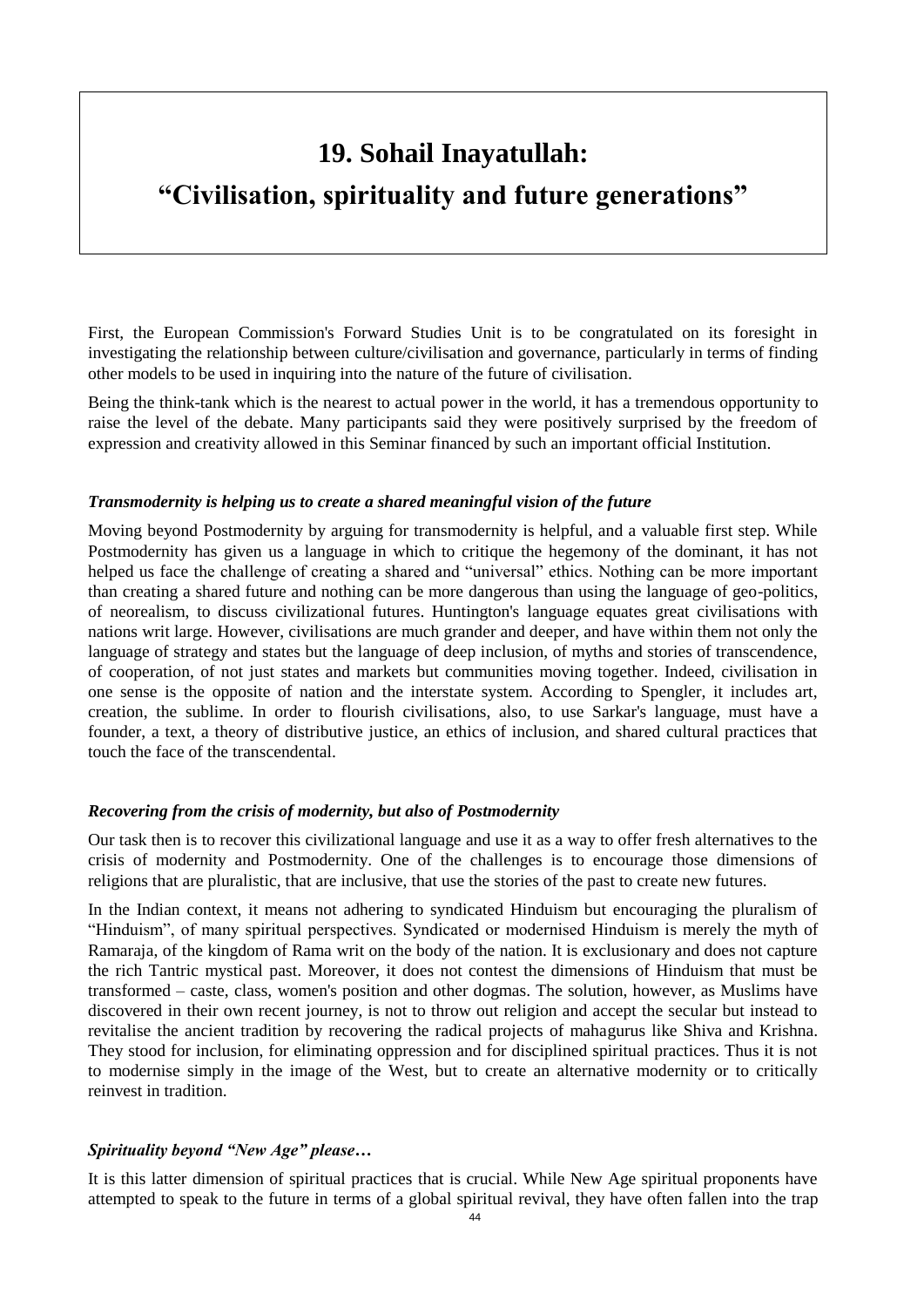of the post-modern salad bar – that is, you can pick and choose components of another religion. However, as native American Indians argue, you cannot take our rituals, our symbols, without living our suffering, without speaking to our tragedy as a people dispossessed by modernity. This does not mean that all New Age spirituality is vacuous, without substance, but rather that we need a criteria in which to judge it.

My own criteria are the following. (1) Are there disciplined practices, daily meditation or prayer as opposed to things done just when one feels like it. Thus, this is going beyond immediate feelings and committing to the spiritual. (2) Is there a commitment to social service? That is, social service helps removes the ego of the intellectual, of the revolutionary, since it involves some level of sacrifice. Social service could be service in many ways but it is definitely other-oriented. (3) Is there a focus on distributive justice and not just on fatalistic karma – that is, does the spiritual call on one to transform wretched conditions. (4) Is there inclusion or is the path just for the chosen few. The spiritual path must be open to all. Of course, while anyone can enter, the path must have spiritual practices as in the first criterion. (5) Does the path have a devotional or grace dimension. That is, it must be more than intellectual passion or belief, it must be about an intimate relationship with the transcendental, with that which is unknowable by mind. (6) Does it accept many ways of knowing, or does it, for example, belittle the rational. I argue for a post-rational that includes the rational but moves toward the intuitive.

These criteria are a beginning and not end point; others can be added. My sense is that most religions would accept them and thus spiritual transformation is essentially touching the deepest of what it means to be religious and what it means to be civilised, to be part of a civilisation, ideally a planetary civilisation.

The spiritual has grown at this time partly because mainstream religions have lost some of these points, losing touch with spiritual practice or with distributive justice or with pluralistic ways of knowing or bowing too readily to market or state forces, not being willing to dissent.

#### *A Challenge for the Forward Studies Unit*

Let me conclude with some comments again on the Forward Studies Unit. It is difficult to maintain a focus on the long term future when there are so many pressing problems, but the long term must be held sight of, for it impacts on our images of self and of what we believe is possible. Often, while the most obvious trends are researched, the more dramatic and less likely (but usually more likely to have a transformative impact) receive less attention. It is these emerging issues that must become part our public discourse. While science fiction movies touch on the technological dimension they do not touch on the social, on issues of governance, of designing new social inventions. For example, among the most important as we move to a real multicultural world are peace forces and cultures of peace as well as a real world court. A Forward Studies Unit could suggest new social institutions and hopefully find ways to create them. It could also place emerging issues – such as genetics, the end of sexual reproduction – as part of a transparent public discourse instead of a state- or market-led science. By including the public, the social could reenter the scientific and the technological, and thus allow the return of civilisation into our futures. Many forward studies units have embarked on this, and most have failed. A change in government, routinization, failure of imagination are some of the reasons. But most often it is because the future, and future generations in particular, have no stakeholders, have no vested interests. But unless we care for our children's children they will not have a future. Unless we consciously begin to analyse the impact of our decisions on future generations – and create institutions that are responsible to them – we will be guilty of closing off the future, ours and theirs.

This Unit could promote a new qualitative debate on a new type of transparent science, on new complex solutions in politics, innovations in world economic justice, on an inclusive model for tomorrow, on anew ethic of intimacy with God and our fellow humans, on a new concept of social service of humanity.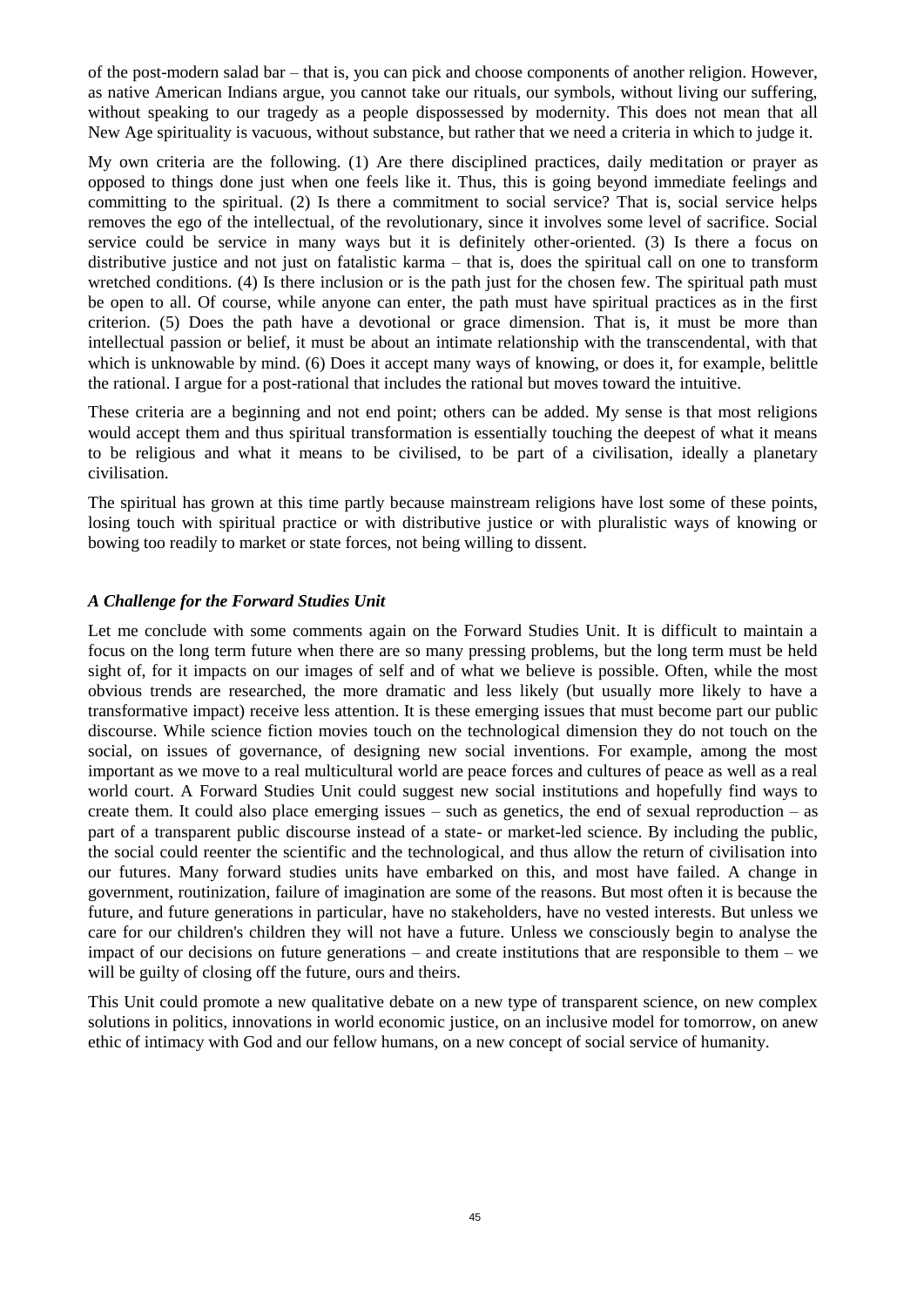# **20. Harlan Cleveland: Concluding Remarks**

1998 was a big year for the World Academy's "Religion and Governance" theme.

In the Spring (May 14-16) the World Academy collaborated with the European Commission in a Brussels Seminar to explore alternatives to the predicted "clash of civilisations."

During the rest of the year the World Academy and the European Commission generated joint policy seminars on this issue – at the World Future Society in Chicago, the State of the World Forum in San Francisco, and the World Academy's own Vancouver Assembly.

#### **The "Transmodern" Mindset**

Jacques Santer, President of the European Commission, wrote in his welcome message (14 May 1998) to the Brussels Seminar that "the very origin and the fundamental purpose of European integration is rooted in the belief that it is possible for different countries to convene as equals, in order to consolidate peace.

"Perhaps the contribution of the European Union to this debate [about Civilisations and Governance] could be to show that it is indeed possible not only for nations but for civilisations to sit together in order to face the common challenges of humanity in a changing world. This presupposes that we dare to trust the others, and consider them as equals. This behaviour in return allows others to trust us. It is not easy. The obstacles are many. But it is possible. Our history bears witness to that fact."

In preparing for the Brussels Seminar, Marc Luyckx of the European Commission's Forward Studies Unit and I had written a joint paper titled "Civilisations and Governance." Published by the European Commission, it described a "transmodern" mindset emerging in the nations of the Atlantic Community.

"It features," we wrote, "a creative mix of rational and intuitive brainwork; an enthusiastic embrace of new information technologies; a tolerance, even celebration, of diversity; a conviction that protecting the physical environment has to be a central concern for every human being; a dawning realisation that scientific discovery and technological innovation have made human beings the dominant actors in their own future evolution; a new openness to spiritual guidance as a basis for 'private' behaviour and 'public' policy; and a move away from vertical authority toward 'flatter,' more 'horizontal,' organisations, away from 'recommendations-up-orders-down' management and toward more consensual decision-making."

This mind-shift, we suggested, "has implications for religions and their impact on governance in the early part of the 21<sup>st</sup> century." One is that "organised religions will be sharing their turf with 'unorganised spirituality'." Another is that "their leadership, traditionally monopolised by men, will increasingly be shared by women." Yet another is that "the acceptance of variety, the protection of diversity, and doctrines of tolerance seem more and more essential to security and survival." A fourth trend is an increasingly global perspective, "a growing *acceptance* of globalisation."

#### **The Brussels Seminar**

To work with the European Commission, the organisers assembled in Brussels an outstanding group of Fellows: Susantha Goonatilake, Ziauddin Sardar, Kim Tae-Chang, Walter Truett Anderson, Arthur Cordell, James Dator, Lincoln Bloomfield, Magda McHale, Tony Judge, Sohail Inayatullah,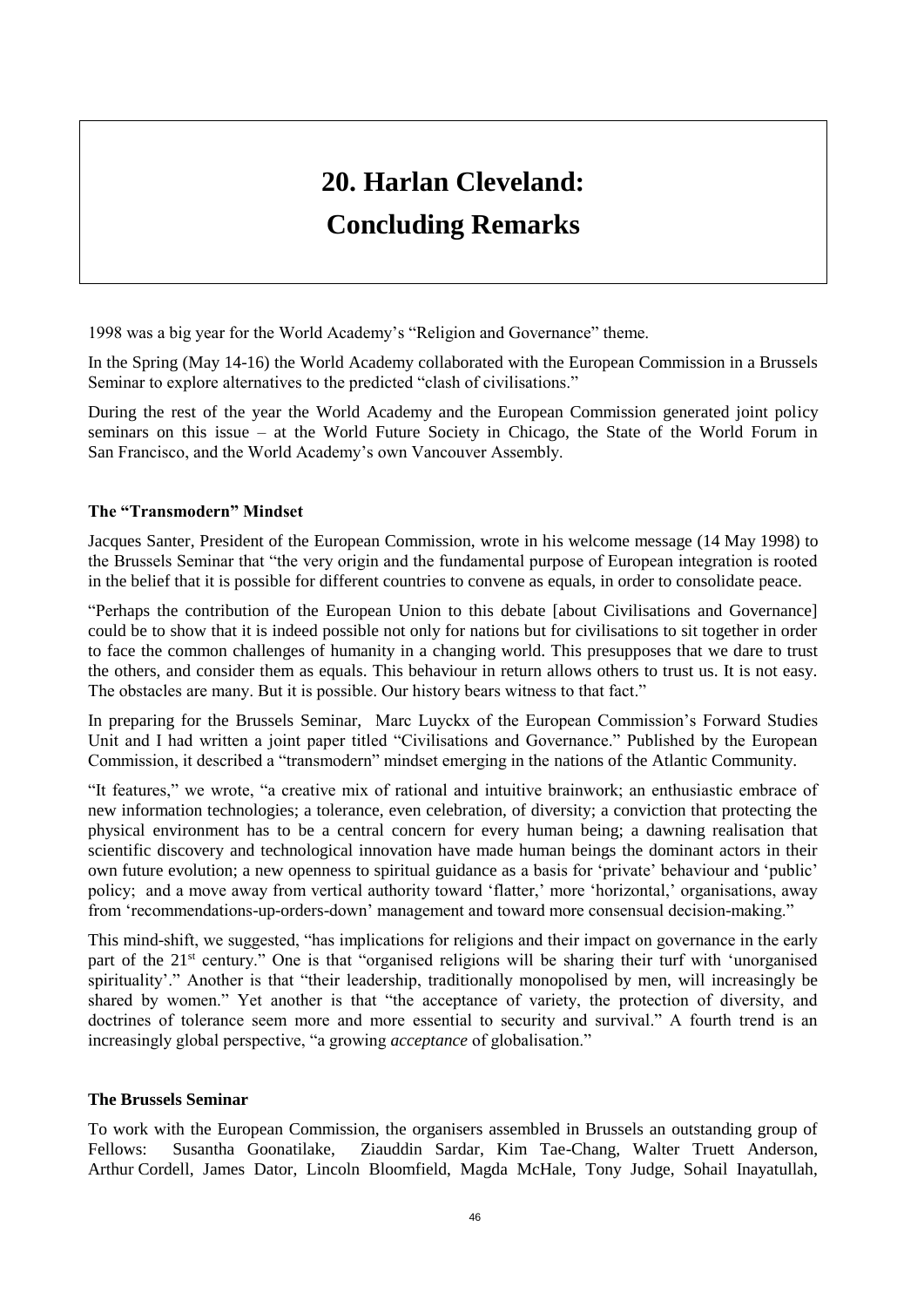Carl-Goran Heden, and Horacio Menano, together with Associate Fellows Patrick Mendis, Nancy Palmer, and Keith Vargo.

They also arranged for the participation of the Rt. Rev. William Swing, Episcopal Bishop of San Francisco, and Avon Mattison of Pathways for Peace.

These visitors, sponsored by the World Academy, joined with 31 participants from Europe; they included officials of the European Commission and policy planners from a number of Ministries of Foreign Affairs in the European Union.

#### **Testing the Hypothesis**

The working hypothesis, about an emerging "transmodern" mindset, elicited a very positive response from the non-western scholars – who saw in modernism a threat both to tradition and to progress.

Susantha Goonatilake saw the centre of economic gravity moving toward Asia in the 21<sup>st</sup> century. But, reacting from a Buddhist perspective, he asked, "will we become still more cloned Europeans and Americans, and be condemned to play a secondary role in the knowledge and creativity society, or will we be able to go back to our cultural and religious roots in order to bring to the world our specific cultural richness and wisdom in the future management of a more sustainable and just world?"

Asked to analyse Muslim reactions, Ziauddin Sardar said that Islam is "working modernity out of our system.

. . . Change has to be made and accommodated, but the fundamental tenets of tradition, the source of [Islam's] identity and sacredness, remain the same. So we may define a transmodern future as a synthesis between life-enhancing tradition – that is amenable to change and transition – and a new form of modernity that respects the values and lifestyles of traditional cultures."

"The West has always seen Islam through the lens of modernity," he added, "and concluded that it is a negative, closed system. Nothing could be further from the truth. Islam is a dynamic, open system with a very large common ground with the West. Islam is intrinsically pluralistic. It considers that in essence every culture has a piece of the truth."

The implication was clear: Islam is rejecting, not the West, but "modernity." The transmodern way of thinking might open a door to a new dialogue with Islam.

KIM Tae-Chang invited to add a Confucian angle of vision. "The Confucian way to identify ourselves is through family," he said. "This could be the contribution of Confucian culture to the global society: helping with this broad family concept to transcend the boundaries of egoism and push toward solidarity with the actual and future generations, towards a more sustainable and just world." The time has come, he thought, for us to come together in a process of "trialogical imagination." ("Trialogical means putting together past, present, and future so that the future will be better for everyone and not be biased by a concentration on the present or on the past.")

#### **Resonance and Reservations**

Other testimony about current trends in religion also showed some resonance with the "transmodern" way of thinking.

The Grand Rabbi of Brussels, Albert Guigui, spoke of respect for differences as the "central idea of Judaism."

Bishop Swing spoke of Christianity's internal conflicts as occurring in "a world of possibilities." Later he described recent efforts to develop support for "United Religions," an attempt to reverse "the squandering of the treasure chest of spirituality which religions could offer the world if they could grow beyond mutual hatred to a place of mutual respect."

"In the next 25 years," said Bishop Swing, "we will see an increasing number of 'spiritual refugees' looking where to invest their souls." Avon Mattison elaborated on that theme in her remarks on "Unorganised Spirituality." She spoke of the growing numbers of "world servers" whose search for peace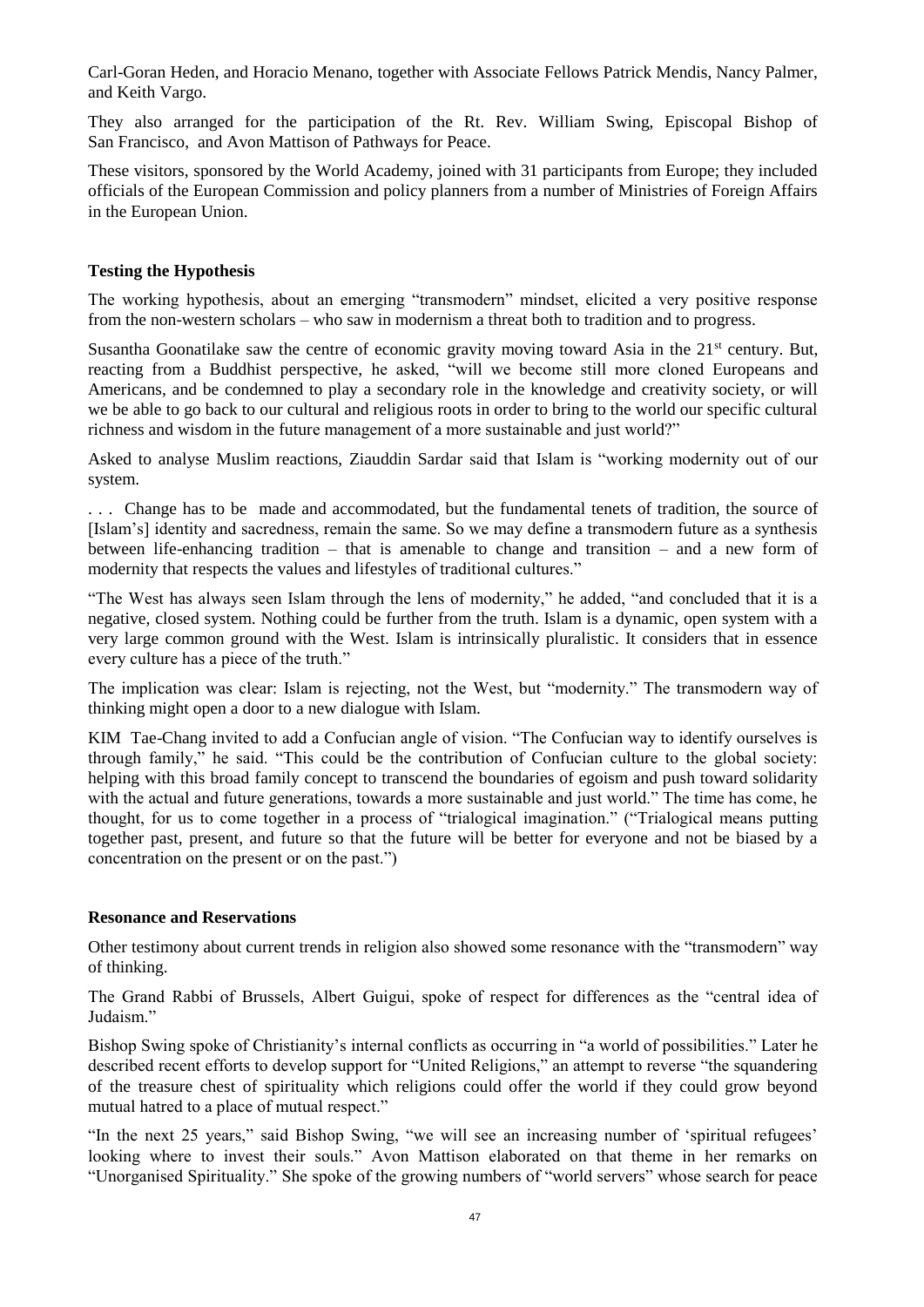and justice, in myriad individual and group styles, express their spirituality in ways that can't be called "organised religion."

The Brussels Seminar also featured a number of lively thinkers about related political and social trends.

Robert Cooper of the U.K. argued that "less spiritual societies are more peaceful, because many causes of war can be linked to religion.". He also contributed the Seminar's best epigraph. "Adam to Eve: We are entering into a transitional phase ....".

Arthur Cordell questioned the "religious belief" in deregulation, which carries "the greater cost: the risk of exclusion."

James Dator contributed his normal ration of abnormal comments. A relevant example, among many: "Virtually everything ordinary people believe (if you ask them to state their religious beliefs) is heresy from the point of view of theologians of their faith. It is surprising to me that we fret so much about scientific ignorance, but not at all about theological ignorance, which is at least as great."

Lincoln Bloomfield: **"**I would characterise transmodern as a "package" of ecological-humanitarian-feminist-arms-control sensibility. This new current is in a race in the US, the EU, but also in India, with the traditional political-military communities. My recommendation to the transmodernists is that they keep looking to their rear-view mirror, not forgetting the other point of view."

Patrick Viveret *("Transversales Sciences Cultures" & Centre International Pierre Mendes-France, Paris*) sees the great Western religions as "part of the problem .... They leave no place for silent contemplation of the divine in our lives and the cosmos. We are flooded by an invasion of definitions of God .... Churches are so full of words on God that there is no place anymore for mystery and silence."

#### **A New Dialogue**

"Our working together," says Marc Luyckx, "seems to have opened the door to a new kind of East-West dialogue." The new argument goes like this:

Modernity is no longer attractive as a central source of Truth. Tradition is seen as the enemy. With secularism as "the world's most powerful religion," no room is left for "a dynamic concept of tradition." The modern way of thought is also too individualistic to make room for ways of thinking that give special value to family and other group rights and responsibilities.

Truth is at the centre of things. But every culture has a part of the Truth. Every person converges toward it through his/her own culture, along his/her own path. But none gets to say, "The search for Truth is over, for I have found it."

The transmodern hypothesis emerges as a rich tool of analysis. It seems useful both for analysing conflicts within religions, and for recognising conflicts that arise from beliefs about other people's beliefs. Resolution of such conflicts becomes, as Tony Judge put it, an exercise in complex, non-linear, non-exclusive logic. That isn't easy, but it's not as difficult – or as dangerous and damaging – as wars brought on by differences that cannot be resolved by thinking and talking together.

Toward the end of the Brussels Seminar, Walter Anderson illustrated with a story how seemingly irreconcilable beliefs may turn out to be reconcilable: "In a small meeting, I made some critical comments about 'absolutism.' A woman present was quite threatened by this, and said that her religion was one of absolute faith. I asked her if she would expect me to believe the same things. She immediately replied: 'Of course not. I only meant that these things are absolutely true for me.'

"What is significant about this," he added, "is that she had no particular awareness of having made a complex and highly sophisticated adjustment of beliefs about belief."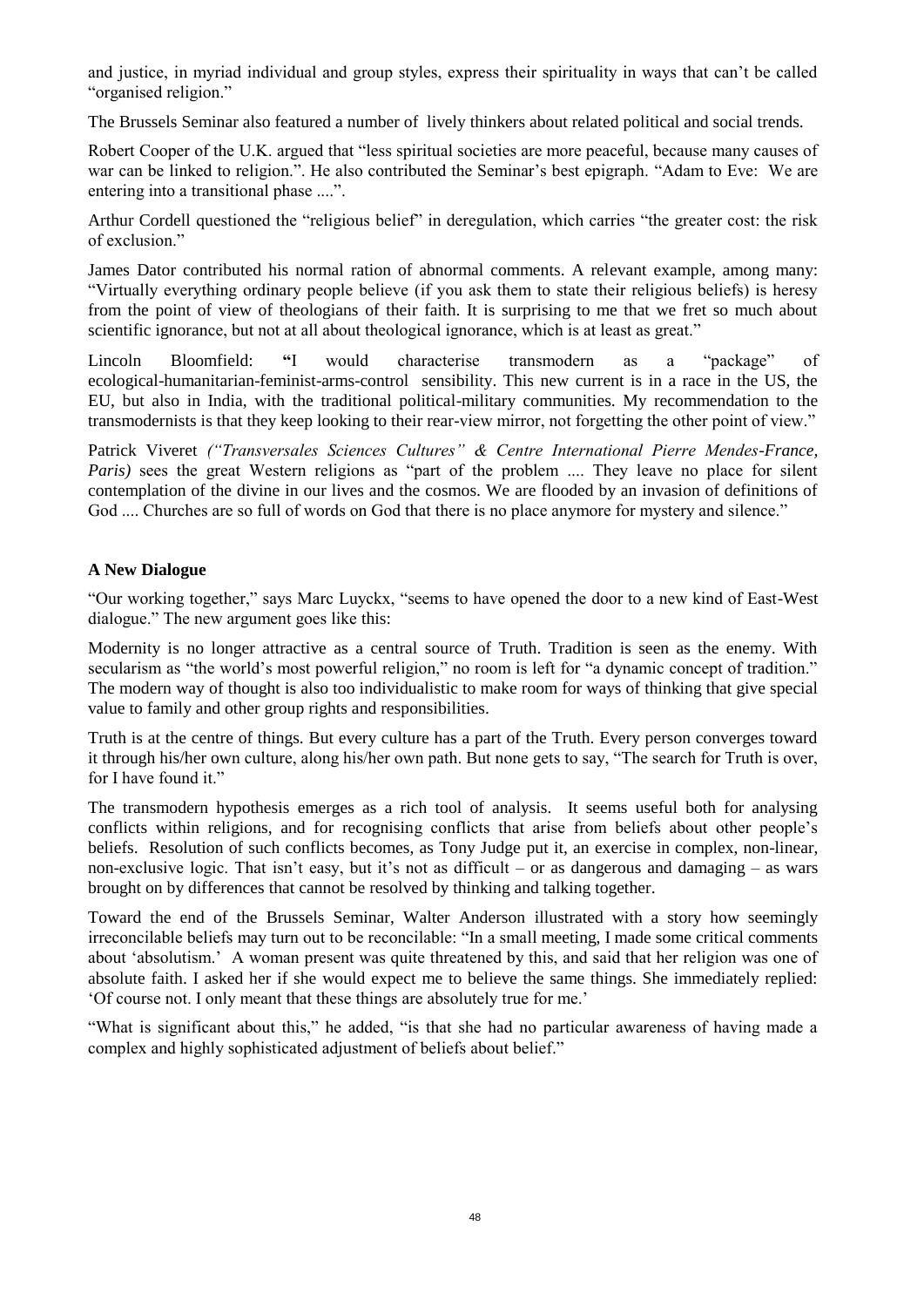# **SECOND PART :**

# **REPORT ON THE DEBATES**

**Marc LUYCKX**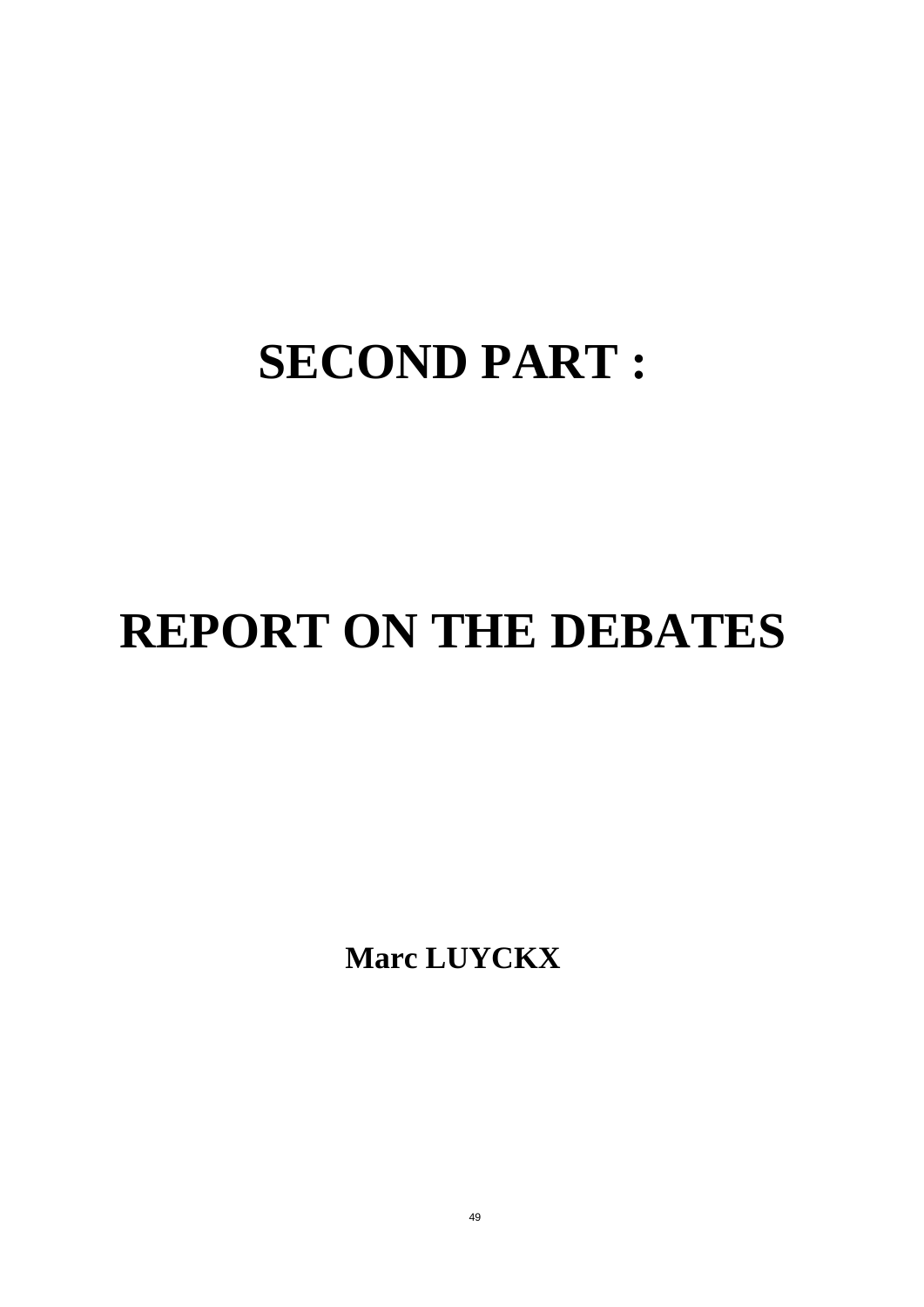## **TOPIC 1 : CRITIQUE OF MODERNITY**

Surprisingly, our working hypothesis seems to have opened the door to a new kind of East-West dialogue with the Seminar. Here are the main points coming out of this first topic.

#### *1. modernity does not seem anymore to be attractive to a majority of people in Asia and Islam.*

"Modernity is NO LONGER providing a common platform of dialogue between the West and other cultures anymore. The western strategy consisting of trying to "modernise the World" has to be abandoned. This is in our opinion really not the common impression in Western political circles and it seem to us very important to take into consideration."

Here are some extracts of the main critics to modernity. "Modernity is an ethnocentric construct invented and enforced by Europeans…. It is no longer the dominant mood" … "Fifteen years ago, modernisation of Islam was a big issue. We have worked very hard to try to modernise Islam. We played with modernity in every possible way, and we have lost. We were forced to accept the Modern Truth, without any acceptance for our Truth. Our Truth was considered backwardness. But suddenly there has been a stop. With the Rushdie affair, we have felt the sacredness of our tradition being trampled on. And we decided to divorce from modernity. In fact our recent history is the "working of modernity out of our system", in our Muslim societies. Iran, Pakistan, Malaysia (certain examples) and Sudan are good examples of this "demodernization". Modernist Islam is a category that has disappeared completely and this is a sign of hope"….

#### *2. Modernity as a danger*

But modernity is also a danger to religions and to our humanity. It has a lethal dimension: "Modernity has demonised religions. Modernity has attributed often unjustly many conflicts and wars to religion. Modernity has like a religious hostility to the religions. Modernity has also killed millions of people and animals. I see a link between modernity and the holocaust. Holocaust would have not been possible without the dehumanisation produces by modernity. Modernity has a kind of totalitarian dimension which is frightening."

#### *3. Postmodernity is not better:*

"Postmodernism has further marginalized tradition and traditional cultures, creating a siege mentality in historic communities. Postmodernism is what comes after modernity; it is post in terms of time; it is a natural conclusion of modernity. This is why it is sometimes described as 'the logic of late capitalism'. It represents a linear trajectory that starts with colonialism, continues with modernity and ends with post-odernity, or postmodernism. It is not surprising than that postmodernism and tradition are like two fuming bulls in a ring: they are inimically antagonistic to each other. Postmodernism states that all big ideas that have shaped our society, like Religion, Reason, Science, Tradition, History, Morality, Marxism, do not stand up to philosophical scrutiny. There is no such thing as Truth. Anything that claims to provide us with absolute truth is a sham. It must be abandoned. Moreover, postmodernism suggests, there is no ultimate Reality."

#### *4. Modernity as too individualistic*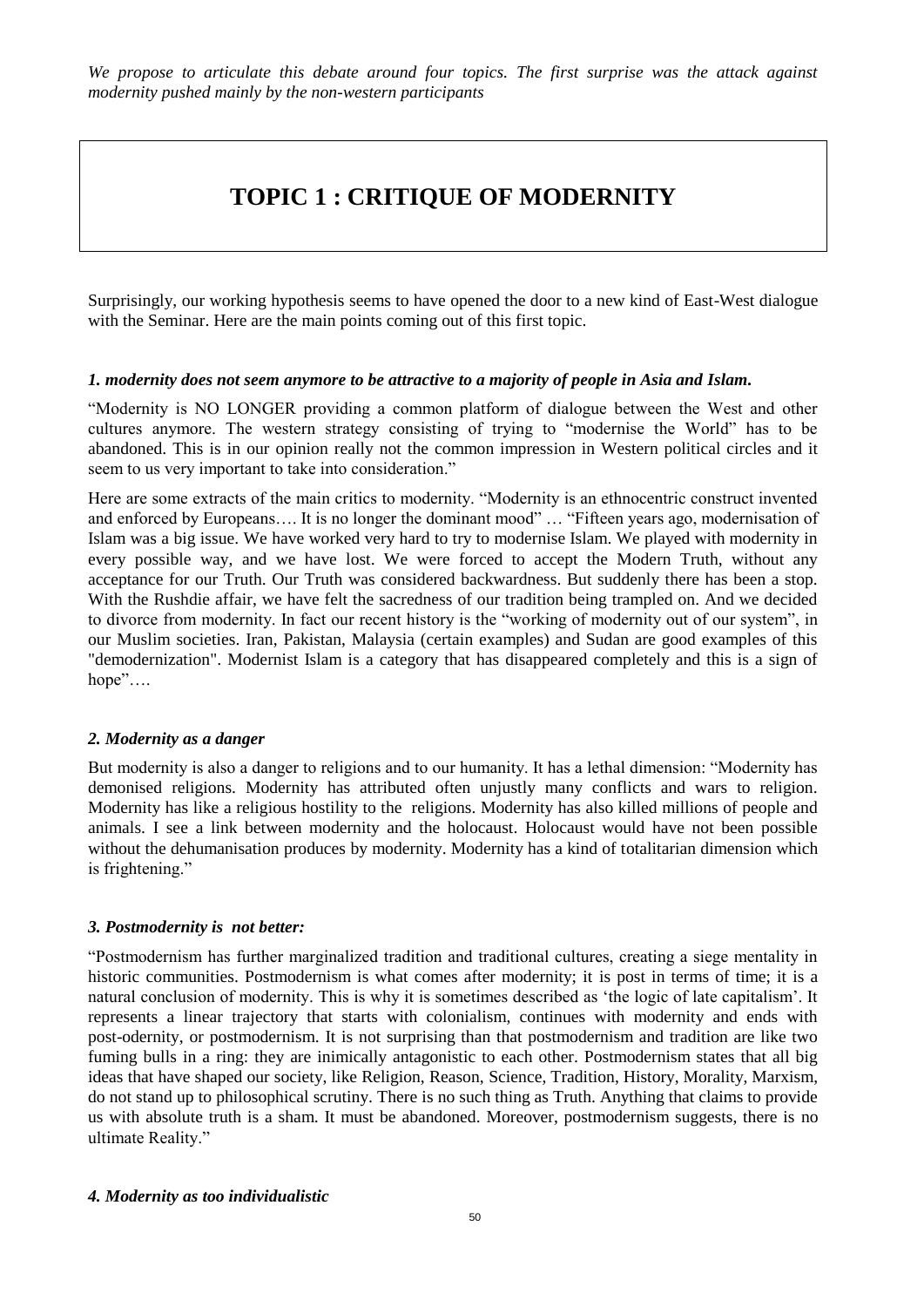Besides its refusal to accept any transcendental reference, modern western thinking is seen as too individualistic and having lost the family and community values not only at the individual level but also at the social and political levels. Here is what Dr Tae-Chang Kim says: "The Confucian concept of family consists of three main pillars. One is ancestor worship. You have to been thankful for what the former generation have done for us, for what we are. Second intergenerational solidarity and third responsibility for the future generations. Family is the place of this solidarity. If people are egoistic it is destructive. The constructive part of this culture is to extend this solidarity to the outside. If you cannot respect your parents, how will you be able to respect other people. So Confucius says that you should respect your parents first, and then you will be able to extend this respect to other people. This logic appears very mundane and common sense yet it is rooted in a very deep, transcendent and spiritual vision. Is there not a danger that the family becomes like a closed and egoistic entity? But if your have no family anymore and only individuals alone, will we not have, as Hobbes says, "homo homini lupus". Family in ancient times was based only on blood relationships. But in Confucianism this concept is fluid and flexible. We can open up the concept to further membership and envisage the global society as a family, as a sanctuary. This could be the contribution of Confucian Culture to the global society: helping with this broad family concept to transcend the boundaries of egoism and push towards solidarity with the actual and future generations, towards a more sustainable and just world."

As we see, it is not only the whole of the Modern secular and rational intellectual framework of reflection but also the individualistic culture of the West, which is put into question in a more or less subtle way, by the non-western participants.

#### *5. Political conclusion: Nobody is rejecting the West, but the general tendency is to reject Modernity*

And thus a brand new type of dialogue could be possible if the West accepts to relativise its attachment to "Modernity" and its superiority complex linked to it. This seems to us a very important political statement. "Do politicians appreciate this crucial point ?", asks one author.

#### *6. The rediscovery of the roots, "dynamic tradition", and cultural identity*

Everyone in a transmodern world has to go back to his or her own roots and rediscover his/her own cultural identity. But at the same time dialogue, mutual enrichment and cross fertilisation are absolutely necessary for the survival of humanity. Let us also underline the importance of the *dynamic concept of "tradition",* which has to be conceived as life enhancing, as flexible and in constant change and adaptation. This definition is much richer and life enhancing than the modern concept of tradition.

#### *7. Cross fertilisation*

There is a real dialogue and cross-fertilisation already going on between Asian cultures and the Western culture. The same is true for the historic role of Islam.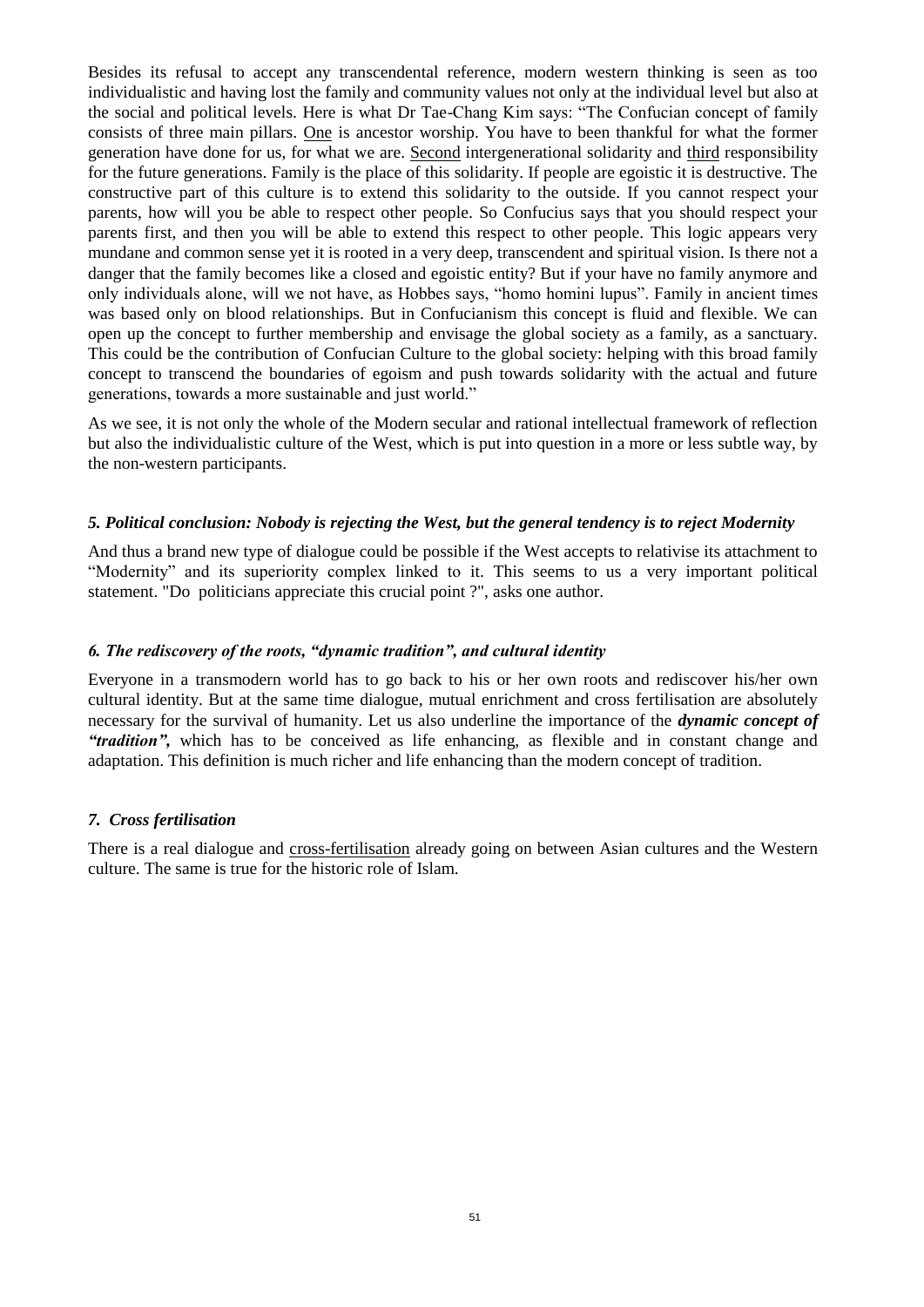### **TOPIC 2 :**

## **"TRANSMODERNITY": PROS AND CONS**

## **1. Non-western approaches to transmodernity.**

#### *1. There is also a real encouragement to the concept of transmodernity*

The majority of the non-Western participants were interested and rather positive, but critical. Most speakers focused on their tiredness and aggressivity towards the superiority complex of the West trying to impose its concepts and visions upon them. "The most powerful religion in the World is secularism"… "I always felt that many Westerners try to convince us that they are right and we wrong, in economy, diplomacy and democracy etc... Let us come back to zero point, where can learn from the other in a period of change…". In fact they all converged in the observation that in the change, Western concepts are relativised. "The very debate about modernisation is a local game restricted to a local place." The fact that a minority of Western thinkers were beginning to relativize the Western dominance was opening to them new doors for fruitful dialogue.

This concept could be the starting point for a new type of dialogue with the other main cultures. There is a real request that the West should accept to change lenses and begin to look at the rest of the world with transmodern glasses. In a certain sense the categories of "critical traditionalists" and transmodernists coincide if this flexible concept of tradition is accepted. "Unorganised spirituality" in the West could be one of the symptoms of the change towards transmodernity.

#### *2. The definition of Truth*

In a transmodern world, there is no longer anyone who can claim to own the Truth as there is in modernity. The West is politely invited to abandon its superiority complex and the other cultures their possible inferiority complexes. There is a request that we should abandon the intolerant and exclusive modern definition of truth: "outside modernisation, backwardness". As we say in our introduction: "The Truth is at the centre of things; each person converges toward it with his/her own culture, along his/her own path. Nobody has a monopoly of the Truth any more – yet it does exist." This corresponds to the definition proposed by Prof. Sardar: in essence every culture has a part of the Truth. When our Japanese colleague says that "many conflicts start form the way you perceive yourself and how you identify yourself", it is perhaps a discrete invitation to the West to rethink its own image as the only dominant, modern and developed culture. But this is all done through understatements, in a very respectful and polite way.

#### *3. The majority of the Muslim world consists of transmodern communities*

If we define transmodern as a new type of synthesis between life enhancing tradition and a new form of modernity that respects the lifestyle and the sacredness of traditional cultures, we can really say that the majority of the Muslims world-wide are more transmodern than premodern. This a very important political statement. Are foreign policy advisors aware of this fact?

#### *4. For us going beyond modernity is essentially an effort to find ourselves again*

Contrary to Harlan Cleveland's understanding, our first aim is not to aggress or to criticise the West. It is important for you to be clear about this. We are really in a deep and important effort to find ourselves. If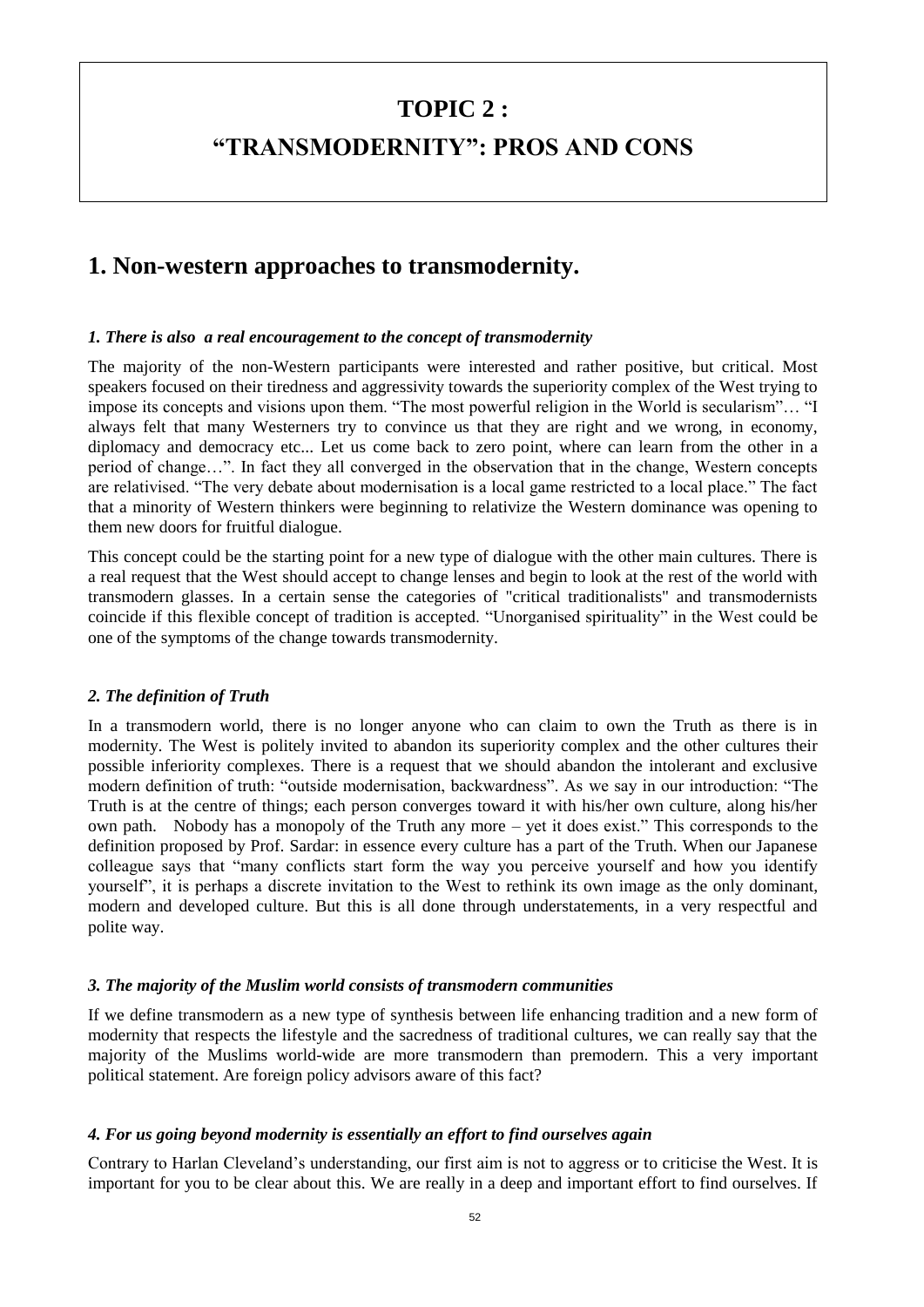we are in reaction against this "modernisation" which has taken the form of "Europeanisation" first and "Amercanisation" after, it is because we now understand how deeply this modernisation has alienated us from ourselves. We are interested in this new concept of post-modernisation or transmodernisation, because those concepts, in our understanding, allow us to rediscover our roots and identity in a global world. Transmodernisation, for us, means finding ourselves. Our aims today are really first of all to find our roots again, not to fight against the West. We want to create a globally-oriented yet indigenouslyrooted future. Some of us are really backward looking, right wing, wanting to return to the roots, nothing more. Others really want to be open to the future. They try to return to the roots but with a future-oriented view. Those who are future-oriented correspond to your concept of transmodern.

#### *5. Debate on Asian Values*

"I believe that this debate is one of the major future-oriented discourse of our time. Naturally many people use this topic for its own political interest. The majority of Westerners usually speak of this debate in a contemptuous mode. "We are fed up of three years of being lectured by Maharathir." But how bad should we non-Westerners feel since we have been lectured for three hundred years by you! Please look at what is hiding behind the Asian values debate. What is the meaning of justice, distribution? I see really salvation in the Asian values debate."

#### *6. This framework is still too Western*

This image is too simple for me. Why only one centre? It is too western. Why not many circles, many centres, possibly convergent?

### **2. Western approaches to transmodernity**

#### **2.1. Negative reactions**

#### *1. Dissatisfaction with the transmodern hypothesis*

Some participants, mainly western, were not satisfied with the hypothesis proposed in the paper. They did not believe in the possible emergence of a new transmodern logic and found the vision of a potential positive role for religions too optimistic or overstated. Perhaps too North American. They feared that our approach could be too simple, a kind of "wishful thinking" and ultimately not very helpful in solving the political problems linked with Religions and Governance. They observed that the political conflicts between religions were far from disappearing, quite the contrary, and if the conflicts between "secular" and "religious" were perhaps softening in Europe, it was not the case elsewhere. On the whole they rejected this working hypothesis. It is perhaps intellectually interesting but politically not very relevant.

#### *2. A growing disenchantment instead…*

Yes, there is an aspiration towards more justice, sustainability and human values, but is this aspiration "spiritual"? Has this aspiration a link with religions? Instead of reenchantment, are we not observing a further disenchantment under the form of an ethical relativism, a kind of "post-modern" self-service mentality, where everyone constructs his own ethic and his own truth?

#### *3. Why are religions weaker than boy scouts?*

Another critical observation was the regret that this Seminar did not address the gradual marginalisation of religions in society. Religions should feed our lives with meaning and give meaning to our death, setting aims and purposes to our societies. Why are religions no longer able to create civilisations and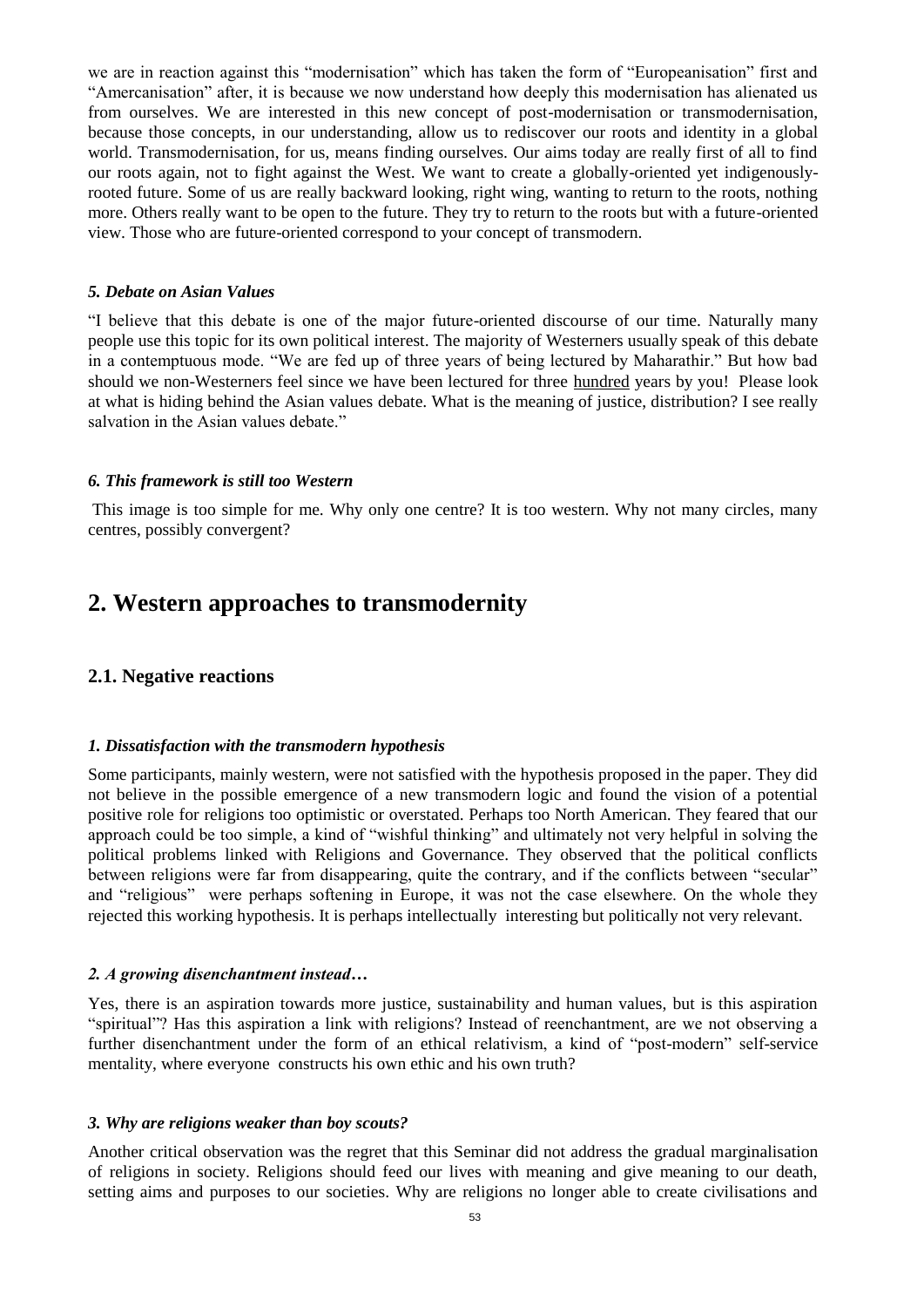cultures? Why are they marginalised, only able to foster a kind of moral sentimentalism? Why are they so powerless in the world society that they could be compared to a boy scouts organisation? Is it not because the dominant religion today is the "religion of profit". Are Europeans not associating the construction of Europe with this pagan, materialistic and egoistic vision of life, which seem to gain ground every day?

### **2.2. Positive reactions**

Some western participants found the working paper and the interventions rich and backed this research politically. Here are some reactions and suggestions for improvements.

#### *1. Transmodern is a good tool of analysis*

This new idea or tool of analysis expresses my intuitions. It provides a way of going beyond a kind of "tolerance" which falls short of accepting the other's truth. In this epistemology, this definition of truth, there is a real possibility for me to believe in my truth and at the same time accept deeply other paths towards the truth. It allows **real and deep tolerance**.

#### *2. The transmodern concept is inspiring me more than the postmodern*

This new concept gives me a framework in which I can integrate the suffering of the oppressed majority, the evolution of relations between women and men, the intense search for a spiritual path. It is opening an area of common and creative research.

#### *3. A new tolerant secularity?*

The concept of a "new secularity" was suggested as a new way for the State to relate to religions. Remaining neutral but accepting the positive role religions can play in solving conflicts and building social consensus and identity, the State could slowly evolve towards a relation of dialogue and collaboration. But this could have wide-ranging legal consequences that should be studied carefully.

#### *4. Sweden: a post-secular society*

One participant said this analysis was shedding light on the situation of his country, which is considered as one of the most highly secularised in the World. In his view, Sweden is changing and is becoming "post-secular". There is a new growing interest in spirituality and ethical issues, but also growing appearance of "unorganised spirituality". This change is a great challenge and opportunity for the Churches. It is also transforming the whole vision of foreign policy. What is a "post-secular" foreign policy?

#### *5. Italy: In the foreign policy of some European countries, this research for a third way or paradigm is beginning to emerge*

In a country like Italy there is an emerging desire to go beyond the clash between premodern-sacred-intolerance and the modern-rational-dominant. There are some openings in that new direction. But this forces us to study much more accurately the other cultures and their internal struggles, which could be similar to ours.

#### *6. Some trends of the young generation's evolution in Europe could be going in a transmodern direction*

Sociology of Religion is showing that the new generation is searching for meaning. They want to find some solid foundations for the meaning of their lives. Religions are equivalent. They will be considered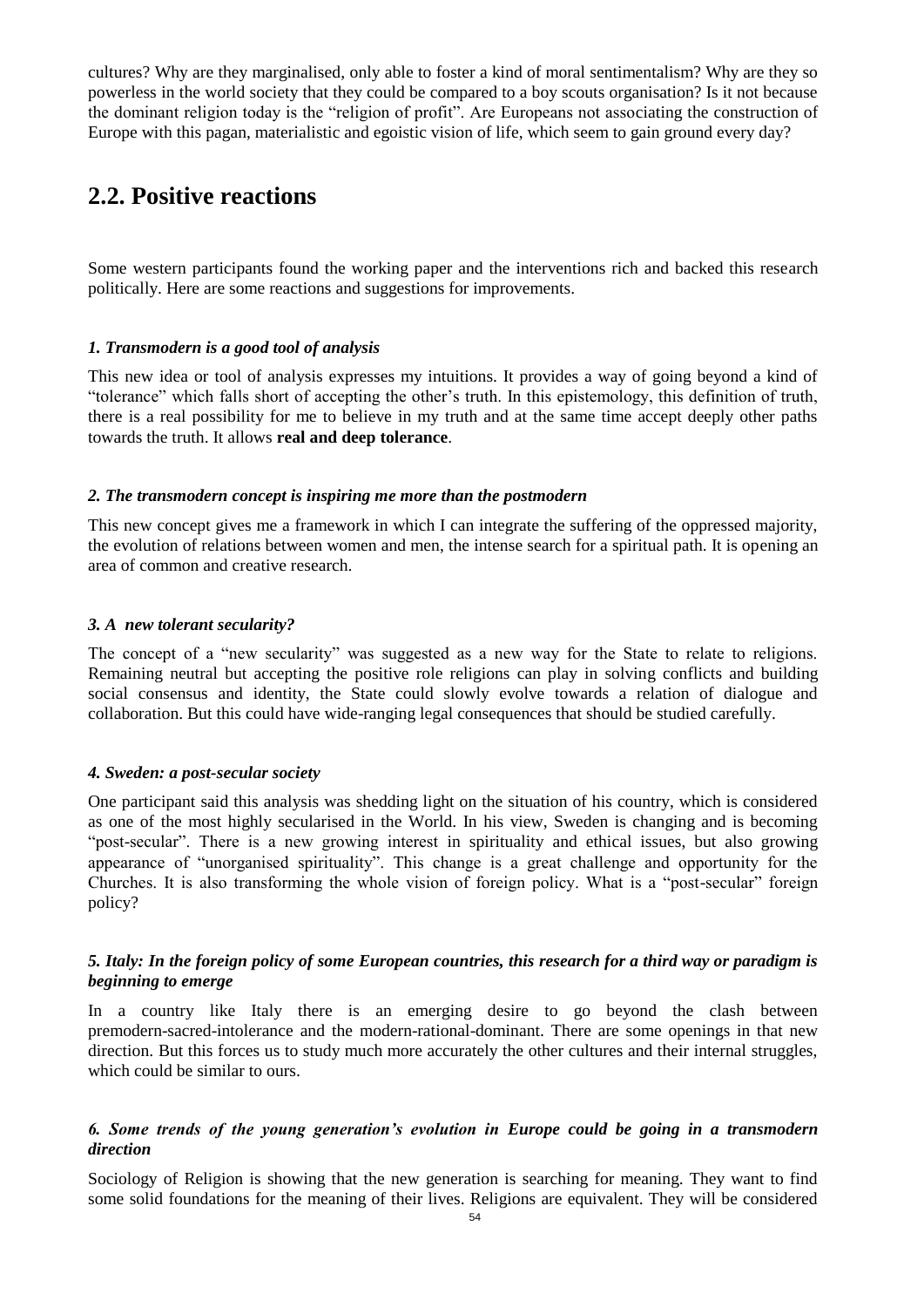positive if they can help in this research of a *"sens"* (meaning), but they are disregarded if they fight each other. The depth of this research is clearly beyond any structure.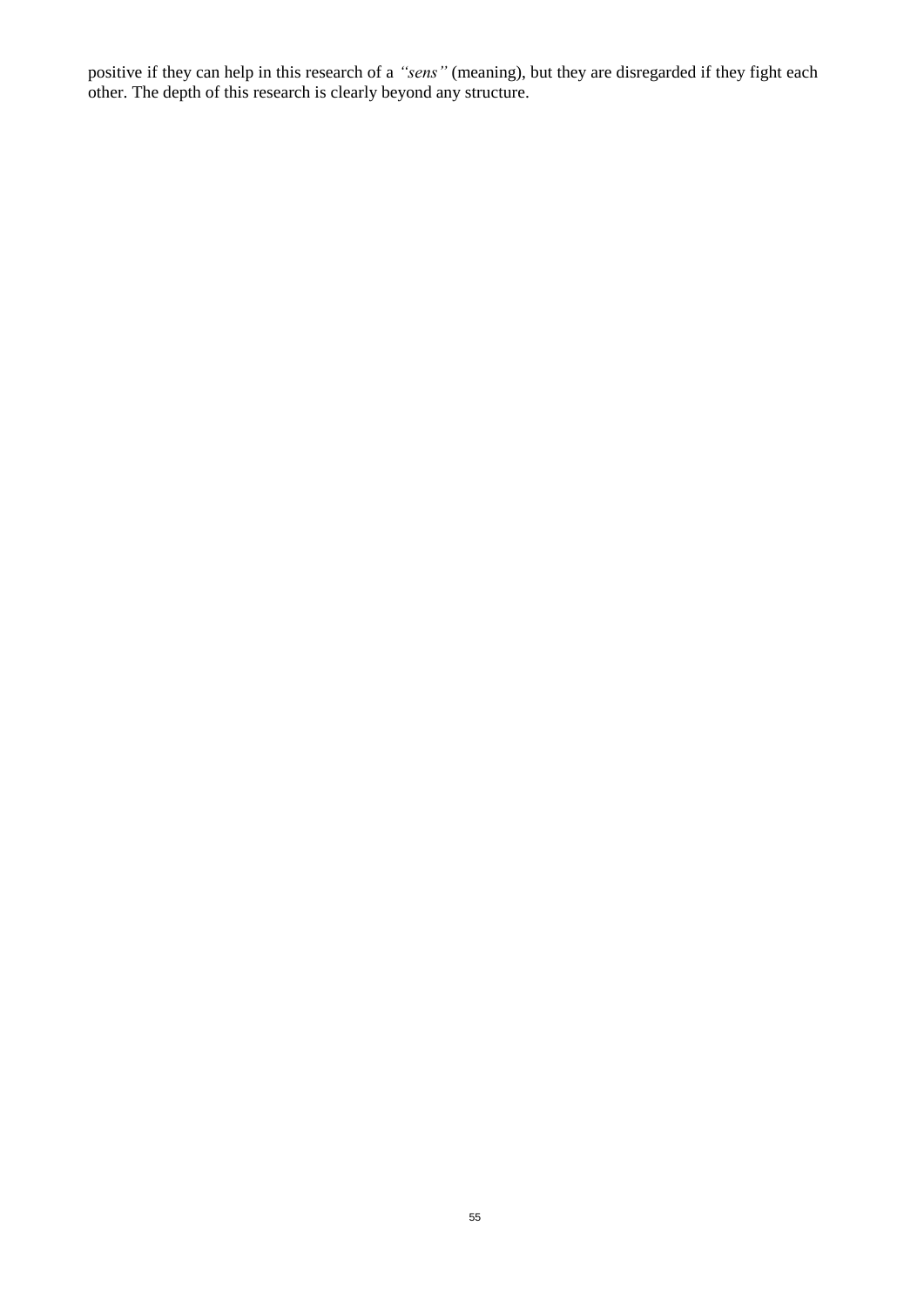## **TOPIC 3 : RELIGIOUS DIALOGUE**

### **1. Positive appreciation**

Many Western reactions were globally positive. The idea of a kind of United Nations of the World Religions has been considered as a brilliant idea. One participant felt that Bishop Swing was in some way called to do this. It was a "mission" in the proper sense. There was a higher purpose in this call. This initiative is really timely. Many participants were really very enthusiastic. But they did not voice more comments. The critical comments were more vocal.

## **2. Critical Comments**

#### *1. Dialogue between religions is floating in the air but it should come from a neutral body like the United Nations*

Otherwise it will be difficult for us in Asia to accept. The idea is of dialogue between the religions is there in Asia too. It was in the air before the UN asked Bishop Swing. But I am sorry to say; it should not come from the US, for the moment. We perceive in this US initiative a kind of sense of mission. We Asians no longer wish to feel that we are the targets of a mission of conversion. Enough. We want to be recognised as we are. Why not to listen to some other "weaker" initiative of religious dialogue in the world, meaning coming from marginalised parts of the World?

#### *2.Religions are part of the problem also*

As P. Viveret and C. Yannaras rightly said, religions are also part of the problem. In becoming too modern they have lost the sense of humanity. They have lost the contemplative dimension of the divine in us. They have lost the sense of life and death. Modernity has dehumanised religions. Are those problems not more urgent than any unification of the religions? And has the initiative for eventual unification to come form the most secularised part of the world religions?

#### *3. Muslim proposal to redefine mission in a time of change*

One example. Being an admirer of Mother Theresa I visited her Centre and was shocked by the way they were trying to convert the dying people. This missionary zeal is in this case a loss of humanity. In the Muslim religion we have the same problems with mission. The name is different: "Dawa". It is time for Islam and Christianity to reflect in depth on a redefinition of mission.

For the moment in Cambodia, religious dialogue is considered a dirty thing because of so much Western targeting and "mission" in the worst sense. I saw lately an obnoxious website where all of Cambodia was considered as a battlefield for the missionaries. Every district was analysed with target groups, number of bibles distributed, amounts of population, resources etc… This is unacceptable. The worst is that those people come to us as apostles of dialogue and ecumenism. It is therefore that dialogue is such a dirty word in Cambodia. We cannot stand this anymore.

We are the most moderate people you can find in our region. (I have been studying Christian theology for years). Others are much more aggressive and violent. But we still suffer from the Western missionaries who told us to quit our most precious and deep tradition of ancestor-worship, because it was idolatry.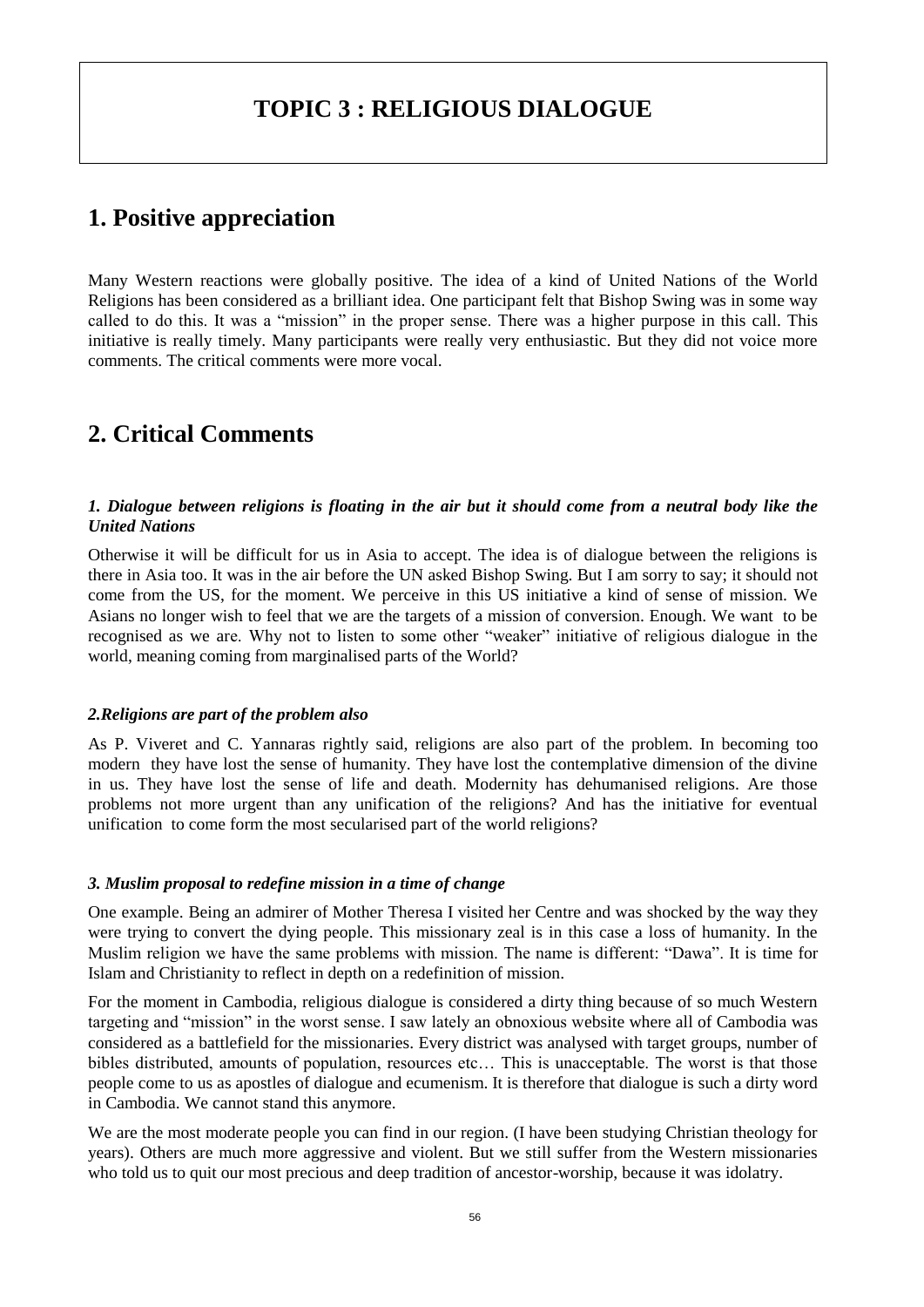#### *4. Asian proposals for a new method of dialogue*

… Now we are rediscovering our cultural traditions and values. And we are urging the West to change, and to engage in a real dialogue. Here are our proposals for such a dialogue. First, we meet on an equal footing, abandoning any superiority complex; second, we listen in depth; third, self-denial; fourth, we start from zero a new type of relationship on an equal footing. Like Christ who emptied himself until death before His resurrection. This is also coherent with the Buddhist tradition of non-self and service as self-denial, and with the Confucianist tradition of the need to overcome selfishness.

#### *6. How to reach really the believers?*

The first type of criticism is that the real difficulty with these initiatives is to gain a real following among believers. To get the people behind your initiative. And since the UN is more and more seen as a failure, is it really the model to adopt? Is it not necessary to get out of the ecclesiastical model and build new solidarities between believers on new visions of society, shared values etc. How to relate to the "unorganised spiritualities"? The idea of a charter also was questioned. Why not to invent a poetic-sacred charter with a series of religious metaphors of unity and hope, which people could sing and memorise?

#### *7. The role of State authority*

Are the forward-looking political authorities really encouraging religions to work for reconciliation. Are they no longer approaching religions for religions' sake? And if we really wish to promote unity among religions, is it not absolutely necessary that no State in the world would have an official religion. But what about Islam in that case? It must also be borne in mind that Catholicism is the only religion represented by a fully-fledged State. All the others have NGO status. Who will sign the Charter: Hans Kung or the Vatican?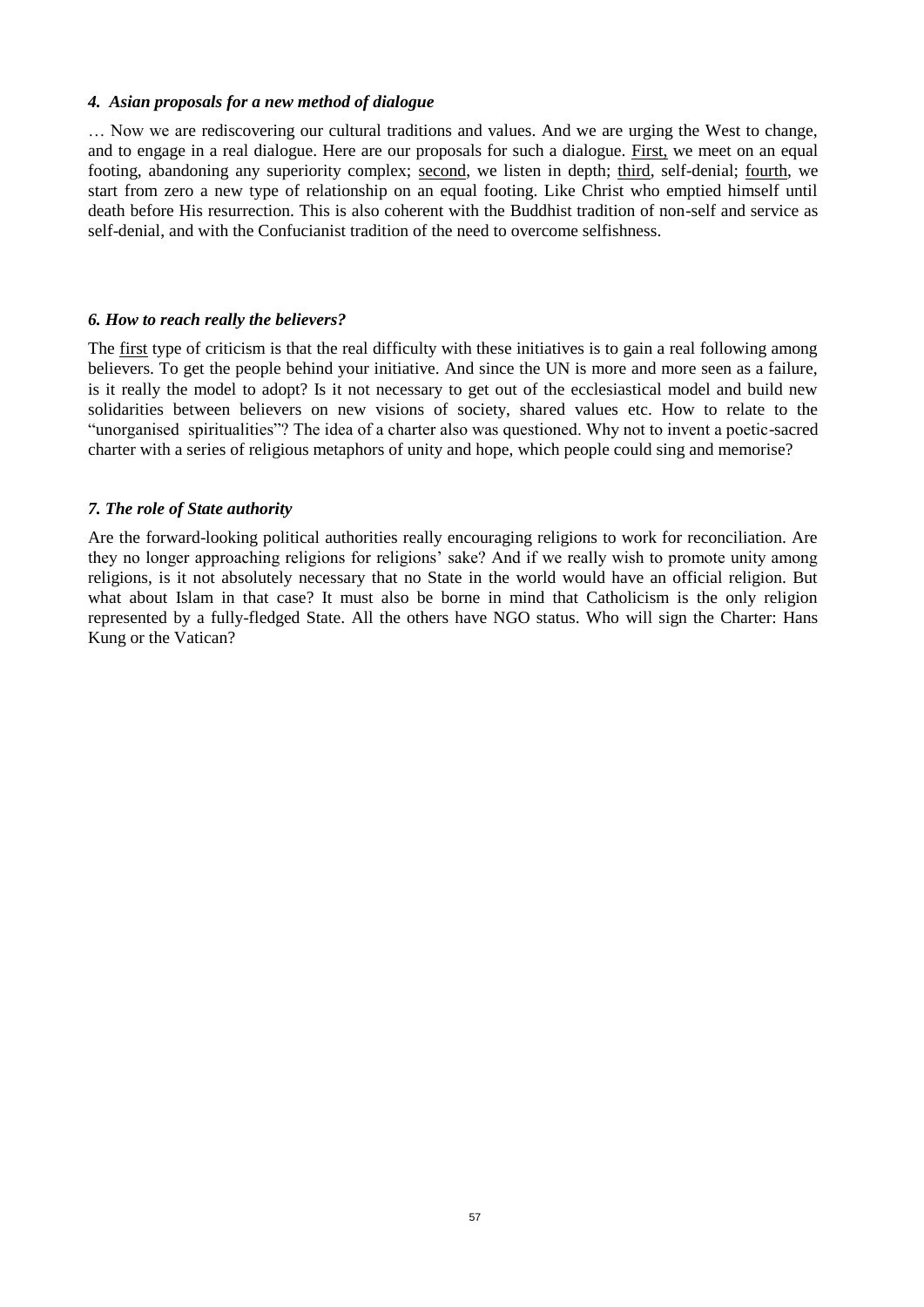## **TOPIC 4 :**

## **"EPISTEMOLOGICAL WARS, WARS OF TRUTHS"**

*As we have seen, the proposed hypothesis was double. First we are going towards transmodernity. Second, the main conflicts will be between interpretation within every religion and culture. They will be similar.*

#### *1. A new kind of conflicts after modernity*

Many observed that it is the very nature of the religious conflicts which has changed. In modernity many conflicts were between belief systems, between religions and science, between religion and Marxism, between ideologies, between religions. But today, all over the world, we are witnessing a new kind of conflicts within each religion, within Marxism, within science. And many of us are thus teased apart in our religious beliefs. Many find themselves with a deep spiritual dimension, but without defined religious affiliation, and slowly become part of this "unorganised spirituality" group.

#### *2. The rising importance of epistemological wars (wars about the truth)*

This idea crystallised slowly during the Seminar and came up several times during this concluding session: we could indeed be increasingly confronted with cultural wars about the definition of truth. "Epistemological wars are wars between beliefs about beliefs". The problem lies indeed in the belief I have about the other person's belief or vision. People feel besieged by other's truths. They do not know how to react. Many people are using epistemology without realising it.

The central question is to allow the other humans to exist without forcing them to follow your own truth. But ordinary people commonly have common sense. As an example one old lady pretended to hold firmly to her absolute truth. Are you wanting to impose it to the other humans, she was asked. "Of course not, this is absolute truth for me but not for you!" This is an excellent example of what is looked for: active tolerance.

#### *3. How to solve epistemological wars?*

Tony gave us some interesting insights.

(a) We must definitely abandon the simplistic linear frameworks of thinking and adopt a complex approach.

(b) We have to look for a common base but framed in a complex, non-linear, non-exclusive logic. Where there is room for other options between the Yes and the No, as in the Asian cultures, for example.

(c) We have to learn to manage disagreement. There is no way that we can work to linear unanimity.

(d) Our process of discussion should bring us to empower difference within a common framework.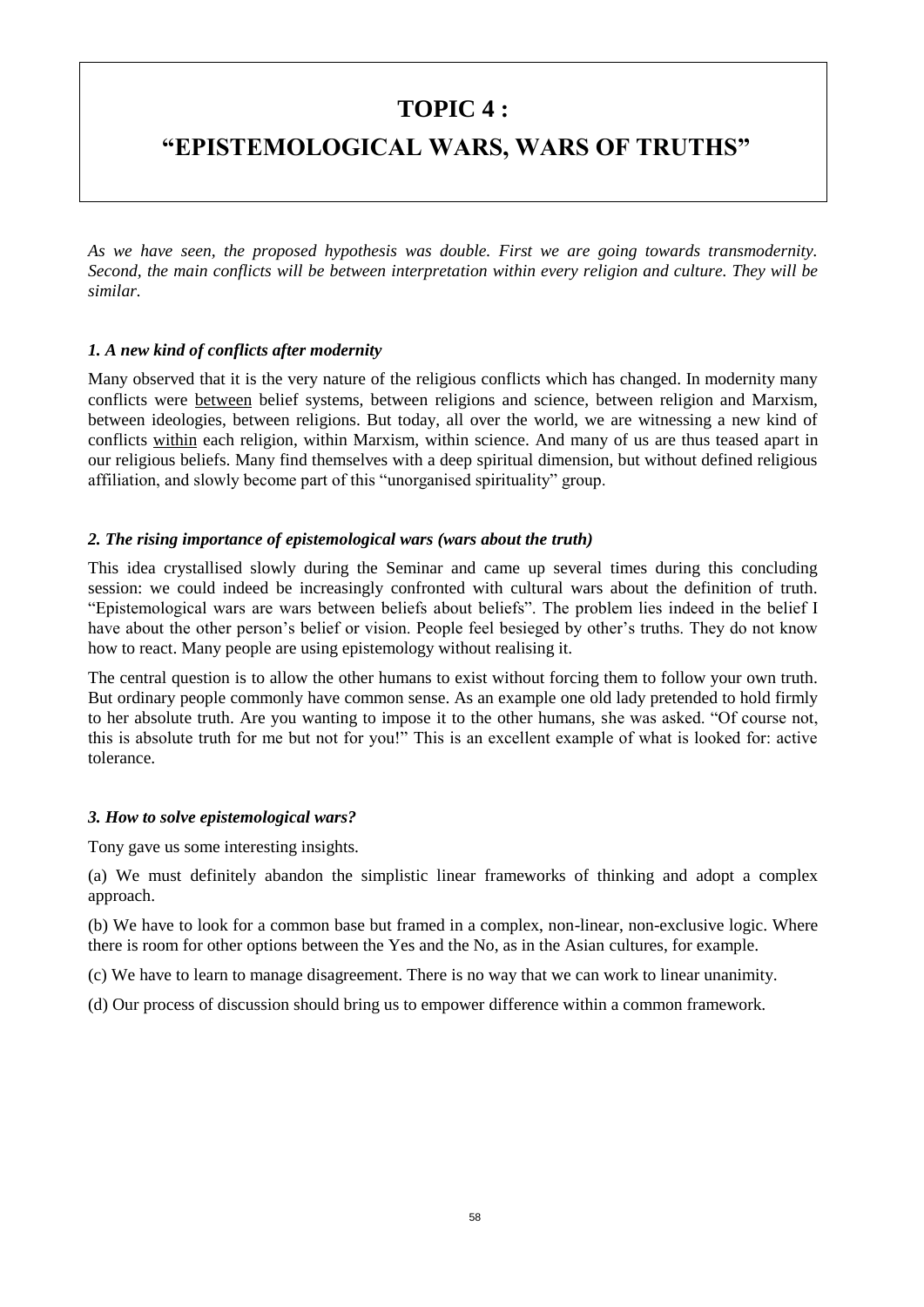## **CONCLUSIONS**

The "transmodernity" hypothesis appears to be an interesting – even if disputable – tool of analysis.

#### *1. Our hypothesis improves conflict analysis*

It allows us to analyse, forecast and perhaps resolve some "religious" conflicts in a better way. We can more easily and more quickly identify tolerant and intolerant citizens. We can gain an awareness of the new type of conflicts: conflicts of interpretation, conflicts of definitions of truth.

#### *2. It uncovers the invisible Muslim transmodern majority*

Our hypothesis has allowed us to discover the existence of an unknown majority inside Islam: the moderate, tolerant believers who are working on a synthesis between the best of their tradition and the best of modernity. This group has been too often identified with the premoderns, or "fundamentalists". It makes a huge difference for Western foreign policies to discover their existence.

#### *3. Transmodernity is under way everywhere*

The unexpected acceptation of our working hypothesis by many western and non-western alike seems to indicate that transmodernity could be under way in every culture. We were thus wrong to present this shift towards transmodernity as a western phenomenon. It seems that the shift is a world-wide phenomenon. This should be taken into account by politicians. It changes the whole of the political landscape.

#### *4. "Aggressivity is not against the West but against modernity"*

"Aggressivity is not against the West but against modernity." This message from the non-western participants is also a very powerful political message. But can we really grasp it? Do we accept the need to rethink our modern mentality? A difficult but important task.

#### *5. There is a world-wide search for meaning and synthesis between tradition and modernity*

This Seminar also gave us the opportunity to understand that our hypothesis of a transition of the West towards transmodernity might have to be broadened. We discovered that the underlying currents in the West and elsewhere are similar, even if there is a degree aggressivity in the air. A great number of women and men all around the world seem to be looking for a new synthesis between their roots, faiths and traditions and the positive aspects of modernity. Many in both the East and in the West seem to have a similar quest for meaning and a new spiritual dimension in life. The old ones seem difficult to transmit to our children. We seem to be compelled to look for a new synthesis. There is a real hunger for some meaning beyond consumerism.

As P. Viveret and Avon Mattison said, this quest is timely. Humanity needs to sit down and think about its future. It needs to find, and put into practice, a new, wise management of our planet.

#### *6. Looking together to a creative future?*

One Asian participant in Brussels asked why we were always speaking of the "Asians". Why are you not saying: we? He was right. Although we have used those distinctions (western/non-western) for the clarity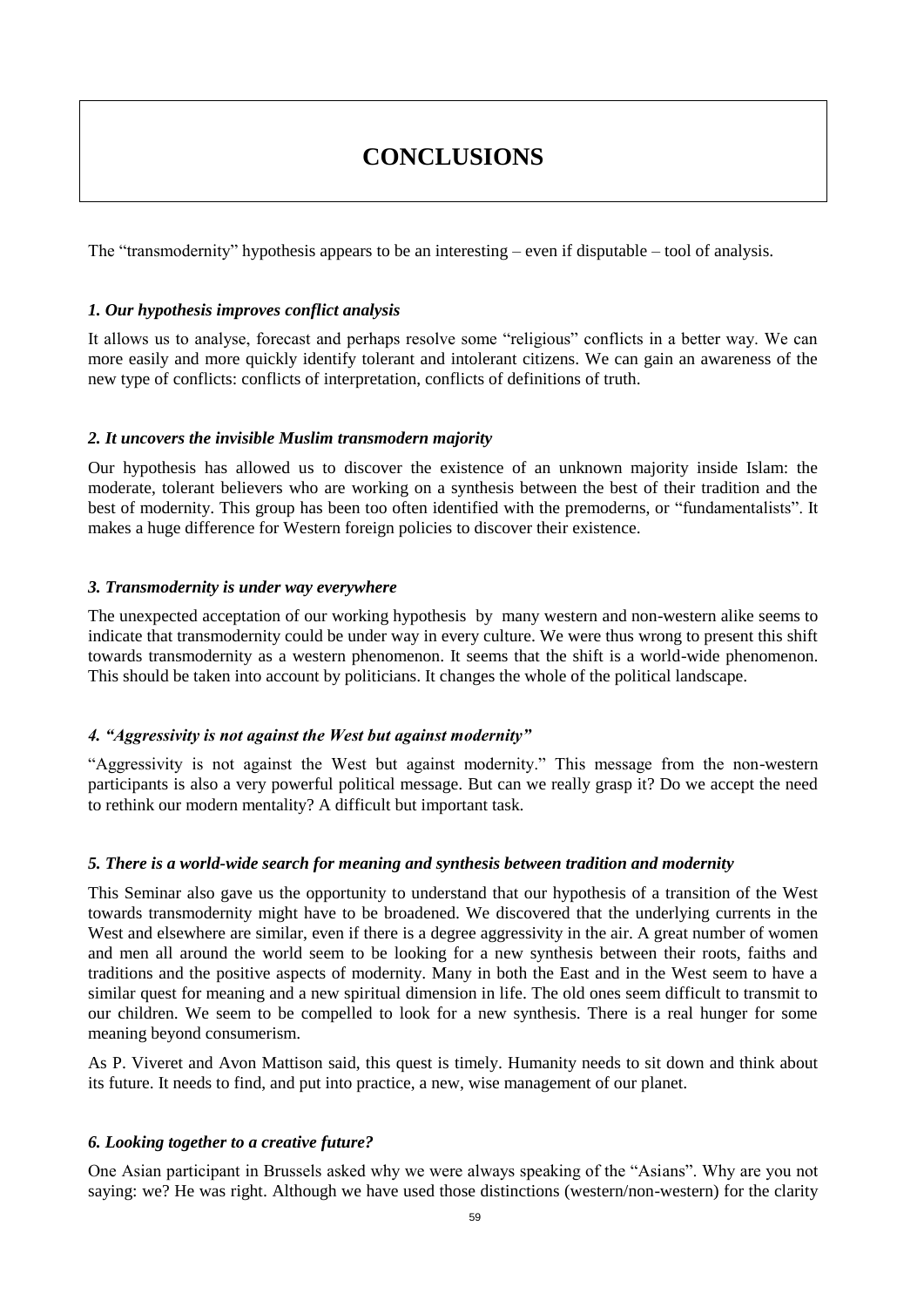of the text, it is more and more evident that there is a striking similarity in the aspirations of transmodern citizens in the West and elsewhere. Their search is very similar. Why not connect more, instead of perpetuating enemy images? This new type of dialogue between transmoderns world-wide could be a very rich and promising pathway to peace in the XXIst century.

Marc Luyckx.

April 1,1999.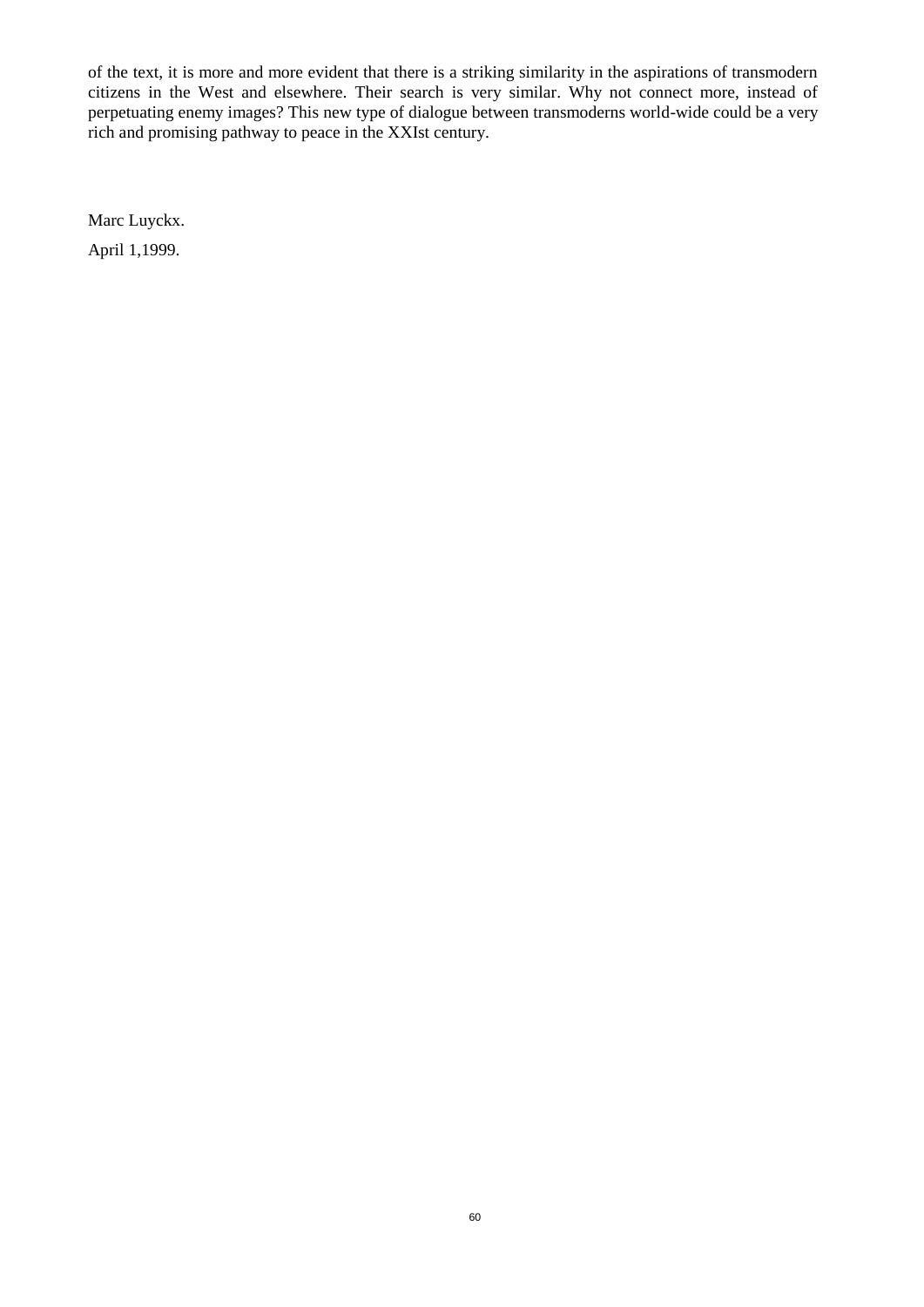# **ANNEX 1 MESSAGE FROM PRESIDENT SANTER** President of the European Commission

To the Seminar on

# CIVILISATIONS AND GOVERNANCE

Brussels, 14-16 May 1998

**I** really regret not to be able to welcome you all for this Seminar on "Civilisations and Governance", organised jointly by the World Academy of Arts and Science and Forward Studies Unit. I especially greet Harlan Cleveland, the President of the World Academy and all of the Academy members some of whom have travelled a long way to be here with us.

**I** am also very glad to welcome several participants from the Foreign Ministries of the Member States of the Union and distinguished scholars interested in the matter. It is important that thinkers from all over the Union reflect together informally in order to understand what is going on and investigate new ways of governing in a changing World.

**T**he Forward Studies Unit has the task of trying to push the reflection ahead. This time the subject is a difficult one, but it corresponds to a basic intuition shared by many in Europe and world-wide: a clash of civilisations is not the scenario we would prefer for the future.

We believe on the contrary that it is possible for civilisations to meet to dialogue and to reflect together on the values and the visions which they can share in building a common future.

**I**ndeed the very origin and the fundamental purpose of European integration is rooted in the belief that it is possible for different countries to convene as equals, in order to consolidate peace. France and Germany had for so long been enemies. Fifty years ago, their Governments accepted to sit around the same table with four other European Governments in order to solve together the problems they all shared. This was new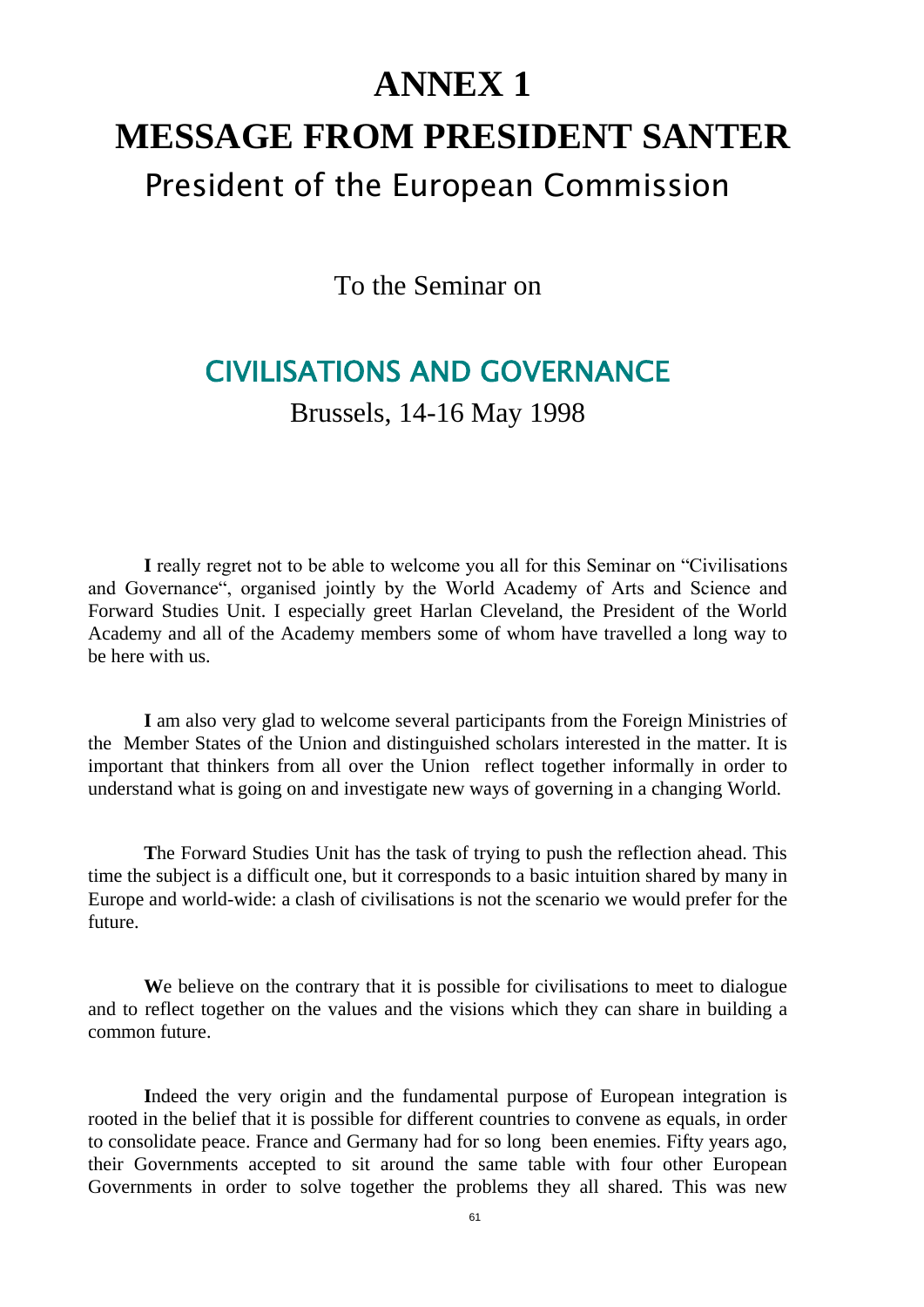because they were used to defend national interest *against* the others. A *common* approach to common issues was an innovation.

**P**erhaps the contribution of the European Union to this debate could be to show that it is indeed possible not only for nations but also for civilisations to sit together in order to face the common challenges of humanity in a changing world.

This presupposes that we dare to trust the others, and consider them as equals. This behaviour in return allows others to trust us. It is not easy. The obstacles are many. But it is possible. Our history bears witness to that fact.

**I** wish this Seminar a fruitful discussion and look forward for a continuation of this informal transatlantic and world-wide dialogue on the future of governance in the XXIst century.

> Jacques SANTER President of the European Commission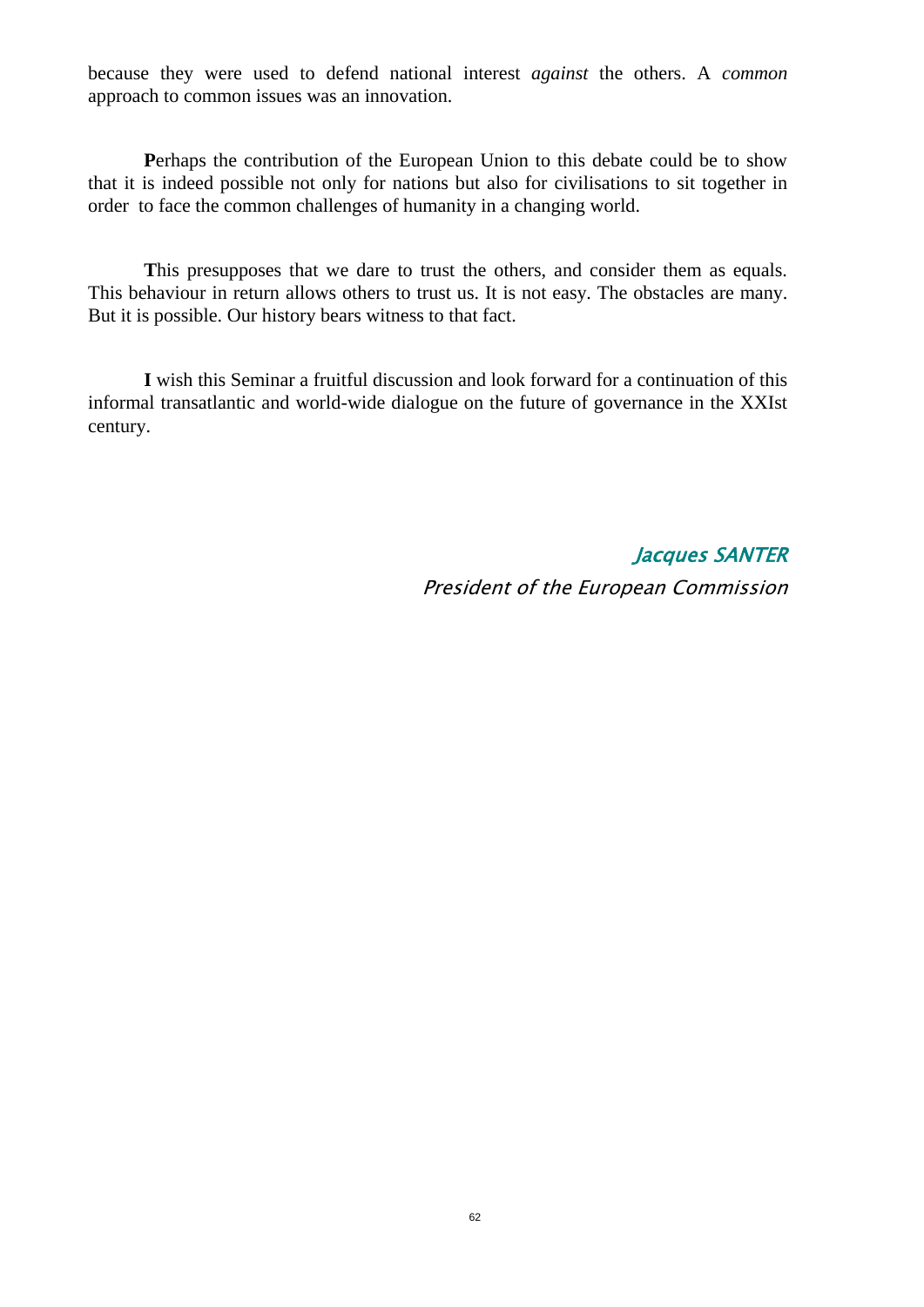# **ANNEX 2 LIST OF PARTICIPANTS**

- Emmanuel ADAMAKIS, Bureau de l'Eglise Orthodoxe, Belgium
- Denise ALBRECHT, World Academy of Art and Science, Canada
- Walter Truett ANDERSON, President, American Division of the World Academy of Art and Science, USA
- Gilles ANDREANI, Director, "Centre d'Analyse et de Prévision", Ministry of Foreign Affairs, France
- Ragnar ONGEBY, Policy Planning Group, Ministry of Foreign Affairs, Sweden
- Teodor BACONSKI, Ambassador of Romania to the Holy See, Romania
- Lincoln P. BLOOMFIELD, Massachusetts Institute of Technology, USA
- Iri COATES BLOOMFIELD, USA
- Paul CLAIRET, Analysis and Coordination Unit, Council of the European Union
- Harlan CLEVELAND, President, World Academy of Art and Science, USA
- Lois CLEVELAND, USA
- Robert COOPER, Minister, British Embassy, Bonn, Germany
- Arthur J. CORDELL, Special Advisor, Info. Technology Policy, Government of Canada
- James A. DATOR, Professor, University of Hawaii, USA
- Virgilio DASTOLI, General Secretary, European Movement, Belgium
- Pierre DE CHARENTENAY, OCIPE, Belgium
- Patrick DONDELINGER, Institut Catholique de Paris, France
- Mario GIRO, Community of San Egidio, Italy
- Susantha GOONNATILAKE, Buddhist Institute in Pnom Penh, Cambodia
- Albert GUIGUI, Grand Rabbin de Bruxelles, Porte-Parole des Rabbins européens, Belgium
- Carl-Göran HEDEN, World Academy of Art and Science, Sweden
- Georg HELLINGHAUSEN, Séminaire de Luxembourg
- Sohail INAYATULLAH, Queensland University of Technology, Australia
- Tony JUDGE, Director, Communication and Research, Union of International Associations, Belgium
- Valérie KANZA, Assistant, European Parliament, Belgium
- Tae-Chang KIM, Future Generations Alliance Foundation, Japan
- Edwin KOOLS, Assistant, European Parliament, Belgium
- Marc LENDERS, European Ecumenical Commission for Church and Society, Belgium
- Francesco MARGIOTTA BROGLIO, Professor Florence University, Italy
- Avon MATTISON, President, Pathways to Peace, USA
- Magda Cordell McHALE, State University of NY at Buffalo, Center for Integrative Studies, USA
- Patrick MENDIS, Professor, University of Maryland USA (in Spain)
- Kostas MIGDALIS, Association of Orthodox Parliamentarians, Greece
- Jean-Louis MIGNOT, Belgian Consul in Barcelona, Belgium
- Graça MIRA-GOMES, Chief of Cabinet, Ministry of Foreign Affairs, Portugal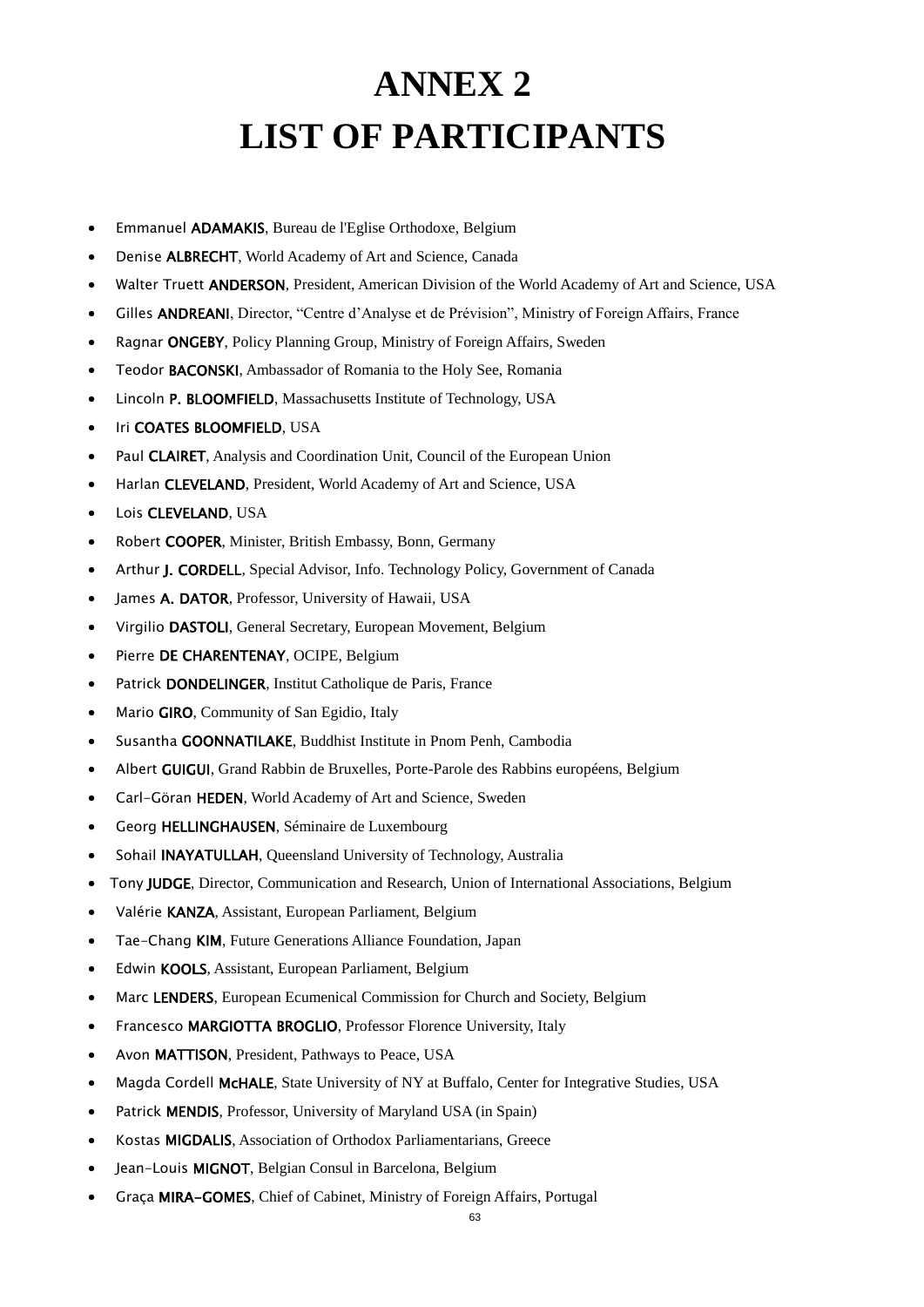- Arnaldo **NESTI**, Professor University of Florence, Italy
- Andrea PACINI, Fondazione Agnelli, Italy
- Richard W. PALMER Esq., World Academy of Art and Science, USA
- Nancy PALMER, USA
- Six PERRI, Director « DEMOS » Foundation, London, United Kingdom
- Paul RAMONDT, Ministry of Foreign Affairs, Director of Strategic Policy Orientation Unit, Netherlands
- Eero SAARIKOSKI, Ambassador Ministry of Foreign Affairs, Finland
- Alison SANDER, Boston Consulting Group, USA
- Ziauddin SARDAR, Professor, Middlesex University, United Kingdom
- Liz SPENCER, European Public Policy Adviser, United Kingdom
- William E. SWING, President, United Religions 2000 Initiative, USA
- Mrs SWING, USA
- Heidrun TEMPEL, Büro der Evangelischen Kirche in Deutschland, Belgium
- Michel THEYS, Deputy Director, Agence Europe, Brussels, Belgium
- Noel TREANOR, COMECE, Belgium
- Willem VAN HASSELT, Ministry of Foreign Affairs, Netherlands
- Patrick VIVERET, Director "*Transversales Sciences Cultures"***,** France
- Keith VARGO, World Academy of Art and Science, USA
- Liliane VOYE, Professor, Catholic University of Louvain, Belgium
- Claude WACHTELAER, Fédération Humaniste Européenne, Belgium
- Peter WEIDERUD, Political Advisor, Ministry of Foreign Affairs, Sweden
- Christos YANNARAS, Professor, University of Social and Political Sciences, Greece

#### From the European Commission, Brussels :

- Sylvie BARES, Forward Studies Unit
- Julie BOLLE, Forward Studies Unit
- Agnès HUBERT, Forward Studies Unit
- Thomas JANSEN, Forward Studies Unit
- Notis LEBESSIS, Forward Studies Unit
- René LERAY, General Directorate I,(Foreign Policy)
- Marc LUYCKX, Forward Studies Unit
- Wolfgang PAPE, Forward Studies Unit
- Guy WILMES, Forward Studies Unit

Xenophon **YATAGANAS**, Cabinet of President SANTER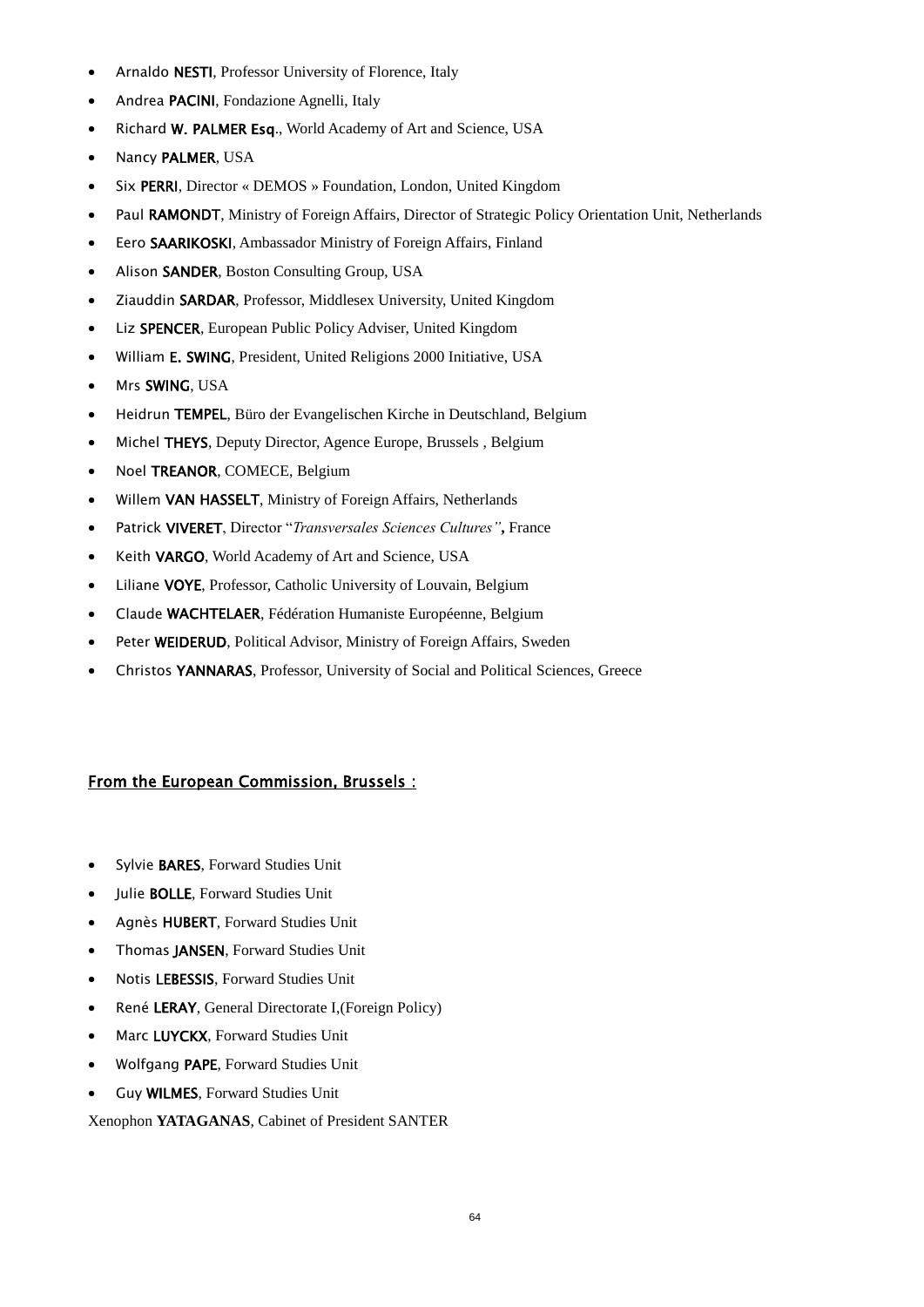# **ANNEX 3**

# **AGENDA OF THE SEMINAR**

### THURSDAY 14 MAY 1998

#### 18.30 Departure from Hotel Dorint to Breydel building (approx. 10 minutes walking)

19.00 Dinner - Welcome speech by Xenophon YATAGANAS, Member of the Cabinet of the President of the European Commission ("Breydel" Building, 45 avenue d'Auderghem, 12<sup>th</sup> Floor)

## FRIDAY 15 MAY 1998

#### CHANGING DYNAMICS INSIDE THE GLOBAL RELIGIONS

| 08.30 | Departure from Hotel Dorint to Borschette Building (approx. 15 minutes walking)                                           |  |  |  |  |  |  |
|-------|---------------------------------------------------------------------------------------------------------------------------|--|--|--|--|--|--|
|       | <b>Chairman: Thomas JANSEN</b>                                                                                            |  |  |  |  |  |  |
| 09.00 | Introduction: Marc LUYCKX                                                                                                 |  |  |  |  |  |  |
| 09.30 | Keynote speech: Changing dynamics inside the religions: Harlan CLEVELAND, President<br>World Academy of Arts and Science. |  |  |  |  |  |  |
| 9.45  | Introductory remarks on different religions                                                                               |  |  |  |  |  |  |
|       | <i><b>Buddhism: Susantha GOONATILAKE</b></i><br>٠                                                                         |  |  |  |  |  |  |
|       | <i>Islam: Ziauddin SARDAR</i>                                                                                             |  |  |  |  |  |  |
|       | <i>Judaism:</i> Grand Rabbi GUIGUI                                                                                        |  |  |  |  |  |  |
|       |                                                                                                                           |  |  |  |  |  |  |

#### 10.30 Coffee Break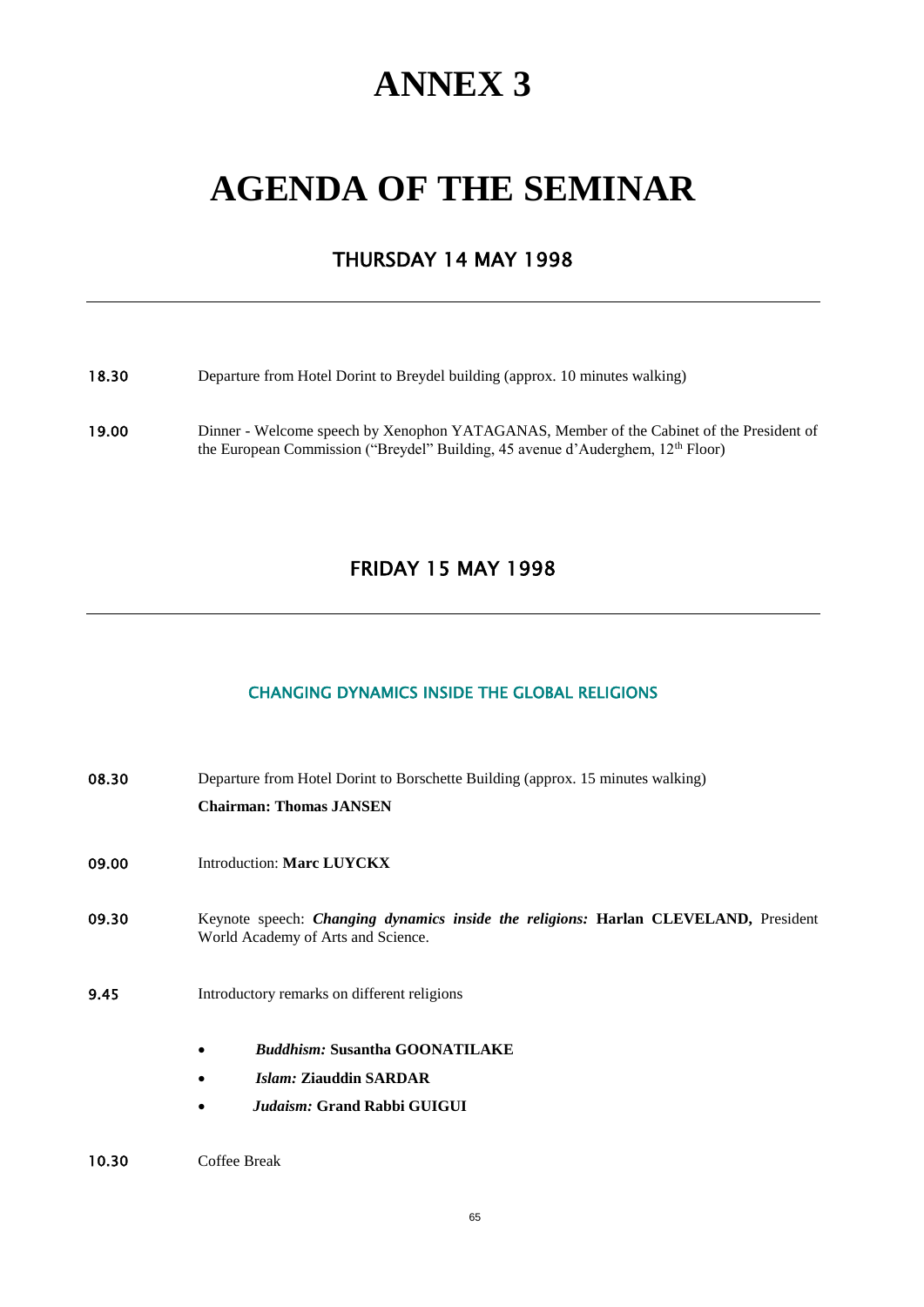- *Christianity***: Bishop William E. SWING**
- *Confucianism:* **Tae-Chang KIM**
- *Unorganised spirituality:* **Avon MATTISON**
- 11.30 Discussion Lead-off comment
- 13.00 Lunch at the Borschette Building,  $5<sup>th</sup>$  floor

### CHANGING DYNAMICS IN POLITICS AND GOVERNANCE. NEW CONFLICTS ? NEW SOLUTIONS ?

#### **Chairman : Walt Truett ANDERSON**

- 15.00 Panel "Dynamics in Politics and Governance"**: Robert COOPER, Arthur CORDELL, James DATOR**
- 15.30 Discussion
- 16.30 Coffee Break
- 16.45 Dialogue and comments by : **Patrick VIVERET, Lincoln BLOOMFIELD**
- 17.15 Discussion
- 19.00 Departure of the bus from the Hotel to Brussels Centre
- 19.30 Dinner at the Grand Place of Brussels ("Maison du Cygne") followed by a free-wheeling discussion introduced by **James DATOR :** *"Impact of the Information Revolution on Civilisations and Governance"*

#### **SATURDAY MAY 16, 1998**

#### MAKING A MESH OF THINGS

08.30 Departure from Hotel Dorint to Borschette Building (+/-15 minutes walking)

#### **Chairman: Harlan CLEVELAND**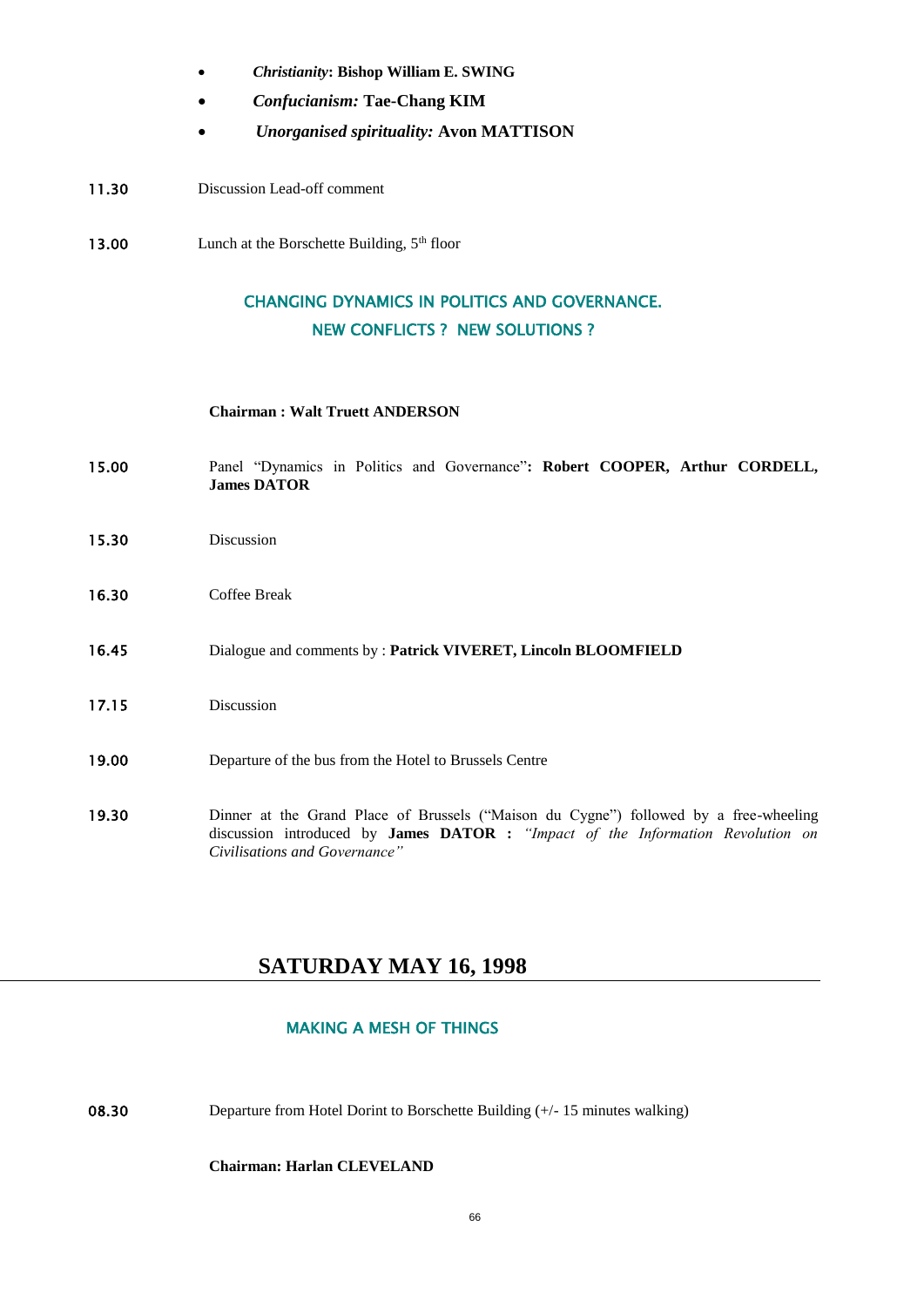| 09.00                 | Can Religions cooperate? Lead-off comment by Bishop William SWING                                                                             |  |  |  |  |  |  |  |
|-----------------------|-----------------------------------------------------------------------------------------------------------------------------------------------|--|--|--|--|--|--|--|
| 09.30                 | Discussion                                                                                                                                    |  |  |  |  |  |  |  |
| 10.00                 | Spirituality in a time of change?: Lead-off comment by Avon MATTISON                                                                          |  |  |  |  |  |  |  |
| 10.30                 | Coffee Break                                                                                                                                  |  |  |  |  |  |  |  |
| 10.45                 | Conflicts between religions or conflicts between paradigms. How to solve them? Some Political<br>consequences?: Lead-off comment: Marc LUYCKX |  |  |  |  |  |  |  |
| 11.30                 | Discussion                                                                                                                                    |  |  |  |  |  |  |  |
| 13.00                 | Lunch at the Borschette, 5 <sup>th</sup> floor<br><b>CONCLUSIONS AND FOLLOW UP</b>                                                            |  |  |  |  |  |  |  |
|                       | Chairman: Paul CLAIRET, Council of Ministers of the European Union.                                                                           |  |  |  |  |  |  |  |
| 15.00                 | Free Discussion : What we have learned and what needs to be the subject of further research<br>and analysis?                                  |  |  |  |  |  |  |  |
| 16.30                 | Coffee Break                                                                                                                                  |  |  |  |  |  |  |  |
| 17.00                 | Continuation of the Discussion:                                                                                                               |  |  |  |  |  |  |  |
| 17.30                 | "Envoi" by Harlan CLEVELAND                                                                                                                   |  |  |  |  |  |  |  |
| 17.45                 | Concluding remarks by the Chairman                                                                                                            |  |  |  |  |  |  |  |
| 18.00                 | End                                                                                                                                           |  |  |  |  |  |  |  |
| <b>Hotel Dorint:</b>  | Bd Charlemagne 11-19, 1000 Brussels<br>Tel: +32.2.231.09.09<br>Fax: +32.2.285.41.78                                                           |  |  |  |  |  |  |  |
| Place of the seminar: | Centre Borschette (Room 3C)<br>rue Froissart 36<br>Bruxelles.                                                                                 |  |  |  |  |  |  |  |
| Languages:            | English and French                                                                                                                            |  |  |  |  |  |  |  |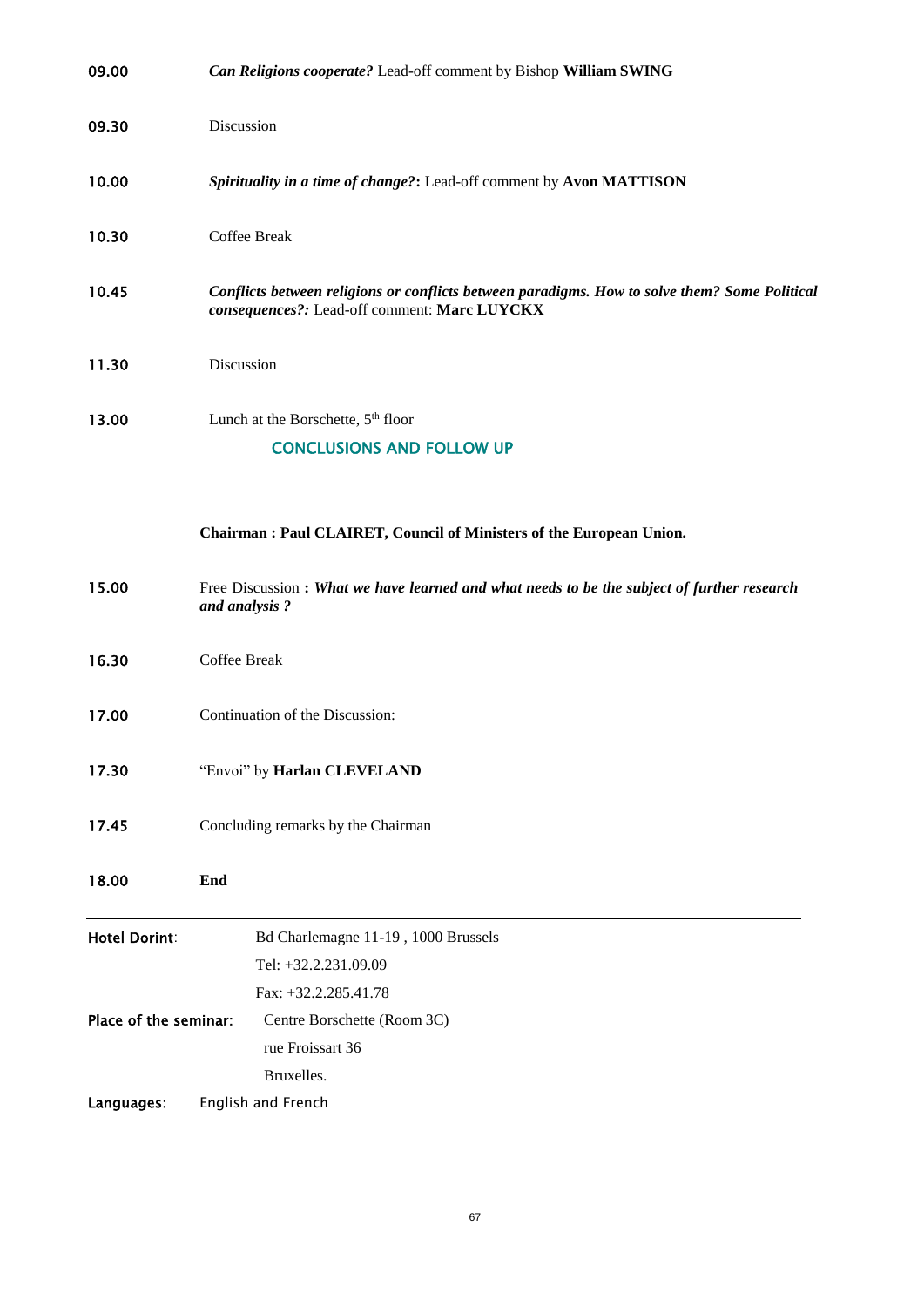# **ANNEX 4 POLITICAL STATEMENTS**

## **SWEDEN**

STATEMENT BY THE SWEDISH MINISTER OF FOREIGN AFFAIRS, MRS LENA HJELM-WALHEM, IN WORKING SESSION III – DIALOGUE BETWEEN CULTURES AND CIVILISATIONS – AT THE EURO-MEDITERRANEAN CONFERENCE, PALERMO 4.6.98.

" … The nation-State will continue to be the most important political and democratic entity in the foreseeable future. But global interdependance makes it increasingly difficult for the nation-state to deliver what people expect for a good life. This is the case in both the northern and the southern hemispheres.

A consequence of this development is that people will look for supplementary communities with which they can identify. But people might also turn inwards. Cultural factors – such as ethnicity and religion – will become more important in people's search for foundations on which to build their hopes for the future. Socially and politically marginalised young people, who 30 years ago turned to Marxism in their search for a better future, might today turn to religion. Religious factors will therefore become increasingly important in the context of democracy, security, foreign policy, trade etc.

Religious-political conflict is not a new phenomenon.

1. Historically, the role of religion in political conflicts has been to increase tension – even cause clashes – between civilisations. This can only happen if religion is used by political leaders to emphasise the exclusiveness and primacy of one particular group on the expense of others – be it Christian, Jewish, Muslim or some other faith. A major task for Euro-Mediterranean co-operation is – with the help of close collaboration, dialogue and genuinely free trade – to counteract all such monocultural political tendencies and prove that the theory of an inevitable clash between civilisations is part of an outmoded way of thinking.

*2. In modern societies (italics supplied) religious/political friction has mainly occurred between clerical and secular authorities. Basically this is a healthy conflict which was helped – and continues to support – the development of universal social values in modern society, for example, pluralism, democracy and human rights.*

*3. As a consequence of the transformation taking place in our societies, a third kind of religious/political clash has become more evident in recent years both in domestic and in international politics. This is the split within religions and cultures. A split between "fundamentalists", who see their traditional scriptures and teachings as so absolute as to divide humanity into irreconcilable believers and infidels, and others, who see their ancient traditions or spiritual insights as a raw material for wider human reconciliation, as the basis for an intensified search for community among people of differing races, creeds and national origins.*

*The clash between cultural provincialism and openness is evident in all of our cultures – Christian, Jewish and Muslim – both from history and contemporary experience that religious influence on politics can be both beneficial and detrimental.*

By emphasising fundamental ethics and humanity and the responsibility of the individual, and highlighting the importance of the meeting of cultures and openness, religion could and should make a much-needed and constructive contribution to our increasingly complex societies.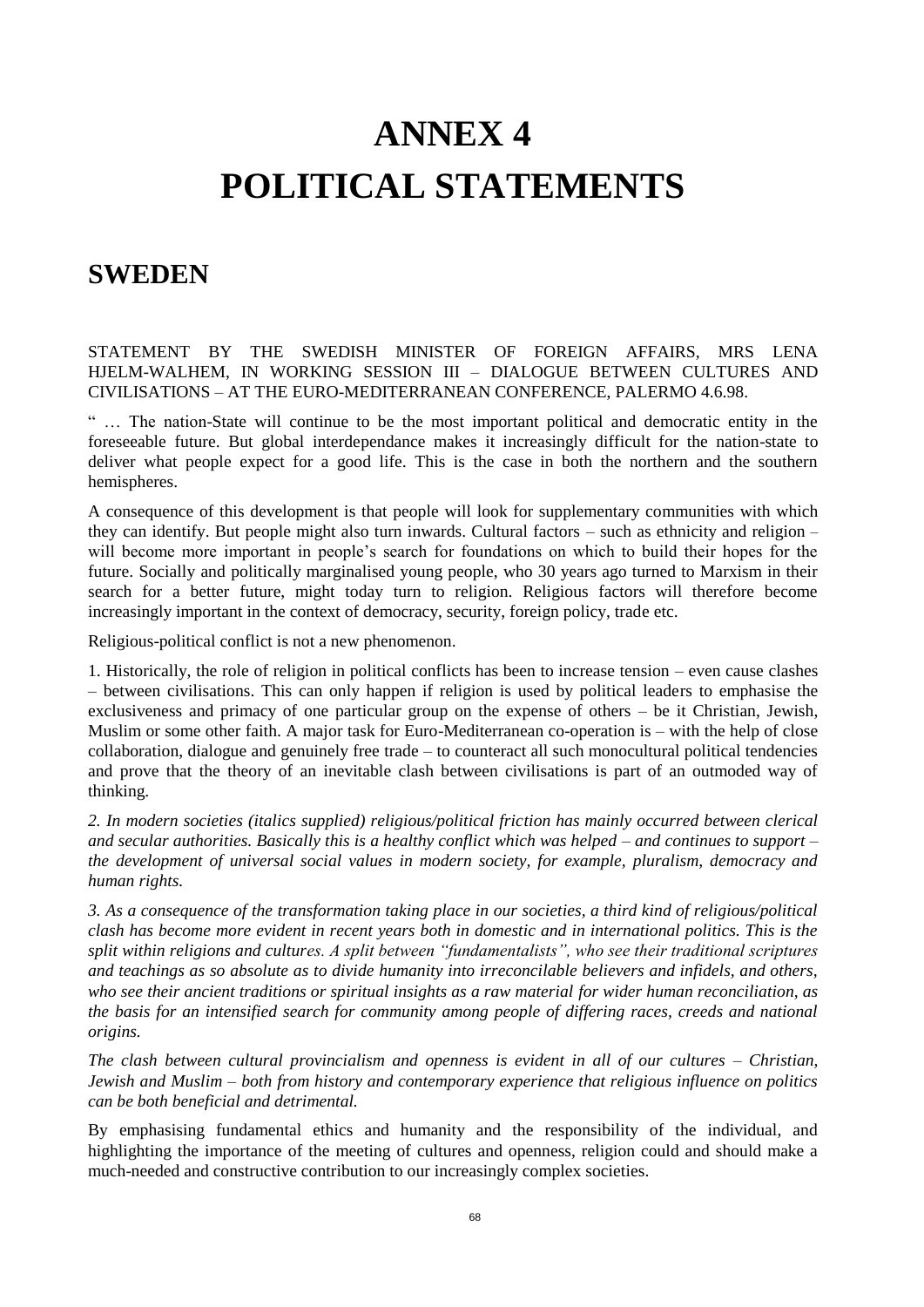But if religious influence on politics is used as an instrument to gain political power and promote ethnocentricity, it becomes a breeding ground for a bad politics. The political idea of the "otherness" fuels conflicts. Conflict prevention is a political, humanitarian and moral imperative. Prevention starts with understanding, respect and tolerance.

## **UNITED KINGDOM**

#### SPEECH BY FOREIGN SECRETARY MR ROBIN COOK, THURSDAY 8 OCTOBER 1998

"Some have said that the West needs an enemy, and that with the cold war over, Islam will take the place of the old Soviet Union. They say that there will be a 'clash of the civilisations'. They say it is inevitable. I say they are wrong – profoundly wrong. Far from needing Islam as an enemy, we cannot afford to have Islam as anything but a friend. We may have different cultures and different religions, but that does not mean we can never get along. So we need to work to make sure that this prophecy does not become self fulfilling."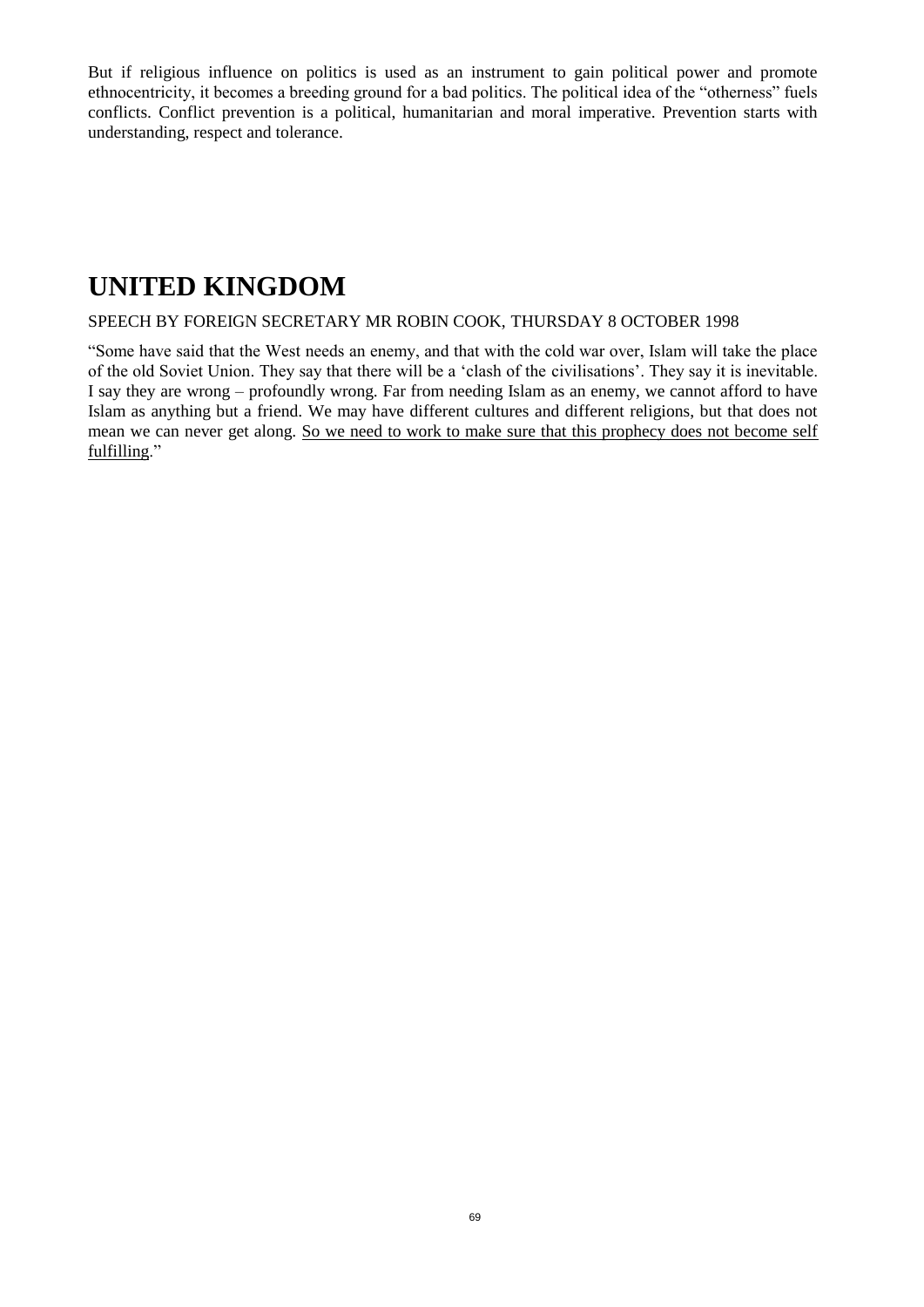# **ANNEX 5: Addresses**

| Pays           | <b>Contact</b>                     | Organisme                                    | <b>Adresse</b>                                                    | <b>Tel</b>       | Fax               | Email                      |
|----------------|------------------------------------|----------------------------------------------|-------------------------------------------------------------------|------------------|-------------------|----------------------------|
|                | Goonitilake,<br>Dr.                | The Buddhist Institute                       | Po BOX 1047                                                       |                  |                   | Susanthag@hotmail.com      |
|                | Susantha                           |                                              | The Buddhist Institute                                            |                  |                   |                            |
|                |                                    |                                              | Wat Onnalom                                                       |                  |                   |                            |
|                |                                    |                                              | Phnom Penh                                                        |                  |                   |                            |
|                |                                    |                                              | <b>CAMBODIA</b>                                                   |                  |                   |                            |
| Australia      | Inayatullah,<br>Prof.<br>Sohail    | Queensland<br>University<br>of<br>Technology | The Communication Centre                                          | $+61-73-8642192$ | $+61-73-864-1813$ | s.inayatullah@qut.edu.au   |
|                |                                    |                                              | PO Box 2434                                                       |                  |                   |                            |
|                |                                    |                                              | Queensland Univ. of Technology                                    |                  |                   |                            |
|                |                                    |                                              | Brisbane Queensland 4001                                          |                  |                   |                            |
|                |                                    |                                              | <b>AUSTRALIA</b>                                                  |                  |                   |                            |
| $\overline{B}$ | Adamakis, Mgr                      | Bureau de l'Eglise Orthodoxe                 | Square Jamblinne de Meux 40<br>1040 Bruxelles                     | 734.89.37        | 734.90.72         |                            |
| $\, {\bf B}$   | Charentenay,<br>De<br>Pierre       | <b>OCIPE</b>                                 | Trévires<br>des<br>$\mathfrak{Z}$<br>Rue<br>1040 Bruxelles        | 737.97.22        | 737.97.29         | Pierredecha@compuserve.com |
| $\, {\bf B}$   | Lenders, Marc                      | <b>EECCS</b>                                 | 174<br>$\mathbf{II}$<br>Joseph<br>rue<br>1040 Bruxelles           | 230.17.32        | 231.14.13         | Eecoc@skypro.be            |
| $\, {\bf B}$   | Mr.<br>Jean-Louis<br><b>MIGNOT</b> | Ministère des Affaires Etrangères            | Rue des petits Carmes 15<br>1000Bruxelles                         | 322-501.85.12    | 322-501.88.27     |                            |
| $\, {\bf B}$   | Michel<br>Mr.<br><b>THEYS</b>      | Agence Europe                                | <b>St</b><br>10/13<br><b>Bd</b><br>Lazare<br>$B - 1210$ Bruxelles | 219.02.56        | 217.65.97         | Ageurop@IBM.net            |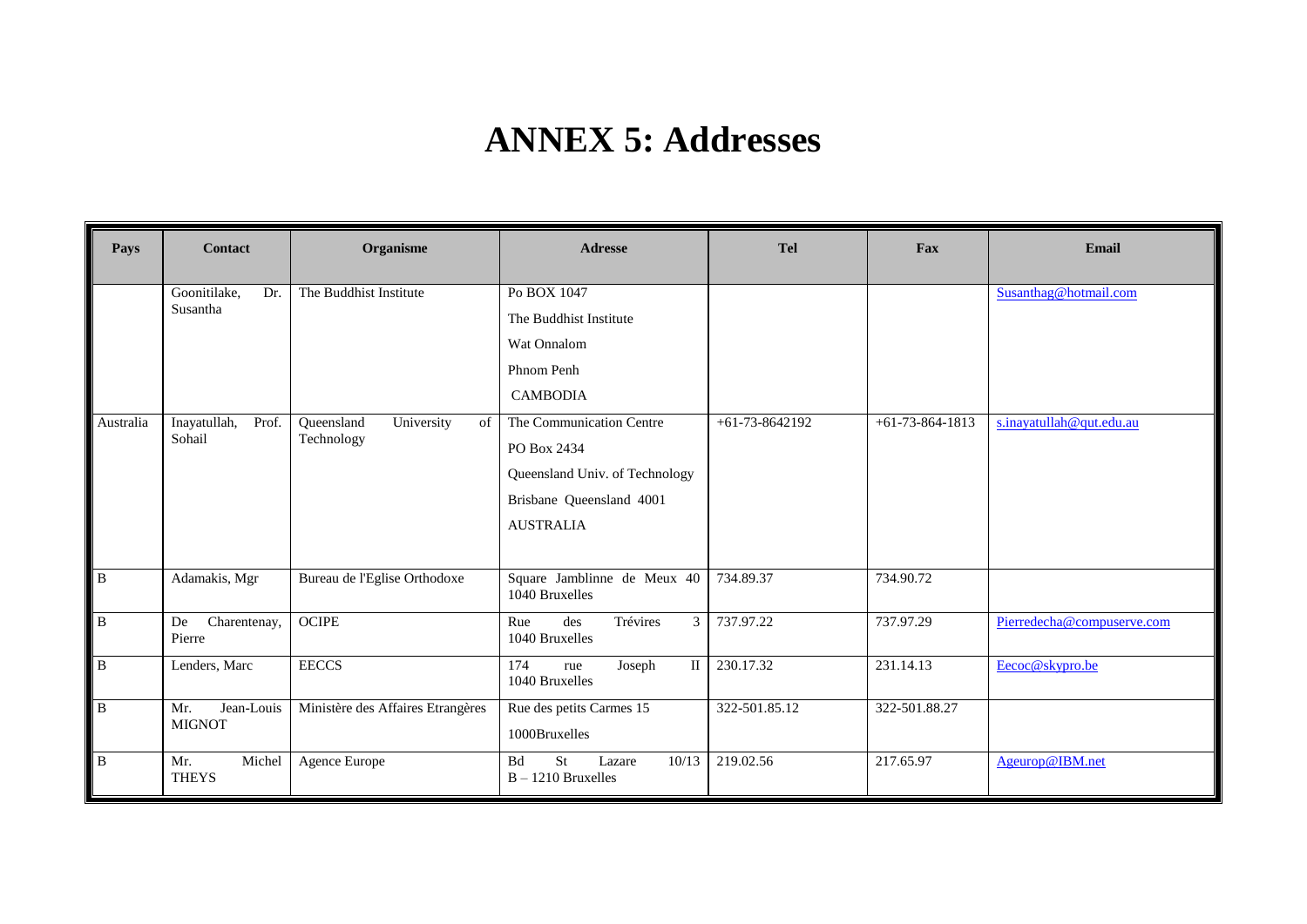| Pays                    | <b>Contact</b>                    | Organisme                                                                        | <b>Adresse</b>                                                                                                                              | <b>Tel</b>             | Fax                    | Email                                                          |
|-------------------------|-----------------------------------|----------------------------------------------------------------------------------|---------------------------------------------------------------------------------------------------------------------------------------------|------------------------|------------------------|----------------------------------------------------------------|
| B                       | Mr. Tony JUDGE                    | of<br>Union<br>International<br>Associations<br>Communication and Research       | 40 rue Washington<br>$B - 1050$ Bruxelles                                                                                                   | 640.18.08              | 646.05.25              | Judge@uia.be                                                   |
| B                       | Mr.<br>Virgilio<br><b>DASTOLI</b> | Mouvement Européen                                                               | du Luxembourg<br>Place<br>-1<br>1050 Bruxelles                                                                                              | 512.44.44              | $512.66.\overline{73}$ |                                                                |
| B                       | Liliane<br>Mrs.<br><b>VOYE</b>    | UCL,<br>Dép.<br>des<br>Sciences<br>Politiques et Sociales                        | Collège<br>Jacques<br>Leclercq<br>Place Montesquieu 1 bte 13<br>1348 Louvain-la-Neuve                                                       | 01/47.42.46            | 010/47.46.03           | Vove@usoc.ucl.ac.be                                            |
| $\overline{B}$          | Rabbin<br>Albert<br><b>GUIGUI</b> | Grand Rabbin de Bruxelles                                                        | Porte Parole de la Conférence<br>Européenne des Rabbins auprès<br>1'UE<br>de<br>$\overline{2}$<br>Rue<br>Joseph<br>Dumont<br>1000 Bruxelles | 512.43.34              |                        |                                                                |
| $\overline{B}$          | Tempel, Heidrun                   | <b>Bureau EKD</b>                                                                | Oecuménique<br>Centre<br>${\bf B} {\bf d}$<br>28<br>Charlemagne<br>1040 Bruxelles                                                           | $\overline{230.16.39}$ | 280.01.08              | ekd.bruessel@club.innet.be                                     |
| $\mathbf B$             | Traenor, Mgr                      | <b>COMECE</b>                                                                    | Stévin<br>42<br>Rue<br>1040 Bruxelles                                                                                                       | 230.73.16              | 230.33.34              |                                                                |
| B                       | Wachtelaer, Claude                | Fédération<br>Humaniste<br>Européenne                                            | Rue<br>Josse<br>42<br>Impens<br>1030 Bruxelles                                                                                              | 242.64.63              | 647.61.21              | Wach3679@mail.arcadis.be                                       |
| Conseil                 | Mr.<br>Paul<br><b>CLAIRET</b>     | Secrétariat<br>Général<br>Conseil de l'UE                                        | 30DH33<br>Justus<br>Lipsius<br>175<br>de<br>la<br>Loi<br>rue<br>1048 BXL                                                                    | 285.85.59              | 285.85.58              |                                                                |
| $\overline{\mathrm{F}}$ | <b>ANDREANI</b><br>Mr.<br>Gilles  | Directeur<br>Centre analyse et<br>prévision<br>Ministère des affaires étrangères | 37<br>Quai<br>d'Orsay<br>$F - 75007$ PARIS                                                                                                  | 33.1.43.17.50.29       | 33.1.43.17.50.09       | Jacqueline.debeaupuis@diplomacie.f<br>$\underline{\mathbf{r}}$ |
| $\overline{F}$          | Mr.<br>Patrick<br><b>VIVERET</b>  | Centre<br>international<br>Pierre<br>Mendès France                               | 21,<br><b>Bd</b><br>de<br>Grenelle<br>$F - 75015$ PARIS                                                                                     | 33.1.45.78.34.03       | 33.1.45.78.34.02       | Cipmf@globenet.org                                             |
| <b>FIN</b>              | Ambassador Eero<br>SAARIKOSKI     | Ministry of Foreign Affairs<br><b>POL-31</b>                                     | <b>BOX</b><br>176<br>P <sub>O</sub><br>FIN-00161 HELSINKI                                                                                   |                        | 358.9.1341.5653        | Tuula.melasniemi@formin.fi                                     |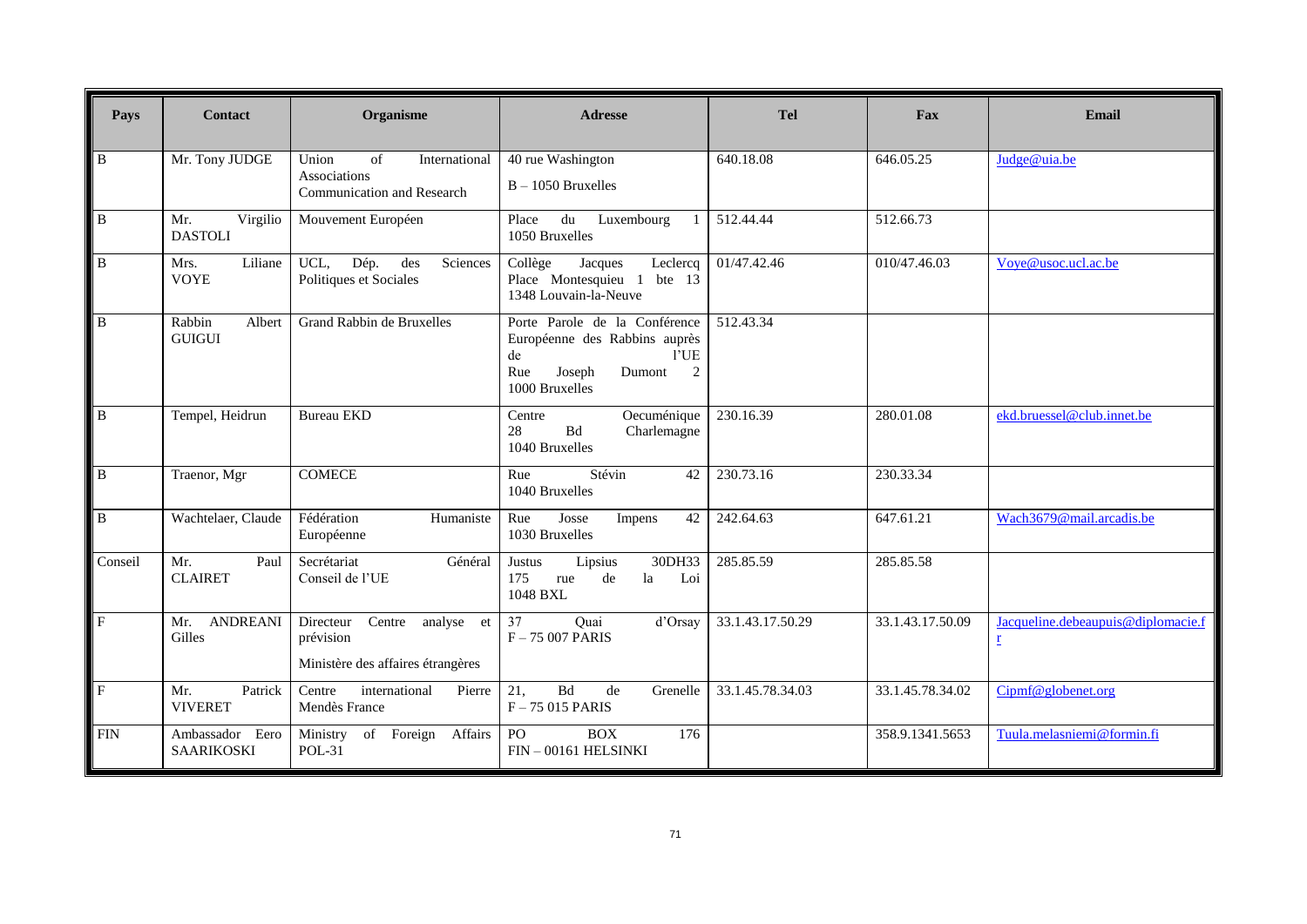| Pays                    | <b>Contact</b>                                         | Organisme                                              | <b>Adresse</b>                                                         | <b>Tel</b>                      | Fax                    | Email                  |
|-------------------------|--------------------------------------------------------|--------------------------------------------------------|------------------------------------------------------------------------|---------------------------------|------------------------|------------------------|
| <b>GR</b>               | Kostas<br>Mr.<br><b>MIGDALIS</b>                       |                                                        | GR 63200 Nea Moudania                                                  | 30.373.21.154<br>G: 30.94365564 | 30.373.25.006          |                        |
|                         |                                                        |                                                        |                                                                        |                                 |                        |                        |
| <b>GR</b>               | Christos<br>Prof.<br><b>YANNARAS</b>                   | University of Social and Political<br>Sciences         | Plastira<br>Odos<br>84<br>GR - 17121 Nea Smirni Athens                 | 30.1.93.11.300                  | 30.1.93.53.697         |                        |
| $\mathbf{I}$            | Dr. Mario GIRO                                         | Communità di San Egidio                                | San<br>Egidio<br>3A<br>Piazza<br>$I - 00153$ ROMA                      | 39.6.58.95.94.5                 | 39.6.58.56.63.30       |                        |
| $\overline{I}$          | Mr.<br>Andrea<br><b>PACINI</b>                         | Fondazione Giovanni Agnelli                            | Giacosa<br>Via<br>38<br>I-10125 TORINO                                 | 39.11.650.05.00                 | 39.11.6502.777         | Staff@fga.it           |
| $\mathbf{I}$            | Arnaldo<br>Mr.<br><b>NESTI</b>                         | University of Firenze                                  | S.<br>Via<br>Agostino<br>16<br>$I - 50$ 125 FIRENZE                    | 39.55.29.4938                   | 39.55.23.98210         |                        |
| $\mathbf I$             | Francesco<br>Mr.<br><b>MARGIOTTA</b><br><b>BROGLIO</b> | Ministeri degli Affari Esteri                          | Via<br>Laura<br>48<br>$I - 50$ 121 FIRENZE                             | 39.55.247.8354                  | 39.55.234.5486         |                        |
| <b>JAPAN</b>            | Prof.<br>Tae-<br>Kim,<br>Chang                         | Generations<br>Future<br>Alliance<br>Foundation        | 88 Kankoboko-cho<br>Muromachi-higashi-iru<br>Shimogyo-ku, Kyoto 600    | $+81-6-324-2677$                | $+81 - 6 - 324 - 8534$ | Kim@felissimo.co.jp    |
| $\overline{\mathbf{L}}$ | Patrick<br>Mr.<br><b>DONDELINGER</b>                   |                                                        | Jacques<br>Mawas<br>rue<br>1.<br>$F - 75015$ PARIS                     | 33.1.45.32.26.48                | 33.1.45.32.26.48       |                        |
| NL                      | Mr.<br>Paul<br><b>RAMONDT</b>                          | Ministry of Foreign Affairs                            | PB 20061                                                               |                                 | 31.70.348.42.58        | Ramondt@sbo.minbuza.nl |
|                         |                                                        | Strategic Policy Orientation Unit                      | NL-2500 EB DEN HAAG                                                    |                                 |                        |                        |
| NL                      | Mr. Willem VAN<br><b>HASSELT</b>                       | Ministry of Foreign Affairs                            | PB 20061<br>$NL - 2500$ EB DEN HAAG                                    | 31.70.348.4980                  | 31.70.348.4258         | Hasselt@sbo.minbuza.nl |
| $\, {\bf P}$            | MIRA-<br><b>Mrs</b><br>GOMES Maria da<br>Graça         | Ministère des Affaires Etrangères<br>(Chef de Cabinet) | Ministry<br>of<br>Affaris<br>Foreign<br>Rilvas<br>Largo<br>do<br>Liboa | 351.1.396.99.29                 | 351.1.397.44.60        |                        |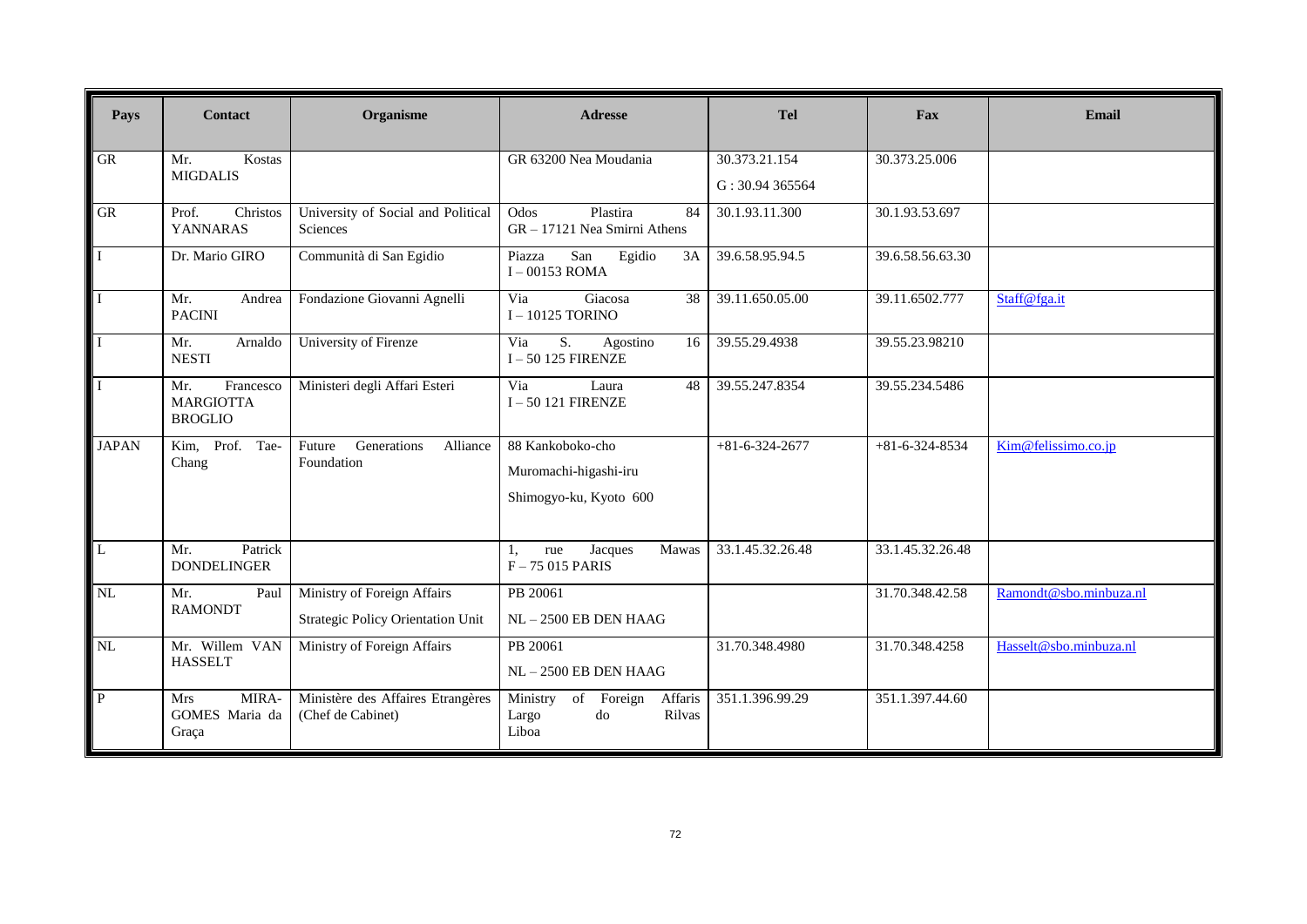| Pays       | <b>Contact</b>                           | Organisme                                                                  | <b>Adresse</b>                                                                                                | <b>Tel</b>           | <b>Fax</b>         | Email                              |
|------------|------------------------------------------|----------------------------------------------------------------------------|---------------------------------------------------------------------------------------------------------------|----------------------|--------------------|------------------------------------|
|            |                                          |                                                                            |                                                                                                               |                      |                    |                                    |
| $\rm PE$   | Valérie<br>Mrs<br><b>KANZA</b>           | European Parliament                                                        | Parlement<br>européen<br>Groupe ELDR (LEO55 C19)<br>Rue<br>Wiertz<br>1047 Bruxelles                           | 284.66.57            | 230.96.74          | Vkanza@europarl.eu.int             |
| <b>ROM</b> | Theodor<br>Mr.<br><b>BACONSKI</b>        | Ambassador of Romania to the<br>Holy See (Vatican)                         | Ambasciata di Romania presso la<br>Santa<br>Sede<br>Panama.<br>$n^{\circ}$<br>92<br>Via<br>$I - 000$ 198 ROMA | 39.6.854.18.02       | 39.6.855.40.67     | Ambrom.vatican@ntt.it              |
| S          | Hedén, Prof. Carl-<br>Göran              | World Academy of Art and<br>Science                                        | The Observatory                                                                                               | Office: +46-8-334473 | $+46 - 8 - 314620$ | Carl-goran heden@micforum.ki.se    |
|            |                                          |                                                                            | Drottinggatan 120                                                                                             | Home: $+46-8-335700$ |                    |                                    |
|            |                                          |                                                                            | S-11360 Stockholm                                                                                             |                      |                    |                                    |
|            |                                          |                                                                            | <b>SWEDEN</b>                                                                                                 |                      |                    |                                    |
| S          | Mr.<br>Peter<br>WEIDERUD                 | Political Advisor to the Minister<br>of Foreign Affairs                    | Adolf<br>Gustav<br>Torg<br>1<br><b>BOX</b><br>16<br>121<br>PO.<br>$S - 103$ 23 STOCKHOLM                      | 46.8.405.56.76       | 46.8.723.11.76     | Peter.weiderud@foreign.ministry.se |
| S          | Mr.<br>Ragmar<br>ÅNGEBY                  | Policy Planning Group of the<br>Ministry for Foreign Affairs               | SE - 103 39 STOCKHOLM<br><b>SWEDEN</b>                                                                        | 46.8.405.57.24       | 46.8.723.11.76     | Ragnar.angeby@foreign.ministry.se  |
| <b>UK</b>  | Mr.<br>Robert<br><b>COOPER</b>           | Foreign Office, Director Asia<br>Pacific Desk                              | Foreign Office, King Charles<br>Street,<br>London SWA 2AH                                                     | 44171-27014.61       | 44171 270.2137     |                                    |
| <b>UK</b>  | Zianddin<br>Mr.<br><b>SARDAR</b>         | Middlesex University                                                       | Orchard<br><b>One</b><br>Gate<br>UK - LONDON NW9 6HU                                                          | 44.181.201.31.93     | 44.181.200.9651    | 100275.1062@compuserve.com         |
| <b>UK</b>  | Mrs Liz SPENCER                          | European Public Policy Adviser                                             | 12/14<br>Deninan<br>Street<br>UK - LONDON W1V 7RN                                                             | 44.171.439.39.29     | 44.171.734.2380    | Liz.spencer@eppa.com               |
| <b>USA</b> | Anderson.<br>Dr.<br><b>Walter Truett</b> | President, American Division of<br>the World Academy of Art and<br>Science | 1112 Curtis Street<br>Albany CA 94706 USA                                                                     | 510-526-5814         | 510-528-3989       | Waltt@well.com                     |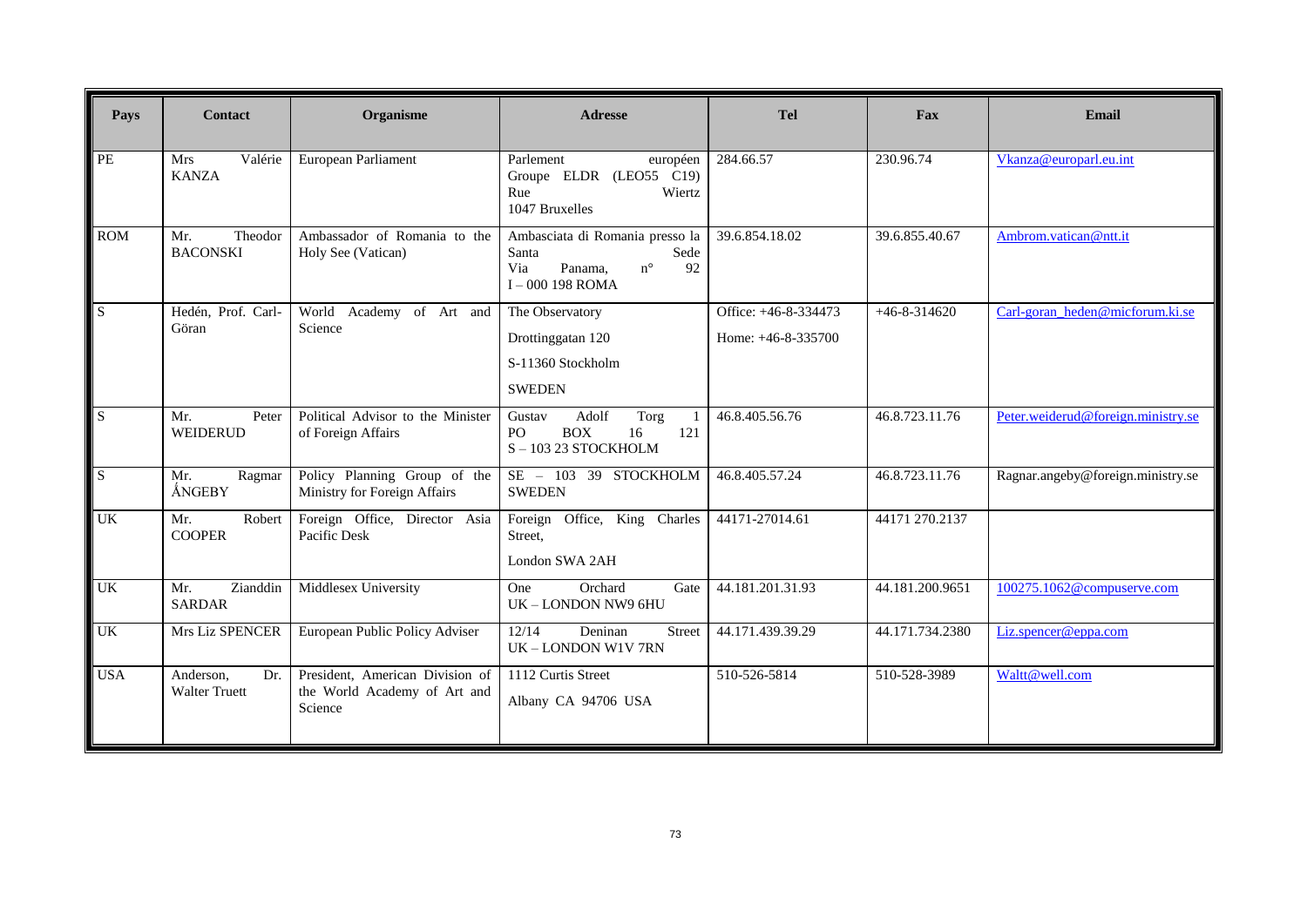| Pays       | <b>Contact</b>                     | Organisme                                                                        | <b>Adresse</b>                                                                                                                  | <b>Tel</b>                                     | Fax                                                     | Email                           |
|------------|------------------------------------|----------------------------------------------------------------------------------|---------------------------------------------------------------------------------------------------------------------------------|------------------------------------------------|---------------------------------------------------------|---------------------------------|
| <b>USA</b> | Bloomfield,<br>Prof.<br>Lincoln P. | Massachusetts<br>Institute<br>of<br>Technology                                   | 37 Beach Street<br>Cohasset MA 02025 USA                                                                                        | 781-383-1360                                   | Office Fax: 781-<br>383-2237                            | Cascon@mit.edu<br>Linc37@ad.com |
| <b>USA</b> | Cleveland,<br>Prof.<br>Harlan      | President, World Academy of Art<br>and Science                                   | 46891 Grissom Street<br>Sterling, VA 20165 USA                                                                                  | Office: 612-624-5592<br>Home: 703-450-0428     | Office: 612-625-<br>3513<br>$703 -$<br>Home:<br>4500429 | Hcleveland@compuserve.com       |
| <b>USA</b> | Cordell, Dr. Arthur                | Special<br>Advisor,<br>Information<br>Technology Policy, Government<br>of Canada | 40 Ella Street<br>Ottawa K1S 2S4 CANADA                                                                                         | Office: 613-990-3545<br>Home: 613-233-0098     | Office Fax: 613-<br>941-0178                            | Acordell@crc.doc.ca             |
| <b>USA</b> | Dator, Prof. James<br>А.           | University of Hawaii                                                             | University of Hawaii<br>2424 Maile Way<br>Honolulu HI 96822 USA                                                                 | Office: 808-956-6601<br>Home: 808-926-<br>0544 | Office Fax: 808-<br>956-2889                            | Dator@hawaii.edu                |
| <b>USA</b> | Mattison,<br>Ms.<br>Avon           | Pathways to Peace                                                                | Pathways to Peace<br>PO Box 1057<br>Larkspur CA 94977                                                                           | 415-461-0500                                   | 415-925-0330                                            | Pathways@igc.apc.org            |
| <b>USA</b> | McHale,<br>Prof.<br>Magda Cordell  | World Academy of Art and<br>Science                                              | State University of NY at Buffalo<br>Center for Integrative Studies<br>333 Hayes Hall, 3435 Main Street<br>Buffalo NY 14214 USA | Office: 716-829-3727<br>Home: 716-883-0653     | Office: 716-829-<br>2297                                | Mchale@arch.buffalo.edu         |
| <b>USA</b> | Patrick<br>Mr.<br><b>MENDIS</b>    | Graduate Programs - Europe                                                       | University<br>of<br>Maryland<br>Campus<br>Navy<br><b>PSC</b><br>819,<br>Box<br>54<br><b>FPO</b><br>AE<br>09645<br><b>USA</b>    | 34.56.840105                                   | 34.56.822327/821<br>950                                 | Patrickmendis@compuserve.com    |